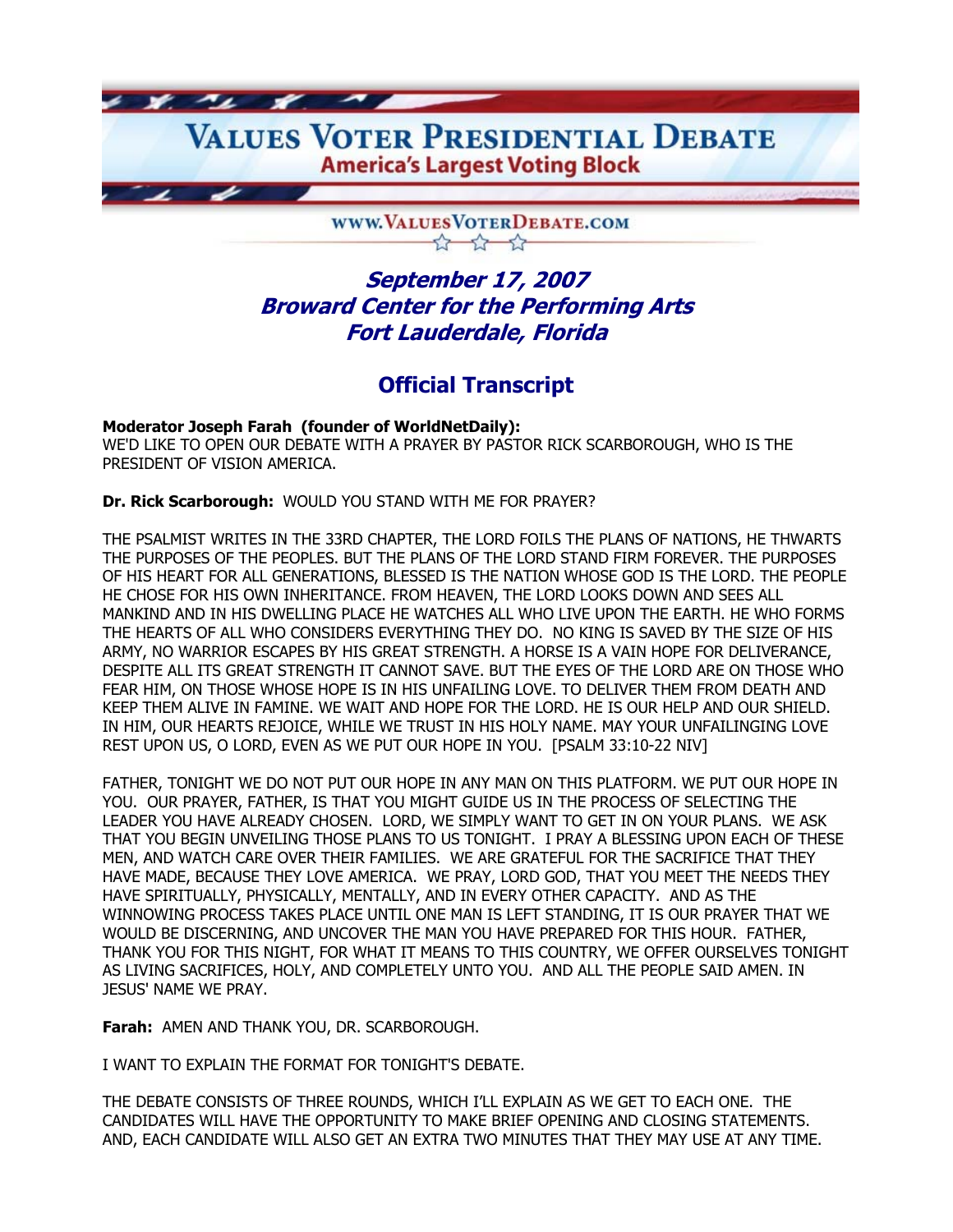IF A CANDIDATE WANTS TO MAKE HIS STATEMENT LONGER, USE MORE TIME TO ANSWER A QUESTION, OR CHALLENGE ANOTHER CANDIDATE'S STATEMENT, HE CAN USE ONE OF THESE TWO MINUTES. AS EACH OF THE MINUTES IS USED, A YELLOW LIGHT WILL BE TURNED ON BY THE CANDIDATE AT HIS PODIUM. ANY MINUTES THAT ARE UNUSED AFTER THE THREE ROUNDS CAN BE USED TO GIVE A LONGER CLOSING STATEMENT. I'LL REMIND THE CANDIDATES THAT IF ANY OF YOU GO TEN SECONDS OVER THE TIME ALLOTTED ON THE SCREENS FOR YOUR ANSWER, YOU RISK LOSING ONE OF THOSE EXTRA MINUTES.

NOW, I WOULD LIKE TO INTRODUCE OUR PANEL OF QUESTIONERS FOR ROUND ONE. WE HAVE:

- BUDDY SMITH FROM THE AMERICAN FAMILY ASSOCIATION [APPLAUSE]
- JANET FOLGER, PRESIDENT, FAITH 2ACTION [APPLAUSE]
- RABBI ARYEH SPERO, PRESIDENT OF THE JEWISH ACTION ALLIANCE [APPLAUSE]

• PASTOR DOUG SAUDER OF CALVARY CHAPEL FORT LAUDERDALE [APPLAUSE] AND LAST, BUT CERTAINLY NOT LEAST,

• PHYLLIS SCHLAFLY, PRESIDENT AND FOUNDER OF EAGLE FORUM. [APPLAUSE]

# **Opening Statements**

THE CANDIDATES WILL NOW MAKE THEIR OPENING STATEMENTS. AND, GENTLEMEN, YOU EACH HAVE ONE MINUTE UNLESS YOU WANT TO USE ONE OF YOUR EXTRA MINUTES AND WE ARE GOING TO START WITH THE PODIUM FROM THE FAR RIGHT OF THE STAGE. THAT WOULD BE AMBASSADOR KEYES. [The order of the podiums was selected in a random drawing with assistance from each campaign]

**Alan Keyes**: THANK YOU VERY MUCH. … I FEEL GRATIFIED. BECAUSE EVEN IN THE POPULATION THAT GOES BEYOND THE POPULATION OF BELIEF IT IS NOW UNDERSTOOD BY MANY AMERICANS AS THE GREATEST CRISIS WE FACE. IT IS THE CRISIS OF OUR MORAL VALUES AND PRINCIPLES. SADLY, I THINK A LOT OF OUR POLITICAL LEADERS DON'T SEEM TO UNDERSTAND THIS. THEY DON'T SEEM TO UNDERSTAND THAT IS BASED AS WE ARE ON THE TRUTH THAT OUR RIGHTS COME FROM GOD CANNOT HOPE TO SURVIVE ON LESS UNLESS WE REVIVE OUR ALLEGIANCE TO THE EXISTENCE AND THE AUTHORITY OF GOD.

EVERY ISSUE WE FACE, EVERY PROBLEM WE FACE CAN BE TRACED BACK TO OUR ABANDONMENT OF THIS PRINCIPLE. I BELIEVE THAT THE TIME HAS LONG PAST WHEN WE MUST HOIST ON HIGH THE BANNER OF OUR CREATOR GOD AND NEVER LET IT FALL AGAIN UNTIL WE DIE FOR IT! [APPLAUSE]

**Farah:** REPRESENTATIVE DUNCAN HUNTER.

**Duncan Hunter**: I'M DUNCAN HUNTER AND I'M RUNNING FOR PRESIDENT OF THE UNITED STATES BASED ON A PLATFORM OF STRONG NATIONAL DEFENSE, ENFORCEABLE BORDERS. I BUILT THAT FENCE AND WROTE THE LAW THAT TAKES IT'S CROSS THE SOUTHWEST. AND, BRINGING BACK HIGH-PAYING MANUFACTURING JOBS THAT WE PUSHED OFFSHORE BECAUSE OF BAD TRADE DEALS WITH COMMUNIST CHINA AND THE REST OF THE WORLD.

I BELIEVE VERY STRONGLY THAT GOD STILL LOVES THIS NATION. THAT WE ARE STILL A PEOPLE OF FAITH AND HOPE AND CHARACTER. AND, SO I AM RUNNING FOR THE PRESIDENCY OF THE UNITED STATES. I WANT TO LEAD THIS COUNTRY AND SERVE THE AMERICAN PEOPLE. AND I HOPE ALL OF YOU WILL JOIN ME. THANK YOU. [APPLAUSE ]

## **Farah:** DR. RON PAUL.

**Ron Paul:** THE MOST IMPORTANT PROMISE A PRESIDENT MAKES IS HIS PROMISE TO OBEY THE CONSTITUTION. AND REALIZING THIS, WE KNOW THAT THE CONSTITUTION WAS WRITTEN IN ORDER TO RESTRAIN THE GOVERNMENT. TO RESTRAIN THE FEDERAL GOVERNMENT. BUT WAS MEANT TO RETAIN THE RIGHTS AND PRIVILEGES AND OBLIGATIONS TO THE STATES AND TO THE PEOPLE.

TODAY WE HAVE DRIFTED A LONG WAY FROM THAT. AND NOW, WE HAVE JURISDICTIONAL FIGHTS OVER WHAT WE OUGHT TO DO. A FREE COUNTRY IS DESIGNED FOR INDIVIDUALS TO DEAL WITH A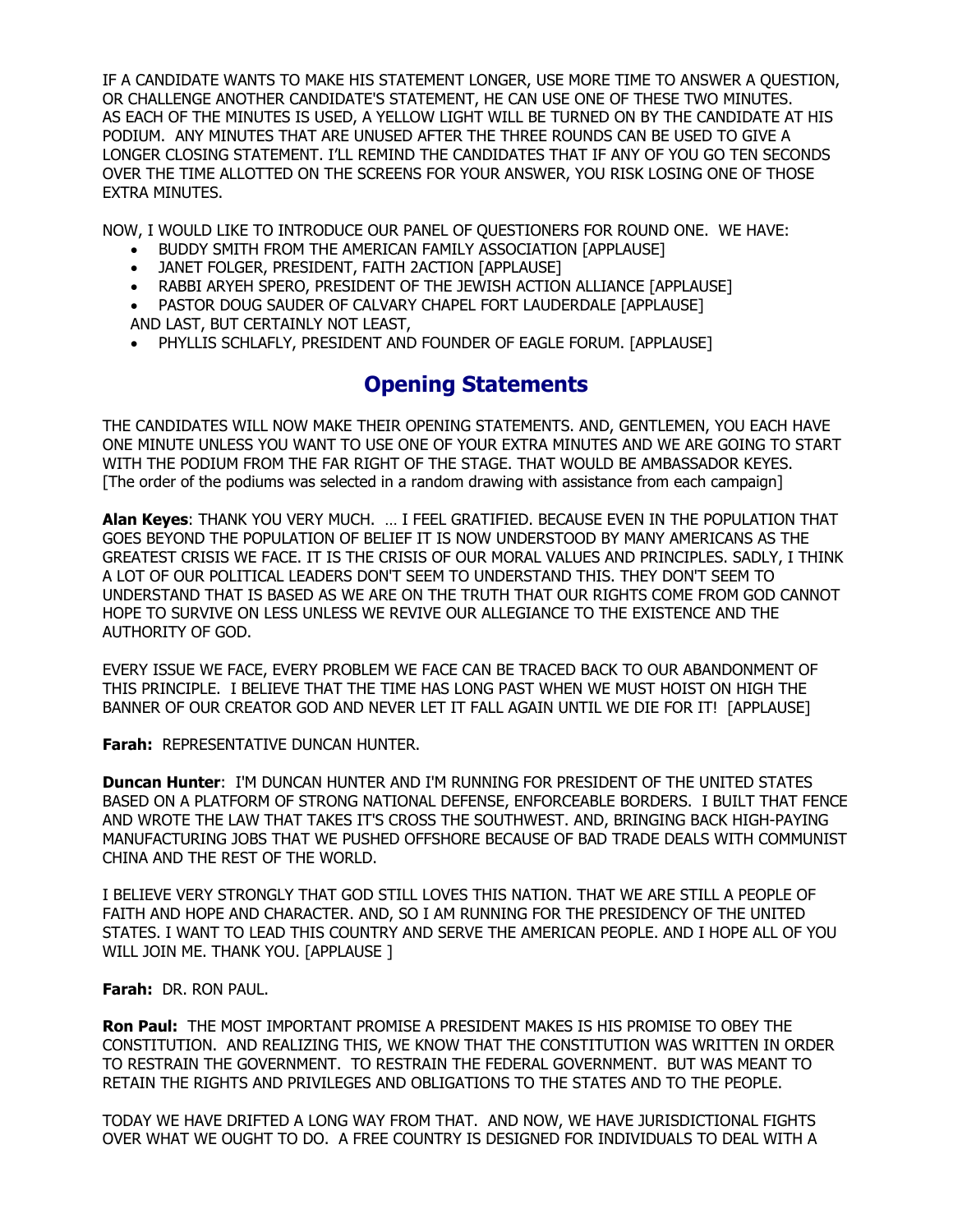SUBJECT OF VIRTUE AND EXCELLENCE. ONCE WE DEFER TO THE GOVERNMENT TO GET INVOLVED IN WORRYING ABOUT OUR OWN VIRTUE AND OUR EXCELLENCE AND THRIFTIC FAIR ECONOMIES, IT IS DONE AT THE SACRIFICE OF LIBERTY. IF WE DO THAT AND SACRIFICE THAT LIBERTY AND THE JOB OF VIRTUE AND EXCELLENCE TAKEN OVER BY THE GOVERNMENT, YOU CAN ONLY DO THAT THROUGH TYRANNY. THE ONLY WAY WE CAN SOLVE OUR PROBLEMS IS EXPECTING TO DO THE THINGS -- [APPLAUSE]

**Farah:** YOU MAY FINISH YOUR SENTENCE. SENATOR SAM BROWNBACK.

**Sam Brownback:** I WANT TO USE AN EXTRA MINUTE, IF I CAN.

I WANT TO START OFF TALKING ABOUT THE BASICS. WE ARE IN FOOTBALL SEASON. VINCE LOMBARDI, THE GREAT PACKER, LEGENDARY PACKER COACH, WOULD START EVERY FOOTBALL SEASON WITH HIS TEAM BY HOLDING UP A FOOTBALL. AND HE WOULD SAY: "MEN, THIS IS A FOOTBALL." I ALWAYS THOUGHT THAT WAS KIND OF ODD THAT HE WOULD DO THAT. AND THEN HE WOULD GO FROM THERE TO BLOCKING AND TACKLING.

I THINK WE, AS A COUNTRY, HAVE GOT TO GET BACK TO THE BASICS. I THINK WE HAVE WANDERED AWAY FROM THEM. AND UNTIL WE GET BACK TO THE BASICS, WE ARE NOT GOING TO BE ABLE TO GROW AND PROSPER. AND TO ME THOSE BASICS ARE LIFE. THAT EVERY LIFE IS SACRED, BEAUTIFUL, UNIQUE CHILD OF A LOVING GOD. FAMILY, THAT THE BEST PLACE TO RAISE A CHILD IS BETWEEN A MOM AND A DAD, BONDED TOGETHER FOR LIFE, AND FAITH. FAITH IS AN IMPORTANT THING. IT'S SOMETHING WE HAVE BEEN RUNNING OUT OF THE PUBLIC SQUARE WHEN WE SHOULD BE INVITING IT INTO THE PUBLIC SQUARE.

ONE OF THE PEOPLE THAT I HAVE HELD UP AS A KEY FIGURE THAT I HAVE LOOKED AT THROUGHOUT LIFE IS MOTHER TERESA. THE ONE TIME THAT I MET HER, I PUT HER IN HER CAR AS SHE WAS LEAVING CAPITOL HILL AND SHE SAID THREE WORDS TO ME FOUR TIMES. SHE SAID "ALL FOR JESUS. ALL FOR JESUS. ALL FOR JESUS. ALL FOR JESUS" AND THAT FRAIL LITTLE WOMAN, WITH THAT POWERFUL FAITH, TOOK CARE OF MILLIONS OF PEOPLE AND INSPIRED BILLIONS AROUND THE WORLD. WITH A SIMPLE PHILOSOPHY. IT HAPPENS TO BE A PHILOSOPHY THAT IF YOU LOOK AT THE MOTTO OF OUR LAND IS "IN GOD WE TRUST." I THINK WE'VE GOT TO GET BACK TO THAT BASIC. REBUILDING THE FAMILY, RENEWING THE CULTURE, REVIVING THE ECONOMY. SO THAT WE CAN GROW, PROSPER, AND SUSTAIN OURSELVES IN THIS LONG-TERM GENERATION LONG BATTLE WE ARE IN WITH MILITANT ISLAMISTS. WE'VE GOT TO GET BACK TO THE BASICS. THANK YOU VERY MUCH. [APPLAUSE]

**Farah:** THANK YOU. JOHN COX:

**John Cox**: I AGREE, SAM, AND ONE OF THE BASICS IS FOUND IN MATTHEW 6:24, WHICH SAYS, "YOU CAN'T SERVE GOD AND MONEY." AND YOU KNOW WHAT? I THINK THE SAME THING HOLDS IN POLITICS.

RIGHT NOW WASHINGTON IS POPULATED BY PEOPLE WHO ARE IN INVOLVED IN POLITICS TO MAKE MONEY FOR THEMSELVES, TO MAKE IT A CAREER. I THINK THAT IS WHY WE HAVE THE CORRUPTION THAT WE SEE, THE PARTISANSHIP, EVEN THE FAILURE OF RESULTS. I'M AN OUTSIDER. I'M A BUSINESSMAN. I'M THE ONLY ONE UP HERE WHO HAS EVER RUN A BUSINESS AND BEEN A CHIEF EXECUTIVE. THAT IS WHAT WE NEED IN THIS PARTY. I'M A PROUD, CONSERVATIVE REPUBLICAN. BUT I'M ASHAMED AND I'M DISAPPOINTED AT WHAT THE REPUBLICAN LEADERSHIP DID WITH THE MAJORITY THAT WE WORKED SO HARD TO BUILD. I WANT TO GET THIS PARTY BACK TO ITS CORE. I WANT TO GET IT BACK TO ITS BASICS AND WE NEED AN OUTSIDER. SOMEONE WHO HAS RUN A BUSINESS WHO HAS GOTTEN RESULTS IN THE PRIVATE SECTOR TO DO THAT. THANK YOU. [APPLAUSE]

**Farah:** REPRESENTATIVE TOM TANCREDO

**Tom Tancredo:** YOU KNOW IT HAS OFTEN BEEN SAID ANY GREAT CIVILIZATION CANNOT BE CONQUERED FROM WITHOUT UNTIL IT ACTUALLY DESTROYS ITSELF FROM WITHIN. I THINK MOST OF US ARE HERE TONIGHT BECAUSE WE SHARE SOME SORT OF GENERAL CONCERN; THE GENERAL FEELING THERE IS A DEGRADATION OF OUR OWN SOCIETY. WE RECOGNIZE IT IS IMPORTANT FOR US THIS IS AN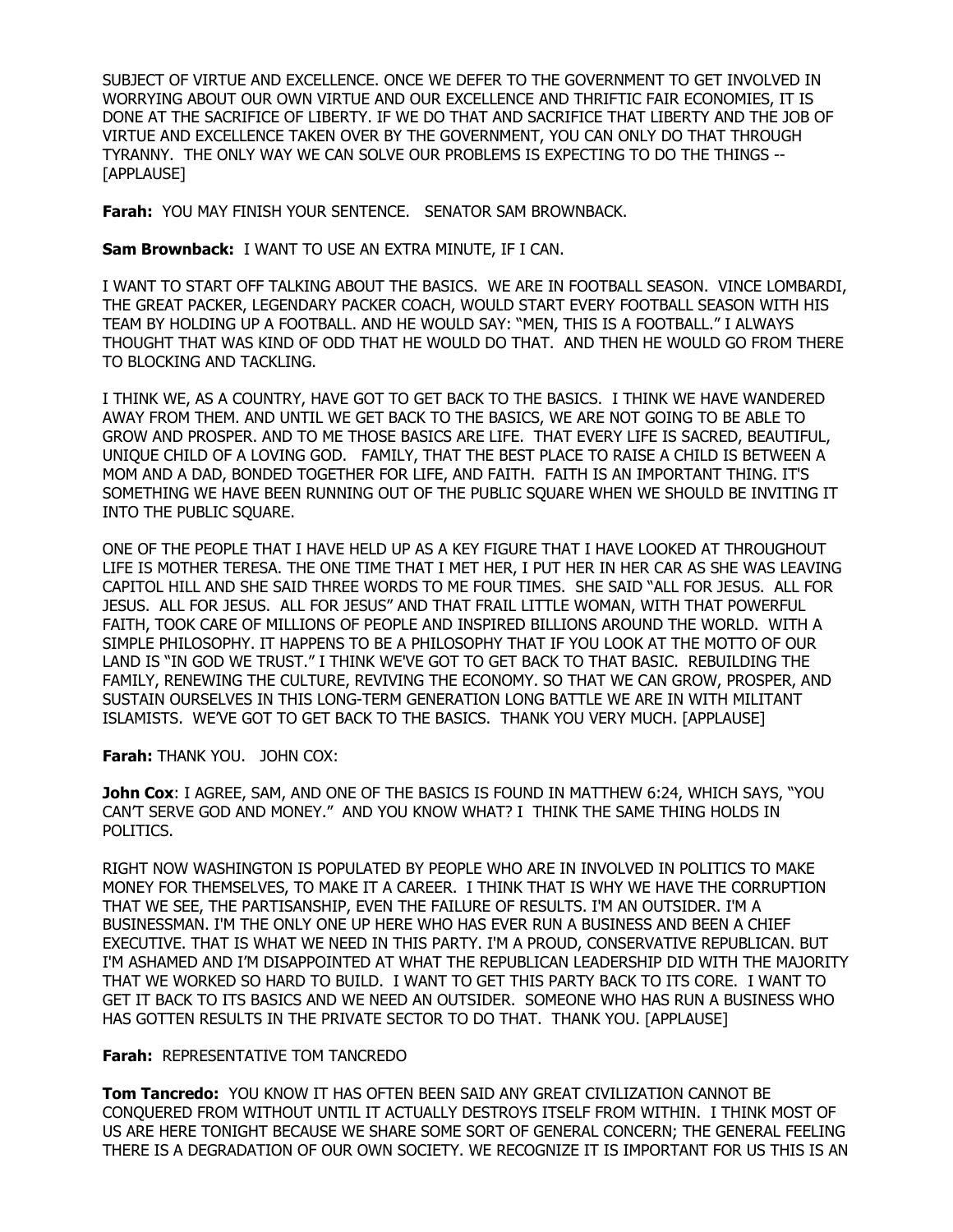IMPORTANT ISSUE IN ORDER FOR US TO SURVIVE IN THE CLASH OF CIVILIZATIONS, BY THE WAY WITH WHICH I BELIEVE WITH ALL MY HEART WE ARE ENGAGED.

A PRESIDENT HAS RELATIVELY FEW OPTIONS AVAILABLE TO HIM IN ORDER TO DIRECT THE MORAL COURSE OF A NATION. BUT CAN CERTAINLY BE PROFOUNDLY INFLUENTIAL IN IT. GEORGE WASHINGTON WAS BY HIMSELF YOU KNOW A LEADER AND SETS THE SOUL OF THE NATION CREATED THE SOUL OF THE NATION. RONALD REAGAN CONSTANTLY UPLIFTING THE NATION. BILL CLINTON REDEFINED MORALITY TO THE LEVEL OF AN ALLEY CAT. WE KNOW THANT THIS CAN HAPPEN AND WE KNOW PRESIDENTS CAN HAVE THIS KIND OF THING. I GUARANTEE YOU I WILL TRY MY LEVEL BEST AS LONG AS I BREATHE TO TAKE US IN A DIFFERENT DIRECTION.

**Farah:** GOVERNOR MIKE HUCKABEE:

**Mike Huckabee:** FIRST OF ALL, I WANT TO SAY THANKS TO EVERYONE FOR GIVING US THIS OPPORTUNITY. IT IS UNLIKEFULLY DEBATE I HAVE BEEN A PART OF SO FAR. I CANNOT IMAGINE CHRIS MATTHEWS OPENING IN PRAYER AND HAVING A CHOIR LIKE SOME OF THE OTHER DEBATES WE'VE HAD AND HOW REFRESHING THIS IS TO BE A PART OF THIS TONIGHT. I THINK ALL OF US WHO ARE ON THE STAGE PRAYED DURING THOSE DEBATES. I'M NOT SURE THAT THE MODERATORS WERE PRAYING. BUT, WE BETTER BE PRAYING FOR OUR COUNTRY. WE BETTER BE PRAYING. BECAUSE IT IS IN TROUBLE. AND PART BECAUSE WE HAVE A NATION THAT IS SHARPLY DIVIDED, POLARIZED AND A CONGRESS THAT'S SO POLARIZED IT IS PARALYZED. THE THINGS THAT WE SENT PEOPLE TO THE GOVERNMENT TO DO THEY FAILED TO DO. WHAT WE NEED IS NOT HORIZONTAL LEADERSHIP THAT FIGHTS, LEFT, RIGHT, LIBERAL, CONSERVATIVE, DEMOCRAT, REPUBLICAN, BUT WHAT MAKES THIS COUNTRY GREAT IS WHEN WE ARE VERTICAL, WHEN WE GO UP NOT DOWN AND WE TAKE THIS NATION WHERE THIS NATION MUST GO. [ APPLAUSE ]

**Farah**: ALL RIGHT. THIS IS WHERE IT GETS REALLY INTERESTING. LOOK AT THAT PANEL OVER THERE. THAT PANEL IS THE PANEL THAT STRUCK FEAR INTO THE HEARTS OF FOUR REPUBLICAN PRESIDENTIAL CANDIDATES. [APPLAUSE] THIS IS THE REASON THAT SOME ARE NOT WITH US TONIGHT.

## **First Round**

WE WILL NOW PROCEED TO OUR FIRST ROUND OF QUESTIONS. EACH QUESTION ASKED BY OUR PANEL DURING THIS ROUND WILL BE OPEN-ENDED. AND OF EACH OF THE CANDIDATES, EACH OF THE CANDIDATES WILL BE GIVEN ONE MINUTE TO RESPOND. WE'LL BE STARTING AT THE LEFT SIDE OF THE STAGE THIS TIME, AND WE'LL ALTERNATE WITH EACH QUESTION TO TRY TO MAKE IT FAIR FOR EVERYONE.

BUDDY SMITH OF THE AMERICAN FAMILY ASSOCIATION, GET US STARTED.

**Buddy Smith:** GOOD EVENING, GENTLEMEN. MARRIAGE HAS BEEN A SOCIALLY PROTECTED UNION BETWEEN A MAN AND A WOMAN FOR THE PHYSICAL, PSYCHOLOGICAL, EMOTIONAL AND SPIRITUAL REPRODUCTION OF CHILDREN IN EVERY CULTURE AND NEARLY EVERY TIME IN HISTORY. STATES HAVE A SPECIAL INTEREST, AND HUMAN BEINGS HAVE A PSYCHOLOGICAL, EMOTIONAL AND SPIRITUAL INTEREST IN MAN/WOMAN COUPLES THAT STAY TOGETHER TO REAR CHILDREN. **IF ELECTED, WILL YOU SUPPORT A FEDERAL MARRIAGE AMENDMENT? AND WHAT ELSE WILL YOU DO TO PROTECT THE INSTITUTION OF MARRIAGE?** 

**Farah:** GOVERNOR HUCKABEE?

**Huckabee:** WELL, I WOULD TRY TO DO THE SAME THINGS I DID AS GOVERNOR OF ARKANSAS. WHERE I LED A CONSTITUTIONAL AMENDMENT THAT WAS PASSED OVERWHELMINGLY BY OUR VOTERS THAT AFFIRMED WHAT MARRIAGE IS. MARRIAGE IS A RELATIONSHIP BETWEEN ONE MAN, ONE WOMAN FOR LIFE. I ALSO BELIEVE THAT WE NEED TO DO OTHER THINGS. I DECLARED A STATE OF MARITAL EMERGENCY IN OUR STATE. CALL PASTORS AND OTHER CLERGY TOGETHER TO COMMIT TO COMMUNITY MARRIAGE POLICIES. TO NOT ENGAGE IN CARRYING ON MARRIAGES UNLESS THEY HAVE COUNSELED WITH A COUPLE BEFOREHAND. WE WERE ONE OF THE FEW STATES THAT PASSED THE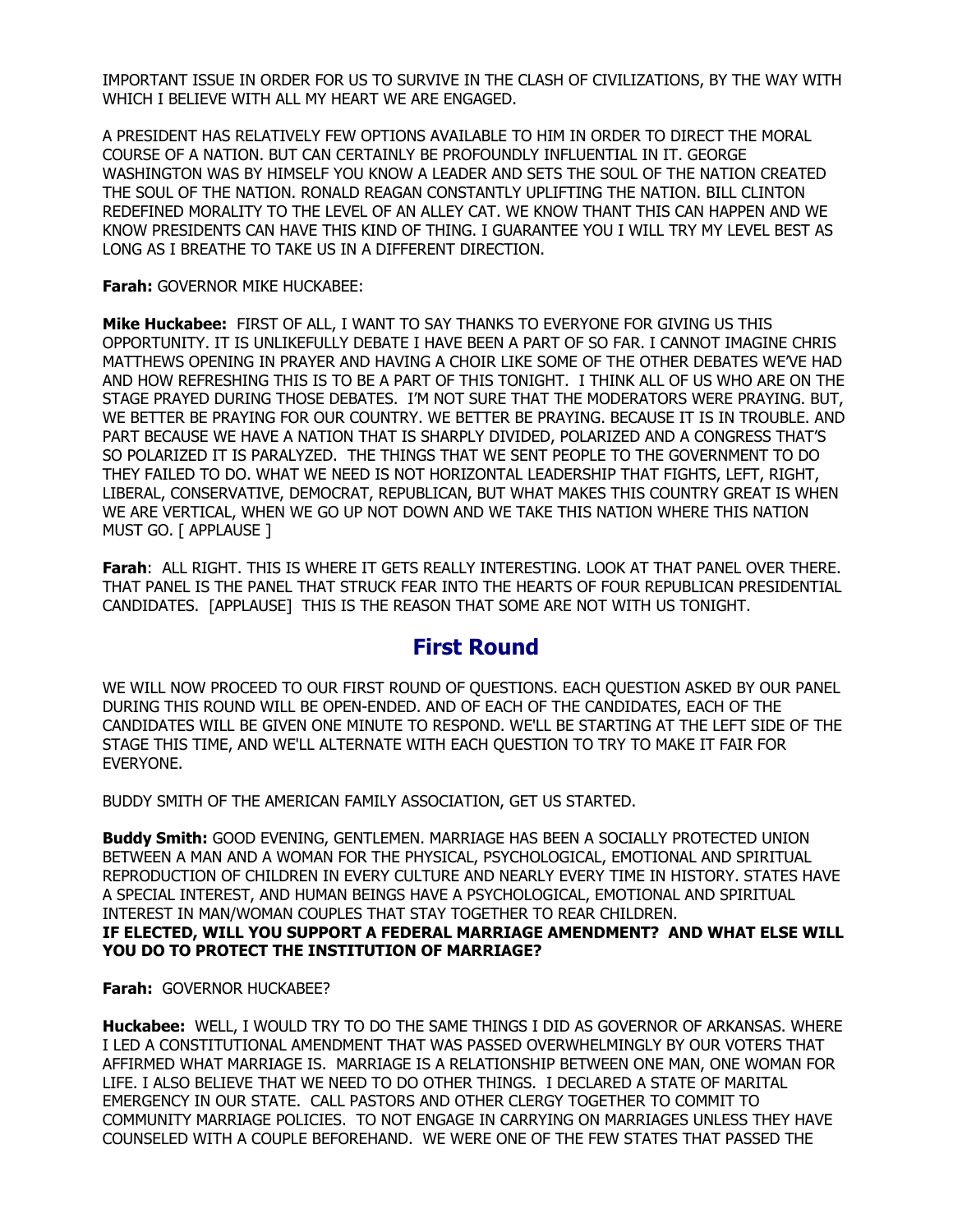COVENANT MARRIAGE BILL IN ARKANSAS. WE ALSO TRIED TO PASS TAX POLICIES THAT FAVORED THE FAMILY BY ELIMINATING THINGS LIKE THE MARRIAGE PENALTY AND INCREASING THE CHILD TAX CARE CREDIT SO THAT FAMILIES AREN'T PENALIZED FOR THE RESULT OF THEIR MARRIAGE. I WOULD SUPPORT STRONGLY AND LEAD. NOT JUST SUPPORT, BUT LEAD AN EFFORT TO HAVE A CONSTITUTIONAL AMENDMENT TO AFFIRM MARRIAGE AS ONE MAN ONE WOMAN FOR LIFE. [APPLAUSE]

**Farah**: I JUST WANT TO REMIND DELEGATES WHO ARE VOTING IN OUR AUDIENCE TONIGHT HAVE UNTIL THE END OF THIS SEGMENT TO CAST THEIR VOTES.

### REPRESENTATIVE TOM TANCREDO.

**Tancredo**: OF COURSE, THE ANSWER IS YES I WOULD DO EVERYTHING POSSIBLE TO SUPPORT AN AMENDMENT THAT STRICTLY DEFINES WHAT MARRIAGE IS IN THIS COUNTRY AND THAT IS BETWEEN ONE MAN AND ONE WOMAN. AND THERE ARE A LOT OF REASONS WHY THAT HAS TO HAPPEN. YOU KNOW THE GOVERNMENT DOESN'T ACTUALLY HAVE ANY REAL RESPONSIBILITY OR ANY AUTHORITY TO TELL SOMEBODY ABOUT WHO THEY SHOULD CARE ABOUT. BUT IT HAS EVERY SINGLE RIGHT IN THE WORLD TO ESTABLISH WHAT EXACTLY A MARRIAGE IS. BECAUSE IT IS THAT FOUNDATION UPON WHICH THIS SYSTEM RESTS. IN FACT, ANY SOCIETY. WE ARE -- THAT IS THE THING TO WHICH WE LOOK. THAT INSTITUTION IS THE THING TO WHICH WE LOOK FOR THE PROCREATION OF CHILDREN FOR THE REARING OF CHILDREN IN AN ENVIRONMENT THAT IS HEALTHY AND GOOD FOR THE SOCIETY AT LARGE. SO, YES WE HAVE A RIGHT AND WE HAVE TO REMEMBER WE ARE ALWAYS JUST ONE KOOKIE JUDGE AWAY FROM ACTUALLY HAVING HOMOSEXUAL MARRIAGE FORCED ON ALL THE REST OF US BECAUSE OF THE RECIPROCITY CLAUSE IN THE UNITED STATES CONSTITUTION. THEREFORE, WE NEED, WE ABSOLUTELY HAVE TO HAVE, A CONSTITUTIONAL AMENDMENT THAT DEFINES IT IN THE WAY IT IS DESCRIBED. [APPLAUSE]

## **Farah:** JOHN COX

**Cox:** I'M VERY HAPPILY MARRIED AND MY LOVELY WIFE IS WATCHING RIGHT NOW WITH MY TWO AND A HALF-YEAR-OLD DAUGHTER. AND YES, I HAVE ONLY BEEN MISTAKEN FOR THE GRANDFATHER FIVE TIMES SO [LAUGHTER] BUT, SERIOUSLY, MARRIAGE IS ABOUT PROTECTING CHILDREN. THAT IS WHAT IT'S ALL ABOUT. THE EFFORT BY THE HOMOSEXUAL LOBBY IS ALL ABOUT TRYING TO GET THE GOVERNMENT TO RECOGNIZE A RELATIONSHIP THAT EXISTS BETWEEN THEM AND HAVE IT VALIDATED AND HAVE IT BENEFITED BY GOVERNMENT LARGESS. WHAT WE NEED TO DO IS CERTAINLY TALK ABOUT FAITH. BUT WE NEED TO TALK ABOUT COMMON SENSE. WE NEED TO TALK ABOUT THE IDEALS OF PROTECTING CHILDREN AND THAT'S SO IMPORTANT TO THE FUTURE OF OUR COUNTRY. BECAUSE, LET'S FACE IT. WITHOUT CHILDREN WE DON'T HAVE A COUNTRY GOING FORWARD. TALK TO CHINA. THEIR ONE CHILD POLICY IS REALLY GOING TO LEAD TO THE DESTRUCTION OF THAT COUNTRY. WE NEED TO HAVE A MARRIAGE AMENDMENT. AND YOU KNOW WHAT? THAT'S A GOOD EXERCISE IN THIS COUNTRY. BECAUSE, AS THE PRESIDENT OF THE UNITED STATES, I WILL TRAVEL EVERYWHERE TO ARGUE THAT MARRIAGE IS COMMON SENSE. IT PROTECTS CHILDREN AND WE OUGHT TO CONTINUE TO JUSTIFY IT AND HONOR IT AND KEEP IT THE INSTITUTION IT SHOULD BE FOR THE PROTECTION OF CHILDREN.

## **Farah**: SENATOR SAM BROWNBACK

**Brownback:** BUDDY, AS YOU PROBABLY KNOW, THAT WAS THE AMENDMENT I CARRIED IN THE JUDICIARY COMMITTEE WAS CONSTITUTIONAL AMENDMENT DEFINING MARRIAGE AS THE UNION OF A MAN AND A WOMAN. I GOT IT THROUGH THE SUBCOMMITTEE, I GOT IT THROUGH THE JUDICIARY COMMITTEE IN THE SENATE, WE LOST IT ON THE FLOOR. AND, YES, I WILL LEAD IT IS AS PRESIDENT. I WISH PRESIDENT BUSH WOULD HAVE LED ON IT. THAT WAS SOMETHING THAT I WAS DISAPPOINTED IN BECAUSE I THOUGHT IF HE HAD SAID AFTER THE ELECTION THAT I'VE GOT POLITICAL CAPITAL AND I'M GOING TO SPEND IT. THAT IF WE HAD PIVOTED AND SAID, "I'M GOING TO PUSH FOR A CONSTITUTIONAL AMENDMENT ON MARRIAGE." WHICH WAS MUCH MORE WHAT THE ELECTION WAS ABOUT THAN SOCIAL SECURITY, WE MIGHT BE THERE NOW. I DON'T KNOW THAT WE WOULD. BUT YOU'VE GOT TO DO THESE SORT OF THINGS. YOU HAVE GOT TO TAKE THAT LEADERSHIP. TO ME, IT'S GETTING BACK TO THE BASICS.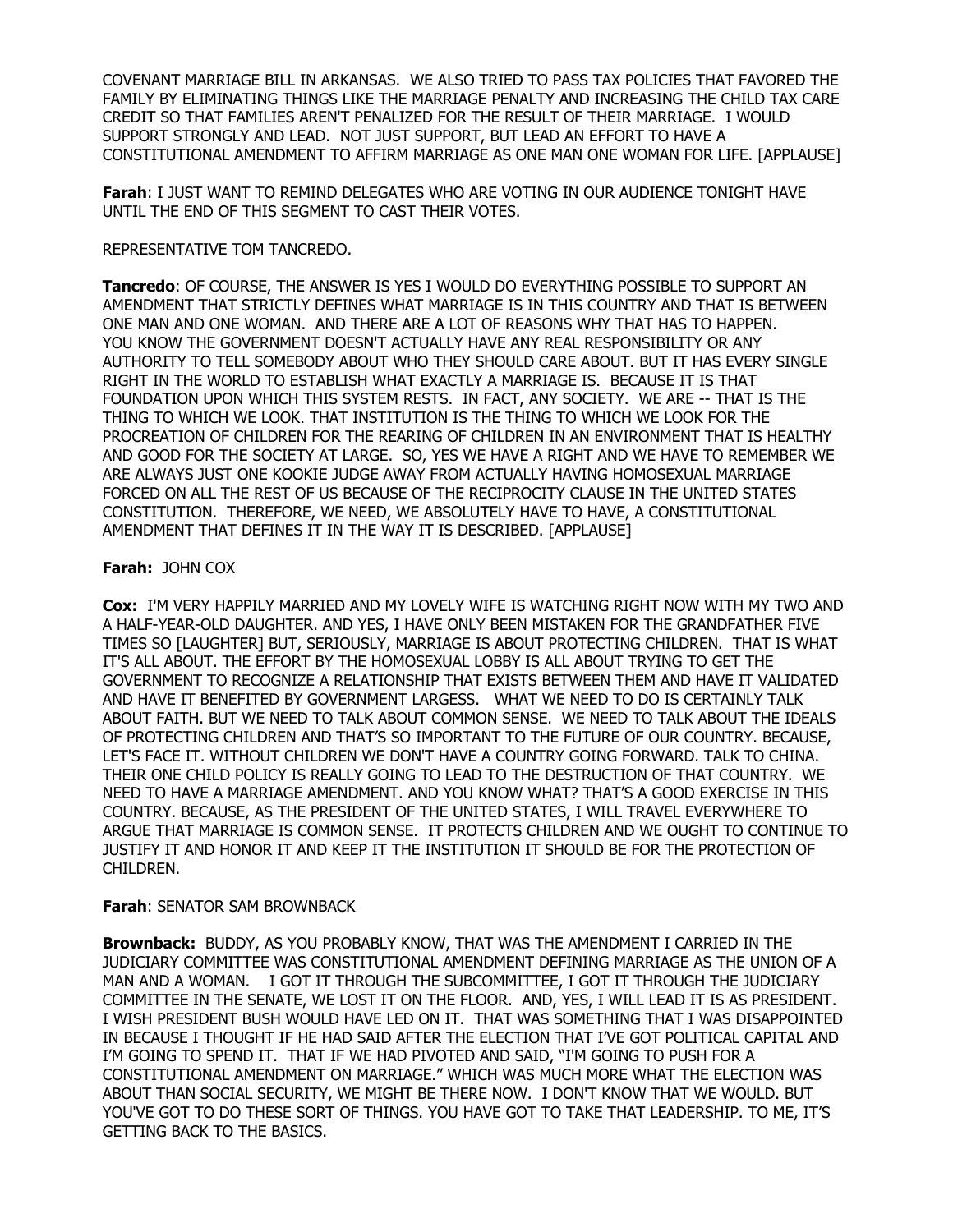WE HAVE GOT NOW IN AMERICA 36% OF OUR CHILDREN BORN OUT OF WEDLOCK. IN THE INNER CITIES IT IS 70%. YOU'RE ASKING FOR DIFFICULTY. YOU CAN RAISE A GOOD CHILD IN A SINGLE PARENT FAMILY AND WE SHOULD CELEBRATE WHEN IT HAPPENS. BUT, THE BEST PLACE IS BETWEEN A MOM AND A DAD AND THE INSTITUTION NEEDS TO BE PROTECTED IN THE CONSTITUTION. [APPLAUSE]

**Farah**: DR. RON PAUL.

**Paul:** I THINK THE BEST THING A PRESIDENT CAN DO IS SET A GOOD EXAMPLE. AND, I WOULD START WITH HAVING BEEN MARRIED 50 YEARS AND PROUD OF IT. I BELIEVE ALSO THAT I DO NOT SEE ANY NEED FOR ANOTHER CONSTITUTIONAL AMENDMENT. I THINK WE HAVE FALLEN INTO A TRAP THAT WE HAVE TO REDEFINE MARRIAGE. WE ARE ON THE DEFENSIVE DEFINING MARRIAGE. WHY DON'T YOU JUST TELL THEM TO LOOK IT UP IN A DICTIONARY TO FIND OUT WHAT A MARRIAGE SAYS. [APPLAUSE]

FOR FEDERAL LEGAL PURPOSES, THE DEFENSE OF MARRIAGE ACT IS PROPER. IT TAKES CARE OF ALL THE PROBLEMS. IF YOU HAVE TO HAVE RULES AND REGULATIONS, PUT IT AT THE STATE LEVEL, LIKE THE CONSTITUTION SAYS. BUT, YOU KNOW, MARRIAGE ONLY CAME ABOUT AND GETTING LICENSES ONLY CAME ABOUT IN RECENT HISTORY FOR HEALTH REASONS. IT HAS NOTHING TO DO WITH IT. TRUE CHRISTIANS BELIEVE THAT MARRIAGE IS A CHURCH FUNCTION, IT'S NOT A STATE FUNCTION. I DON'T THINK YOU NEED A LICENSE TO GET MARRIED. WE SHOULD DEFINE IT.

#### **Farah**: REPRESENTATIVE DUNCAN HUNTER.

**Hunter**: YOU KNOW, I THINK RON, IT'S TRUE IT'S A STATE LAW THAT IS -- THAT IDENTIFIES MARRIAGE. BUT IT ACCOMMODATES THE JUDEO-CHRISTIAN TRADITIONS OF OUR COUNTRY. THAT'S WHY IT IS SO IMPORTANT THAT WE HAVE THAT LAW THAT ACCOMMODATES THOSE JUDEO-CHRISTIAN TRADITIONS, THAT MAINTAINS WHAT IS PROBABLY THE MOST IMPORTANT INSTITUTION IN THIS COUNTRY, WHICH IS A FAMILY, THE MOST IMPORTANT INSTITUTION THAT WE HAVE.

YOU KNOW, I'M REMINDED OF THAT STORY ABOUT THE FAMILY THAT WAS OFF THE COAST OF NEW JERSEY AND THEY WERE PUSHED OUT BY A RIP TIDE. AND THE DAD TOLD HIS LITTLE DAUGHTER "I'M GOING TO HAVE TO TAKE THE SON IN, I CAN'T CARRY YOU BOTH IN. YOU CAN FLOAT ON YOUR BACK ALL DAY, I'LL BE OUT FOR YOU." AND, WHEN THE RESCUERS PICKED THAT LITTLE GIRL UP HOURS LATER, SHE SAID TO THEM, "MY DADDY TOLD ME I COULD FLOAT ON MY BACK ALL DAY." THAT CONFIDENCE THAT MARRIAGE GIVES OUR CHILDREN, THAT MOMS AND DADS GIVES OUR CHILDREN CAN'T BE DUPLICATED BY GOVERNMENT. WE NEED A CONSTITUTIONAL AMENDMENT TO MAINTAIN THE MARRIAGE.

## **Farah**: AMBASSADOR ALAN KEYES

**Keyes:** FIRST OF ALL, I THINK IT'S QUITE EVIDENT THAT WE NEED A CONSTITUTIONAL AMENDMENT FROM WHAT WE SEE GOING ON RIGHT NOW. THE FOLKS WHO HAVE GOTTEN THEMSELVES SUPPOSEDLY MARRIED, AS GAY COUPLES GOING INTO OTHER STATES DEMANDING THAT THESE MARRIAGES BE RECOGNIZED USING THINGS LIKE THE FULL FAITH AND CREDIT CLAUSE TO REQUIRE THAT EVERY STATE IN THE UNION RECOGNIZE THE ACTION THAT HAS BEEN TAKEN BY THIS LEGISLATURE OR IN FACT IN MASSACHUSETTS ARBITRARILY BY JUDGES AND THEN BY MITT ROMNEY WHO REFUSED TO ACKNOWLEDGE WHAT THE COURT HAD ACTUALLY SAID, WHICH WAS NOT THAT YOU HAVE TO PERFORM SUCH MARRIAGES, BUT THAT THE LAW SHOULD BE REVISED. HE SINGLE HANDEDLY IS RESPONSIBLE FOR BRINGING THEM ON.

BUT THE SIMPLE FACT OF THE MATTER IS IF WE DON'T TAKE ACTION AT THE FEDERAL LEVEL, THEN OUR GOVERNMENT WILL HAVE DEFAULTED IN ITS RESPECT FOR ONE OF OUR MOST PRECIOUS UNALIENABLE RIGHTS, WHICH IS THE RIGHT TO RESPECT GOD'S GOD-GIVEN INSTITUTION OF THE NATURAL FAMILY. ABANDON GOD WITH RESPECT FOR THE FAMILY AND WE HAVE NO CLAIM TO RIGHTS. [APPLAUSE]

**Farah:** TIME FOR A QUESTION FROM OUR SECOND PANELIST JANET FOLGER, PRESIDENT OF FAITH2ACTION, AND REALLY THE INSPIRATION BEHIND THIS EVENING'S DEBATE.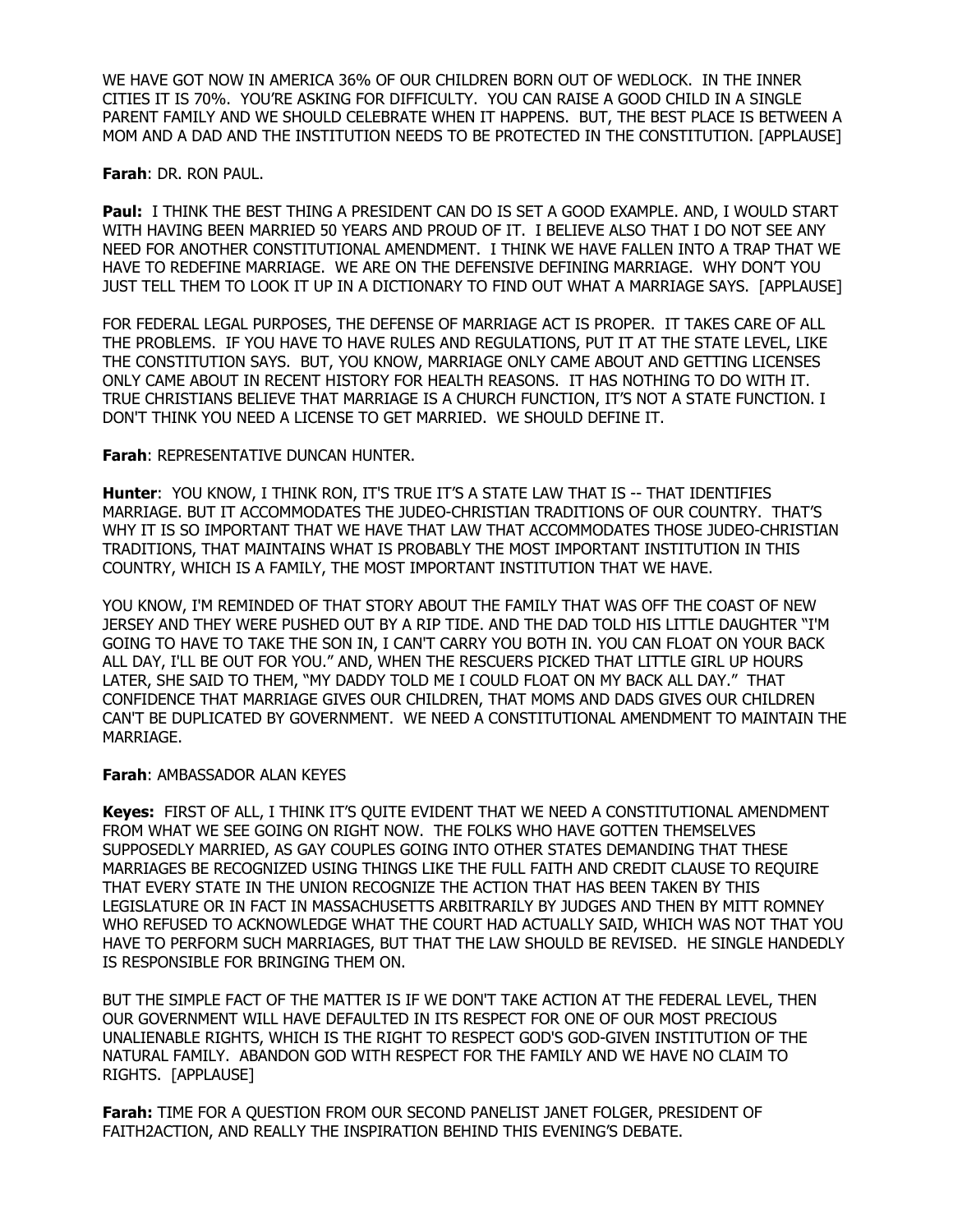**Janet Folger**: THANK YOU. AS YOU WILL SEE BY THE ULTRASOUND VIDEO ON THE SCREEN. SCIENCE CONFIRMS THE UNDENIABLE UNIQUE HUMAN BEING OR "PERSON" IN THE WOMB. IN ROE VERSUS WADE, THE AUTHOR HARRY BLACKMUN HIMSELF STATED "IF THIS SUGGESTION OF PERSONHOOD IS ESTABLISHED, THE APPELLANT'S CASE, OF COURSE, COLLAPSES." BY THE AUTHOR'S OWN WORDS, ROE VERSUS WADE HAS COLLAPSED.

### **IF ELECTED, WHAT WILL YOU DO TO MAKE OUR LAWS CONSISTENT WITH OUR SCIENCE AND RESTORE LEGAL PROTECTION AND FULL RIGHTS OF PERSONHOOD TO EVERY AMERICAN WAITING TO BE BORN?**

**Farah:** WE'LL START FROM THE RIGHT SIDE THIS TIME. MY RIGHT. AMBASSABOR ALAN KEYES

**Keyes:** I THINK THE FIRST AND MOST IMPORTANT THING WE WOULD DO IS TO CHAMPION AN AMENDMENT TO THE CONSTITUTION THAT MAKES IT CRYSTAL CLEAR THAT THE RIGHT TO LIFE OF ALL HUMAN BEINGS, FROM CONCEPTION TO NATURAL DEATH, MUST BE RESPECTED. IT IS SIMPLE, IT IS CLEAR. IT MUST BE DONE. WE ALSO NEED TO REITERATE THE TRUTH. IN THE PRE AM MR. TO OUR CONSTITUTION, IT MAKES IT CLEAR THE ULTIMATE AIM OF OUR GOVERNMENT IS TO SECURE THE BLESSINGS OF LIBERTY TO OURSELVES AND OUR POSTERITY.

POSTERITY INCLUDES MANY WE CAN'T EVEN IMAGINE WHO HAVE NOT YET BEEN BORN. SURELY IT INCLUDES THOSE WHO ARE SLEEPING IN THE WOMB. I WOULD ISSUE AN EXEUCTIVE ORDER IMMEDIATELY GRANTING THE FULL PROTECTION OF THE PRESIDENCY IN EVERY ELEMENT OF THE EXECUTIVE BRANCH TO THE LIFE IN THE WOMB. AND, FINALLY, I WOULD MAKE SURE THAT NO JUDGES WERE APPOINTED TO THE SUPREME COURT OF THE UNITED STATES WHO DOES NOT STRICTLY RESPECT ITS MANDATE TO SECURE THE LIBERTIES OF OUR POSTERITY.

**Farah:** REPRESENTATIVE DUNCAN HUNTER.

**Hunter:** THE FIRST THING I WOULD DO IS PASS THE HUNTER BILL, WHICH STATES THAT LIFE DOES BEGIN AT CONCEPTION. YOU KNOW, THE SECOND THING IS SIMPLY THIS. AND I'VE SAID THIS IN EVERY SPEECH I HAVE MADE IN THIS RUN FOR THE PRESIDENCY. IF A JUDICIAL CANDIDATE CAN LOOK AT A SONOGRAM OF AN UNBORN CHILD AND NOT SEE A VALUABLE HUMAN LIFE, I WILL NOT APPOINT THAT JUDICIAL CANDIDATE TO THE FEDERAL BENCH. IT'S AS SIMPLE AS THAT.

## **Farah:** DR RON PAUL.

**Paul:** AS AN OB DOCTOR FOR 30 YEARS AND HAVING DELIVERED 4000 BABIES, I CAN ASSURE YOU LIFE BEGINS AT CONCEPTION. I AM LEGALLY RESPONSIBLE FOR THE UNBORN, NO MATTER WHAT I DO. SO THERE IS A LEGAL LIFE THERE. THE UNBORN HAS INHERITANCE RIGHTS AND IF THERE IS AN INJURY OR KILLING THERE IS LEGAL ENTITY. THERE IS NO DOUBT ABOUT IT. I AM SURPRISED THAT I DON'T HAVE MORE CO-SPONSORS FOR THE "SANCTITY OF LIFE ACT" THAT I HAVE WE HAVE WHICH WOULD SOLVE ALL THESE PROBLEMS AND WOULD HAVE ELIMINATED A LOT OF ABORTIONS BY NOW IF WE'D HAVE PASSED IT AND WE WOULDN'T NEED ANY AMENDMENT. IT REMOVES THE JURISDICTION FROM THE FEDERAL COURTS. THAT THE STATES WERE ALLOWED TO PASS THIS IMMEDIATELY IT WOULD GO INTO EFFECT. INSTEAD OF WAITING YEARS AND YEARS AND YEARS FOR AN AMENDMENT THIS WOULD HAPPEN IMMEDIATELY BY A MAJORITY VOTE IN THE CONGRESS AND A PRESIDENT'S SIGNATURE. THERE IS MUCH EASIER WAYS TO ACCOMPLISH THIS BY FOLLOWING WHAT OUR CONSTITUTION DIRECTS US TO DO INSTEAD OF LOOKING FOR MASSIVE NEW LAWS. LET'S JUST USE WHAT WE HAVE AND PASS THIS LEGISLATION.

**Farah:** SENATOR SAM BROWNBACK.

**Brownback:** JANET, THANKS FOR THE FORUM AND FOR THE QUESTION. I WANT TO BE THE PRESIDENT TO APPOINT THE JUSTICE THAT IS THE FINAL VOTE THAT WE NEED TO OVERTURN ROE VERSUS WADE AND END THIS NIGHT OF WRONG. I HAVE FOUGHT FOR THIS IN THE JUDICIARY COMMITTEE. I FOUGHT FOR SAMUEL ALITO, I FOUGHT FOR JUSTICE ROBERTS. AND I THINK THESE ARE TWO NEW OAKS THAT WE HAVE PLANTED AND WE NEED ONE MORE VOTE TO OVERTURN ROE.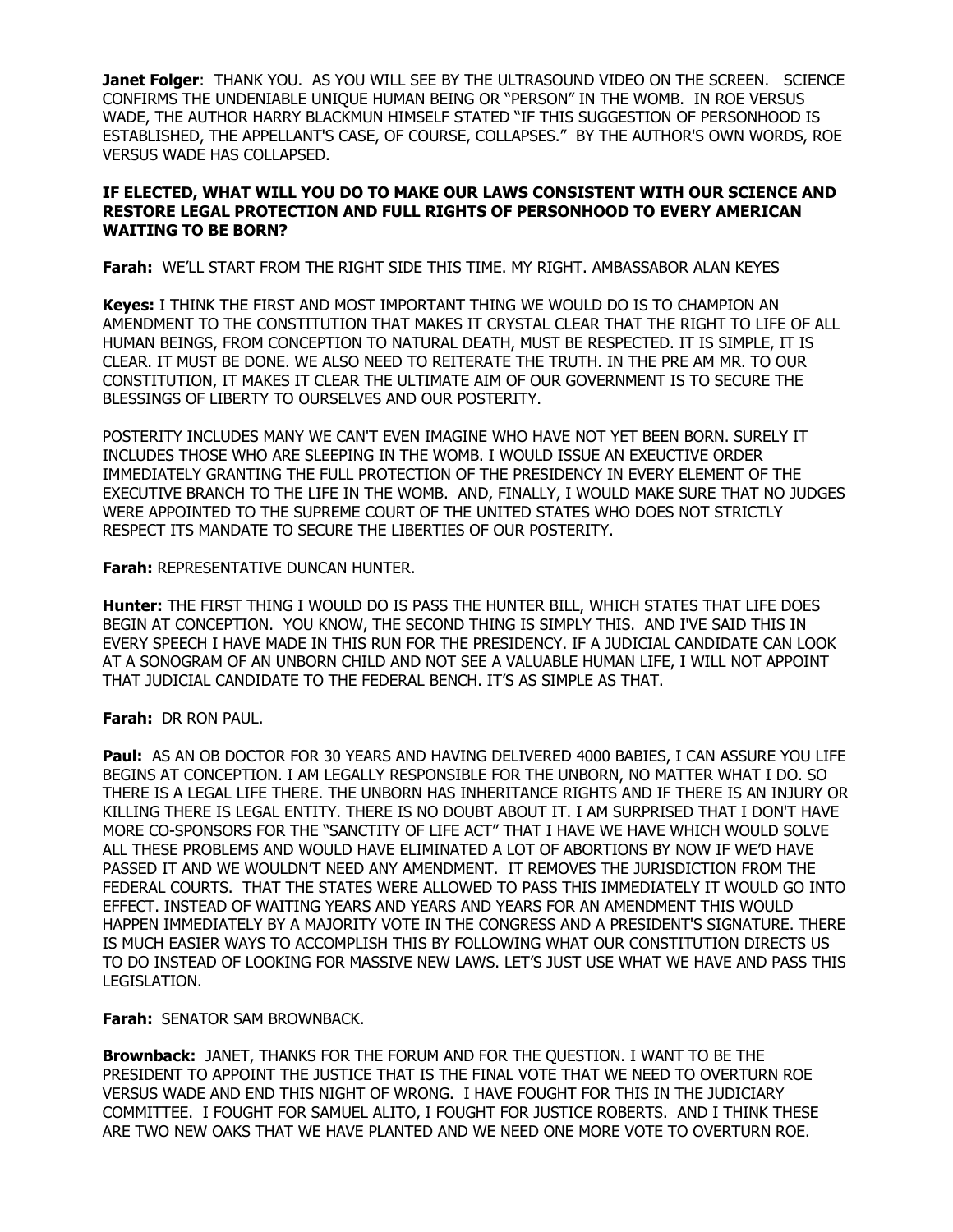ROE IS NOT IN THE CONSTITUTION. THERE IS NOT IN THE CONSTITUTION A FUNDAMENTAL RIGHT TO AN ABORTION. AND ROE AND DOE, ROE V. WADE AND DOE V. BOLTON, ARE BUILT ON FACTUAL LIES. I HAVE HAD BOTH OF THESE WOMEN IN TO TESTIFY IN FRONT OF MY COMMITTEE. NORMA MCCORVEY, SANDRA CANO. I HAVE HAD THEM IN TO TESTIFY AND THEY BOTH STATE IN THEIR AFFIDAVITS THAT THERE ARE LIES AND ON THESE LIES, 40 MILLION HAVE DIED. ON A BUNCH OF LIES. IT'S TIME TO END THIS NIGHT OF WRONG. AND I'LL FIGHT FOR IT AS I HAVE IN THE SENATE.

#### **Farah:** JOHN COX.

**Cox:** THIS ISSUE TEARS THIS COUNTRY APART AND IT SHOULDN'T. I'M A CHRISTIAN. MOST OF YOU, IF NOT ALL OF YOU, ARE CHRISTIANS OR JEWS. WE BELIEVE IN THE RIGHT TO LIFE. BUT WE NEED TO TALK TO THE AMERICAN PEOPLE ABOUT RESPONSIBILITY. YOU KNOW, IN 1955 MY MOTHER ALREADY HAD A CHILD. AND SHE CONCEIVED ME. AND MY REAL FATHER WALKED OUT. IF ABORTION HAD BEEN LEGAL IN 1955, I WOULDN'T BE STANDING HERE BEFORE YOU TODAY. THIS IS PERSONAL TO ME. BUT, IT IS ABOUT RESPONSIBILITY. MY MOTHER TOOK RESPONSIBILITY FOR ME. AND SHE IS GLAD SHE DID AND I'M GLAD SHE DID. AND MY CHILDREN ARE GLAD SHE DID AND THAT'S WHAT WE NEED TO TALK ABOUT ON THIS ISSUE WITH THE AMERICAN PEOPLE.

I, TOO, WILL MAKE SURE THAT I APPOINT JUDGES THAT DON'T MAKE THE LAW BUT WILL INTERPRET IT ONLY. WE FOUGHT A REVOLUTION 230 YEARS AGO AGAINST A DICTATOR, A KING WHO TRIED TO DICTATE TO US WHAT WE WERE GOING TO BELIEVE. WE NEED TO END THE REIGN OF THE ACTIVIST JUDGES AND RESTORE SOME SANITY TO THE RIGHT TO LIFE.

#### **Farah:** REPRESENTATIVE TOM TANCREDO

**Tancredo**: OF COURSE, I BELIEVE ALL OF US WOULD APPOINT JUDGES WHO WOULD DO EXACTLY WHAT WE SAID HERE AND OVERTURN ROE VERSUS WADE. AT LEAST, I GUARANTEE YOU I WOULD DO THAT. THAT WOULD BE A LITMUS TEST. I KNOW EVERY TIME YOU HEAR A DEBATE OVER THE JUDGES, THEY SAY THERE IS NO LITMUS TEST. WELL, I GUARANTEE YOU, THERE WOULD BE A LITMUS TEST FOR ME. AND THAT IS "WILL YOU OVERTURN ROE VERSUS WADE?" THAT'S GOT TO BE THERE. NUMBER TWO, IT IS THE WAY YOU TALK ABOUT THE UNBORN. AS PRESIDENT AND EVERYBODY IN MY CABINET'S GOING TO TALK ABOUT THEM AS PEOPLE. AS INDIVIDUALS. BECAUSE THAT IS EXACTLY WHAT THEY ARE. BECAUSE GOD SAID TO JEREMIAH, "I KNEW YOU BEFORE YOU WERE IN THE WOMB." HE WASN'T TALKING ABOUT A MASS OF CELLS. HE WAS TALKING ABOUT A PERSON, A HUMAN BEING. THAT IS EXACTLY THE WAY WE HAVE TO LOOK AT IT. WE HAVE TO UNDERSTAND IN THIS NATION THAT REGARDLESS OF YOUR POLITICAL PERSUASION, ALL THE POLITICAL TALK THAT GOES AROUND IT, IT GOES BACK TO THIS. GOD SAID, "I KNEW YOU BEFORE YOU WERE IN THE WOMB."

#### **Farah:** GOVERNOR MIKE HUCKABEE

**Huckabee:** IT IS OBVIOUS THAT ALL OF US ON THIS STAGE ARE PRO-LIFE. I THINK THERE IS A REASON THERE ARE FOUR EMPTY PODIUMS HERE TONIGHT. THERE ARE SOME FOLKS WHO WOULDN'T BE REAL COMFORTABLE WITH THAT QUESTION. BUT, THE REASON I'M COMFORTABLE WITH IT IS BECAUSE I'M NOT A PERSON WHO BECAME PRO-LIFE BECAUSE I GOT INTO POLITICS. I'M LIKE A LOT OF YOU. I GOT INTO POLITICS BECAUSE I'M PRO-LIFE. AND, I BELIEVE ON THIS ISSUE OUR CULTURE RISES OR FALLS. BECAUSE IT REALLY SAYS EVERYTHING THAT WE ARE AS A CIVILIZATION. AS TO WHETHER OR NOT WE VALUE THE INTRINSIC WORTH AND VALUE OF EVERY SINGLE INDIVIDUAL HUMAN BEING. THAT IS WHY WE ARE LOOKING FOR SIX COAL MINERS IN THE WOMB OF A MINE IN HUNTINGTON, UTAH. AND THAT IS THE REASON WE HAVE A RESPONSIBILITY TO PROTECT THE LIVES IN THE WOMB OF THE MOTHER OR THE LIVES OF THOSE OUTSIDE THAT WOMB FROM CONCEPTION UNTIL NATURAL CONCLUSION OF HUMAN LIFE.

**Farah:** BEFORE INTRODUCING RABBI SPERO, I JUST WANT TO COMMEND EVERYONE FOR YOUR OBEDIENCE TO THE RULE OF LAW HERE. IT'S MAKING MY JOB VERY EASY FOR ME. RABBI SPERO

**Rabbi Spero:** THERE IS NO QUESTION THAT JIHADISTS HAVE AS THEIR GOAL THE HARMING OF AMERICA AND ITS CITIZENS.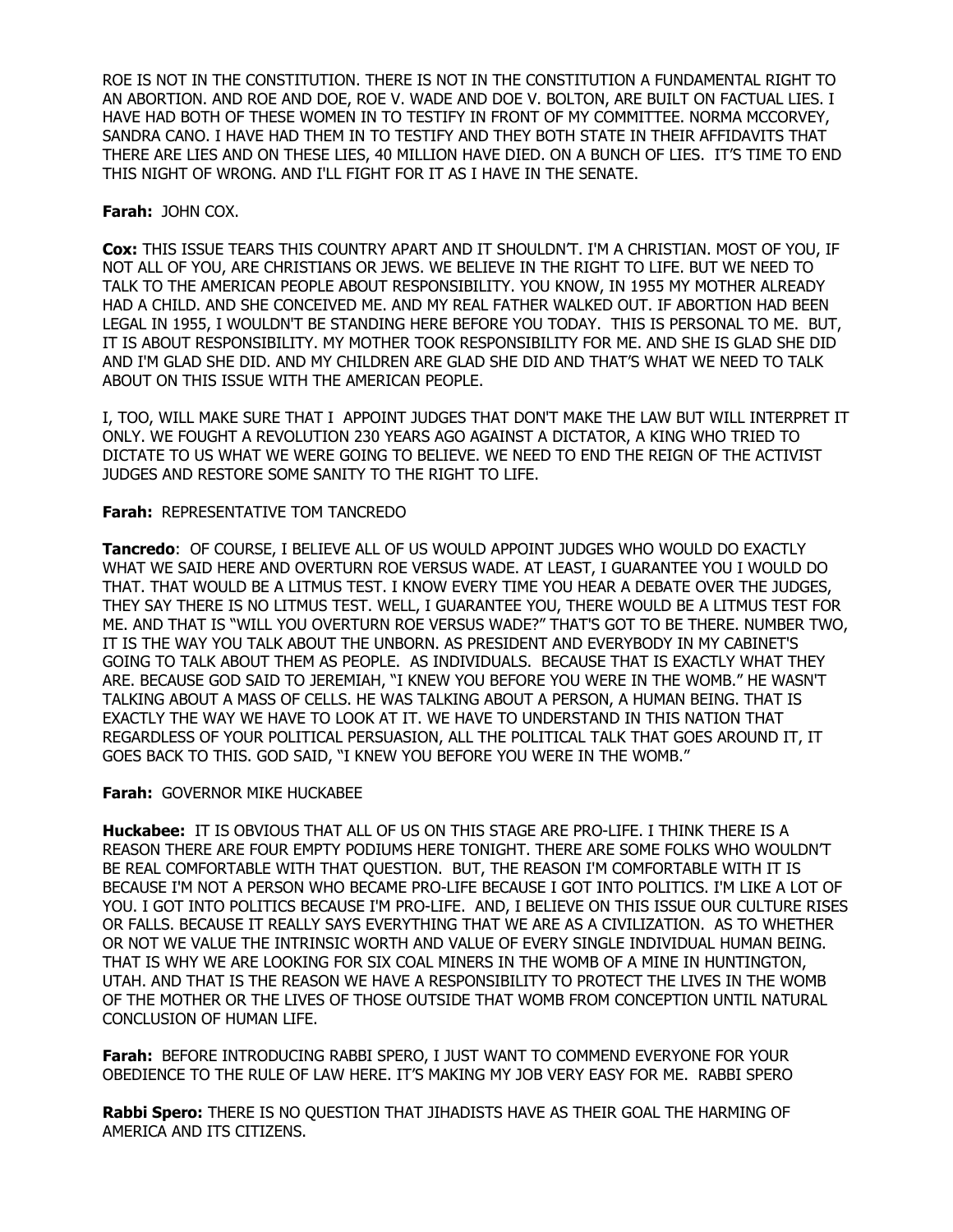#### **WHAT WOULD YOUR STRATEGY BE TO PROTECT OUR STREETS, OUR PEOPLE AND OUR AMERICAN WAY OF LIFE. FROM THE DESIGNS OF RADICAL ISLAM?**

**Farah:** AND, IF I'M NOT MISTAKEN, WE'LL START WITH GOVERNOR HUCKABEE THIS TIME.

**Huckabee:** THE THREAT WE FACE IS ONE A LOT OF AMERICANS DON'T FULLY COMPREHEND OR UNDERSTAND. THIS ISN'T A TYPICAL GEOPOLITICAL WAR. IT IS A WAR AGAINST AN ENEMY THAT HAS NO NATIONAL BORDERS OR BOUNDARIES, AND IT IS NOT A WAR WE ARE FIGHTING OVER A BORDER OR BOUNDARY. IT IS A THEOLOGICAL WAR. IT'S NOT POLITICALLY CORRECT TO SAY THAT, IT'S JUST THE TRUTH. WE ARE FIGHTING PEOPLE WHOSE RELIGIOUS FANATICSM WILL NOT BE SATISFIED UNTIL EVERY ONE OF US IS DEAD. IT IS THE PERFECT MARRIAGE OF RELIGION AND STATE. AND THAT IS WHY IT IS SO INCREDIBLY DANGEROUS. MORE SO THAN ANY ENEMY WE FACE. AND HERE'S THE REALITY. WAR IS ABOUT WILL. WHOEVER CHOOSES TO LEAVE, LOSES. WE CANNOT AFFORD TO LOSE. BECAUSE THIS IS NOT A WAR ABOUT IRAQ. IT IS NOT A WAR ABOUT AFGHANISTAN. IT IS A WAR ABOUT OUR SURVIVAL AS A CIVILIZATION AND AS A PEOPLE. AND EVERY EFFORT MUST BE MADE TO DEFEND THIS GREAT COUNTRY AGAINST IT. [APPLAUSE]

#### **Farah:** REPRESENTATIVE TANCREDO

**Tancredo:** YES, I AGREE THAT THIS IS NOTHING LIKE WE HAVE EVER FACED BEFORE. WE HAVE CALLED IT A WAR ON TERROR FOR WAY TOO LONG. IT IS NOT A WAR ON TERROR. TERROR IS A TACTIC. IT IS NOT THE THING WITH WHICH WE ARE AT WAR. WE ARE AT WAR WITH RADICAL ISLAM. I SAID EARLIER IN MY OPENING STATEMENT THAT IT IS A CLASH OF CIVILIZATIONS. I BELIEVE THAT IS EXACTLY WHERE WE ARE. AND I BELIEVE IT'S BEEN GOING ON FOR A LONG TIME AND IT WILL GO ON FOR A LONG TIME. THE DIFFERENCE IS NOW THAT ENEMY HAS THE TECHNOLOGICAL ABILITY TO BRING IT TO OUR SHORES. AND ONE OF THE THINGS THAT IS ABSOLUTELY NECESSARY IS THE DEFENSE OF OUR BORDERS. WHAT DOES THAT MEAN? IT MEANS NOBODY CAN COME ACROSS THOSE BORDERS. WE DON'T KNOW AND FOR WHAT PURPOSE AND FOR HOW LONG. WE HAVE TO KNOW WHO THEY ARE AND I'LL TELL YOU SOMETHING I ALSO BELIEVE. AND THAT IS THIS. THAT IT IS -- YOU KNOW THE PRESIDENT ALWAYS SAYS THEY ONLY HAVE TO BE RIGHT ONCE. WE HAVE TO BE RIGHT 100% OF THE TIME. WELL, THAT IS NOT GOOD ENOUGH ODDS FOR ME. YOU BETTER THINK OF A DETERRENT. YOU BETTER THINK OF SOMETHING THAT'S GOING TO DETER THEM FROM DOING WHAT THEY THREATEN EVERY SINGLE DAY TO DO TO US, OR I GUARANTEE YOU, IT WILL HAPPEN.

## **Farah:** JOHN COX

**Cox:** I AGREE WITH TOM AND MIKE THAT WE ARE FACING THE STEEPEST TEST TO OUR FUTURE AS A COUNTRY. BUT YOU KNOW WHAT? WE HAVE FACED THESE TESTS BEFORE. IN THE 40s, FIGHTING HITLER, A MEGALOMONIAC WHO USED RELIGION TO GET PEOPLE TO FOLLOW HIM AND WHO DIDN'T HESITATE TO KILL 6 MILLION INNOCENT JEWS. WE'VE GOT TO FIGHT THIS WITH EVERY BREATH OF OUR BEING. BUT YOU KNOW WHAT? WE ALSO HAVE TO MAKE SURE THAT WE KILL THE BAD GUYS. BUT, WE ALSO TALK ABOUT SPREADING PROSPERITY AROUND THE WORLD. I DON'T KNOW IF WE'LL GET A CHANCE TO TALK ABOUT IRAQ. BUT, YOU KNOW WHAT, YOU'VE GOT TO REPLACE EVIL WITH SOMETHING ELSE. WITH GOOD. YOU KNOW THERE IS A THIN LAYER OF ISLAM THAT IS USING OIL AND LET ME TELL YOU. IRAQ IS ABOUT OIL. IF SADDAM DIDN'T HAVE OIL, HE WOULD NOT HAVE BEEN A THREAT TO THE UNITED STATES. WE'VE GOT TO GET THAT OIL PUMPING. WE'VE GOT TO GET THE IRAQIS PROSPEROUS. WE'VE GOTTA GET THEM TO BELIEVE IN THEIR GOVERNMENT SO WE CAN GET OUR TROOPS HOME, SO WE CAN CLAIM VICTORY AGAINST THESE JIHADISTS THAT WOULD USE RELIGION TO KILL INNOCENT PEOPLE. [APPLAUSE]

## **Farah:** SENATOR BROWNBACK

**Brownback:** RABBI, THANKS FOR THE QUESTION. BECAUSE I THINK IT IS THE CENTRAL BATTLE OF OUR DAY AND I BELIEVE THIS IS A FIGHT WE ARE GOING TO BE IN FOR A GENERATION. I THINK WE NEED TO START TALKING VERY CLEARLY AND CONVINCINGLY TO THE AMERICAN PUBLIC ABOUT IT. WE ARE GOING TO BE CONFRONTING THIS BATTLE AS LONG AS WE DID COMMUNISM, PROBABLY. AND THAT THIS IS A DEDICATED FORCE. MILITANT ISLAMISTS AS I NOTED IN MY OPENING STATEMENT. THE MEANS TO WIPE OUT ISRAEL AND COME AFTER US. AND THEY HAVE SAID IT IN THEIR PAPERS AND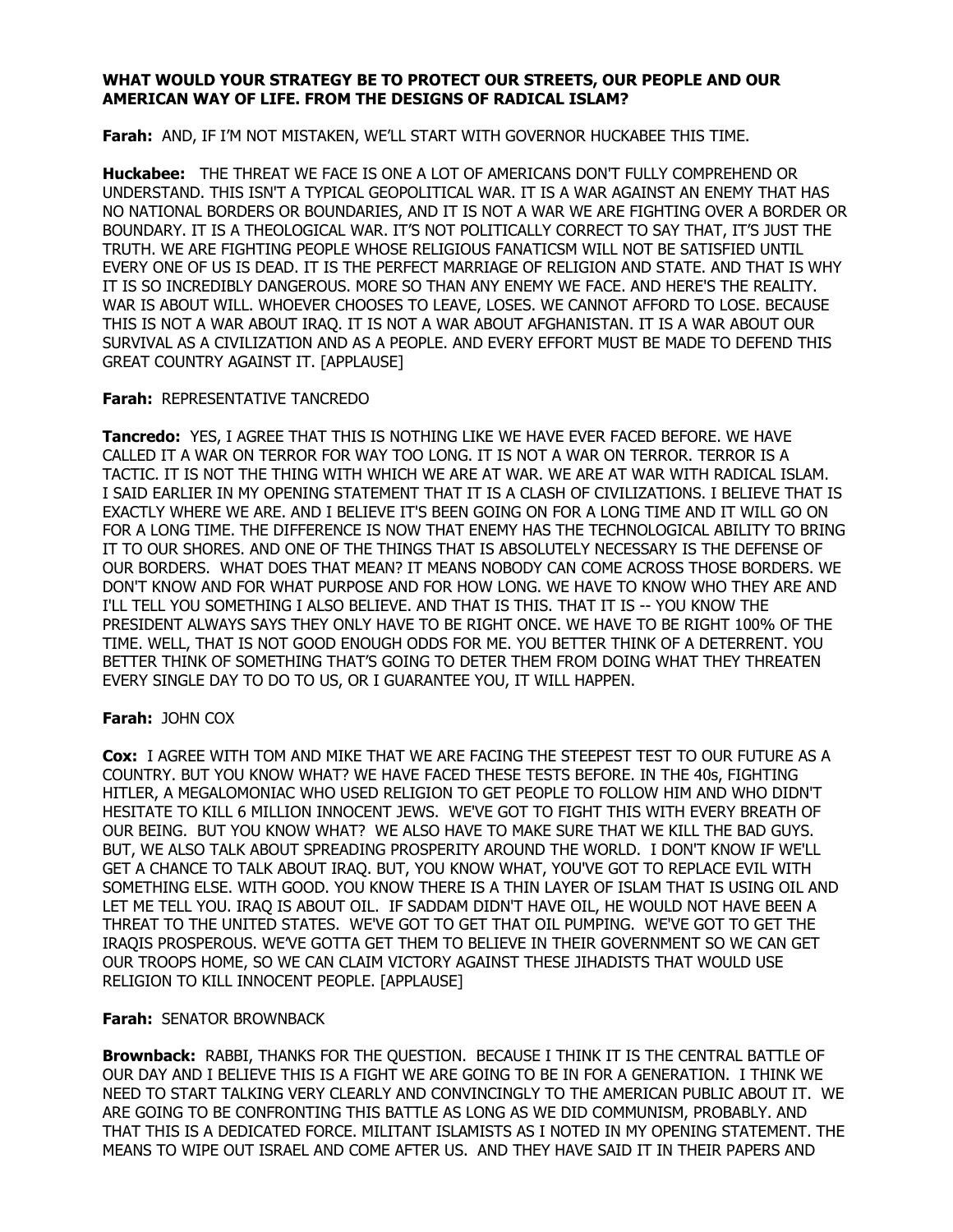THEY HAVE PUT IT FORWARD IN THEIR DOCUMENTATION. I THINK THIS NEXT PRESIDENT THAT IS COMING IN HAS TO COME IN WITH SOME FOREIGN POLICY EXPERIENCE ON HOW YOU DO THIS. BECAUSE WE HAVE GOT TO WORK WITH CERTAIN COUNTRIES, ISLAMIC COUNTRIES, AND WE HAVE GOT TO CONTAIN AND CONFRONT OTHERS. LIKE WE HAVE TO CONTAIN AND CONFRONT IRAN. AND I THINK WE HAVE TO DO THAT AS WELL AS TOWARD SUDAN. WE NEED TO WORK WITH OTHERS LIKE PAKISTAN AND EGYPT. I'VE CHAIRED THE MIDDLE EAST SUBCOMMITTEE AND I HAVE WORKED ON THESE TOPICS. THE WORLD IS MUCH FLATTER THAN IT'S EVER BEEN BEFORE AND THIS IS A CENTRAL FIGHT AND I'M GOING TO CONTINUE THE FIGHT AS PRESIDENT BUSH HAS. [APPLAUSE]

### **Farah:** REPRESENTATIVE PAUL

**Paul**: WE, INDEED, DO HAVE A PROBLEM. BUT IF WE GO AT THIS INCORRECTLY WE ARE GOING TO DO MORE DAMAGE TO OURSELVES THAN WE ARE TO OUR ENEMIES. WE HAVE TO UNDERSTAND THE MOTIVES OF THOSE WHO COME HERE AND KILL US. AND, IF WE DON'T UNDERSTAND THAT WE ARE NOT GOING TO WIN THIS FIGHT. THEY COME HERE AND KILL US BECAUSE WE OCCUPY THEIR LANDS AND THEY RATIONALLY REASON AND COME AND SAY WE HAVE TO DO SOMETHING ABOUT IT. IF YOU ARE GOING TO REGULATE ISLAMIC THINKING IN THIS COUNTRY, BE CAREFUL. BECAUSE, ALL THE RULES YOU SET WILL BE USED AGAINST CHRISTIANS. TO PROTECT CIVIL LIBERTIES. IF YOU USE THE VIOLATION OF CIVIL LIBERTIES WHEN IT COMES TO HABEAS CORPUS AND SECRECY AND ALL, WE ARE GOING TO SUFFER FROM THIS. IF WE COULD HAVE DONE SOMETHING BEFORE 9/11, WE SHOULD HAVE GOTTEN THE GOVERNMENT OUT OF THE WAY ON REGULATING OUR AIRLINES. WE SHOULD HAVE HAD MORE RESPECT FOR PRIVATE PROPERTY, THE CONSTITUTION, AND ESPECIALLY THE SECOND AMENDMENT. AND, WE WOULDN'T HAVE HAD TO FACE THE CRISIS ON 9/11 NEARLY AS BAD. SO, INDEED, IT IS A PROBLEM. BUT THE ANSWER CAN BE FOUND IN THE CONSTITUTION, I CAN GUARANTEE YOU. [APPLAUSE]

#### **Farah:** REPRESENTATIVE HUNTER

**Hunter:** YOU KNOW THE LAST TWO NATIONS THAT THE UNITED STATES SAVED BEFORE 9/11 WERE TWO MUSLIM NATIONS. SO, TO MY FRIEND RON PAUL, DON'T BLAME AMERICA FIRST! [APPLAUSE] NOW, HERE'S WHAT WE HAVE GOT TO DO. WE LIVE IN AN ERA OF TERRORISTS WITH TECHNOLOGY. THAT MEANS WE HAVE TO CUT OFF EVERY BUSINESS THAT WOULD SELL KILLING TECHNOLOGY TO NATIONS IN THE MIDDLE EAST THAT MIGHT MOVE IT TO NATIONS OR TO GROUPS THAT MIGHT USE IT AGAINST US. WE HAVE TO LOCKDOWN THE BORDER. THAT MEANS FINISHING MY BORDER FENCE. ALL 854 MILES THAT I LEGISLATED THAT THE PRESIDENT SIGNED OCTOBER 26TH AND HAS ONLY BUILT 17.9 MILES. AND LASTLY, LADIES AND GENTLEMEN, WE HAVE TO LEAVE IRAQ IN VICTORY. [APPLAUSE]

## **Farah:** AMBASSADOR KEYES

**Keyes:** I THINK THE FIRST THING WE HAVE TO UNDERSTAND AND WE OFTEN FORGET IT IS THE EFFORT AGAINST TERRORISM ISN'T ISOLATED FROM THE DEDICATION THAT YOU AND I ALL HAVE TO A FUNDAMENTAL PRINCIPAL. WHICH IS THAT IT IS ORDAINED BY THE LAW AND WILL OF ALMIGHTY GOD. THAT INNOCENT HUMAN LIFE MUST BE RESPECTED. THE FIRST THING THAT WE NEED TO DO IN MAKING SURE THAT WE HAVE THE FIRMNESS AND THE CONFIDENCE TO PROSECUTE THE WAR ON TERROR IS TO MAKE SURE THAT WE UNDERSTAND THAT AS WE FIGHT AGAINST A KILLING OF INNOCENTS ABROAD AND IN 9/11 IN NEW YORK, WE MUST FIGHT AGAINST THE KILLING OF INNOCENCE IN THE WOMB. THE PRINCIPLE IS THE SAME. THE EVIL IS THE SAME. AND WE MUST STAND THE SAME AGAINST THAT. AND IN DOING THAT, WE MUST ENLIST THE AID OF EVERY HUMAN BEING OF CONSCIOUS. ISLAM IS NO EXCUSE FOR ABANDONING THAT WHICH WE HAVE AGREED UPON THROUGHOUT THE WORLD THAT EVERY NATION MUST RESPECT THE CLAIMS OF INNOCENT HUMAN LIFE. [APPLAUSE]

**Farah:** ALL RIGHT. OUR NEXT QUESTIONER IS PASTOR DOUG SAUDER OF CALVARY CHAPEL FORT LAUDERDALE. [APPLAUSE]

**Pastor Sauder**: FAITH IS A BIG PART OF THE LIFE OF ALL THE PEOPLE HERE. **TELL US ABOUT YOUR PERSONAL FAITH AND WHAT IT MEANS TO YOUR LIFE.**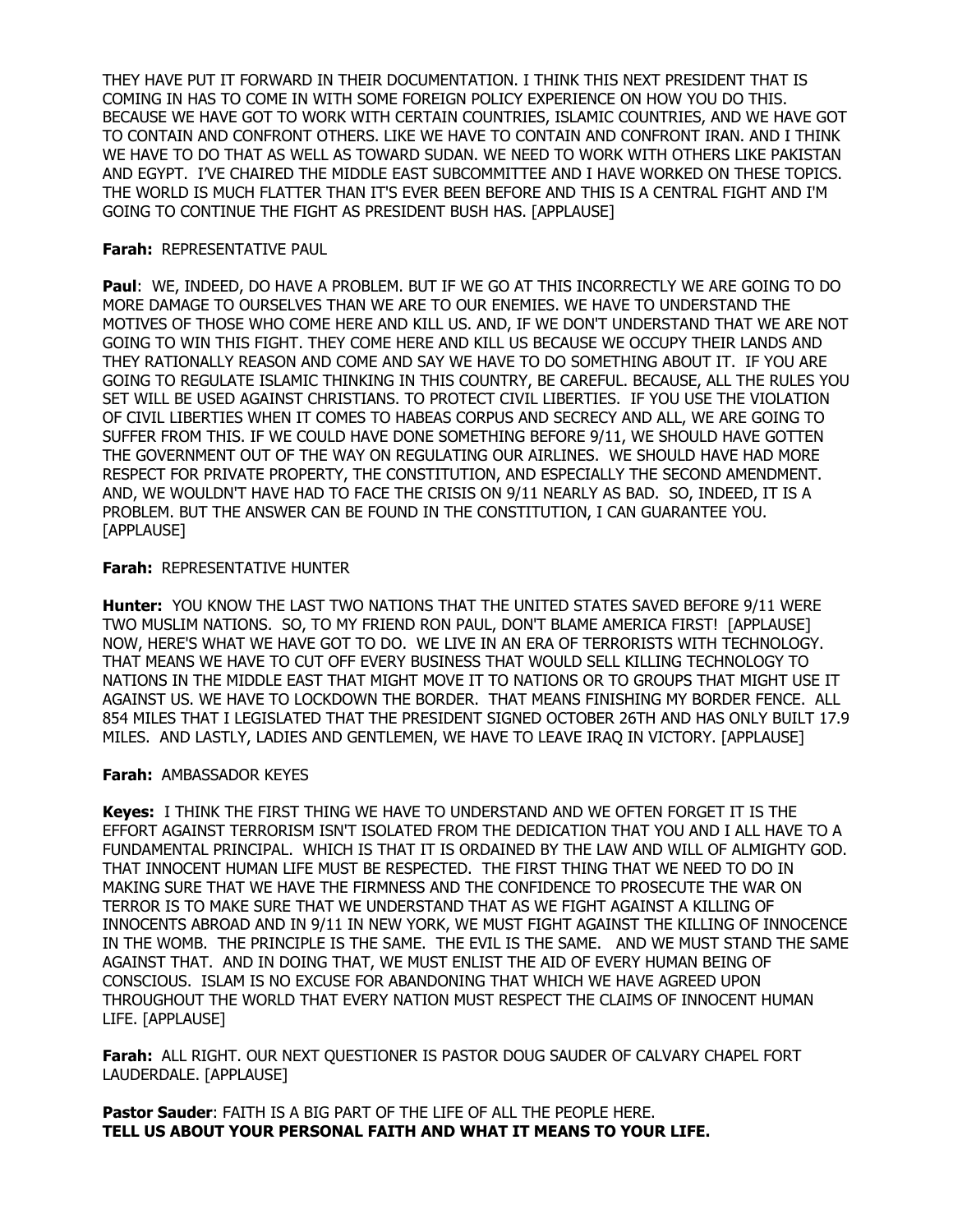**Farah:** AND, WE WILL START ON THIS SIDE WITH AMBASSADOR KEYES.

**Keyes:** I BELIEVE DEEPLY THAT GOD IS THE REASON WHY WE DO WHAT WE DO. I THINK OUR DEDICATION TO HIM AND TO IN GRATITUDE FOR WHAT HE HAS DONE FOR US IN SENDING OUR LORD, JESUS CHRIST, IS THE REASON WE DO WHAT WE DO. BUT, I SOMETIMES THINK WHEN WE ASK CANDIDATES THIS KIND OF A QUESTION, WE ARE, IN A WAY, MISSING WHAT IS THE MORE DIFFICULT POINT.

THE CRISIS OF OUR TIMES DOES NOT OCCUR AND DOES NOT EXIST BECAUSE SOME INDIVIDUALS IN OUR POLITICS DID NOT HAVE SUFFICIENT FAITH IN GOD, DID NOT FOLLOW HIS PATH, DID NOT SAY THEIR PRAYERS. IT OCCURS BECAUSE THEY DO NOT HAVE THE GUTS TO STAND UP AND REMIND THE AMERICAN PEOPLE THAT WE CANNOT AND WILL NOT REMAIN FREE IF WE DO NOT ACKNOWLEDGE THE AUTHORITY OF GOD. IF WE DO NOT SUBMIT TO HIS WILL. IT IS A NATIONAL QUESTION THAT REQUIRES WE TAKE THE PASSION OF OUR FAITH AND WITH COURAGE AND WITHOUT EQUIVOCATION LAY OURSELVES ON THE LINE FOR THAT TRUTH, NO MATTER WHAT THE COST. [APPLAUSE]

**Farah:** WE WANT TO TAKE A FEW SECONDS BETWEEN EACH SPEAKER SO THAT THE DELEGATES CAN VOTE. REPRESENTATIVE HUNTER, YOU'RE ON.

**Hunter:** WELL, THANK YOU. I DON'T BELONG TO ANY ORGANIZED DENOMINATION. I'M A BAPTIST. [LAUGHTER] AND, I INVITE YOU ALL TO COME TO OUR CHURCH, WHICH IS HEADED BY MY NEIGHBOR, REVEREND BOB WINTERTON. TRINITY BAPTIST CHURCH. POPULATION 64 ON OUR BEST DAY. BUT, I BELIEVE STRONGLY IN GOD AND THAT HE HAS A PURPOSE FOR ALL OF US. AND YOU KNOW I BELIEVE THAT HE HAS A PURPOSE FOR THIS COUNTRY.

AND I'M REMINDED THAT IN THE CONSTITUTIONAL CONVENTION, WHEN WE COULDN'T GET TOGETHER, AND WE HAD MASSIVE FIGHTS AND WE COULDN'T PUT A CONSTITUTION TOGETHER, OLD BEN FRANKLIN GOT UP AND MADE WHAT I CALL A SPARROW SPEECH. AND, HE SAID IF IT IS TRUE THAT A SPARROW CAN'T FALL TO EARTH WITHOUT GOD'S NOTICE, THEN HOW CAN WE RAISE A GREAT NATION WITHOUT HIS SUPPORT? AND, AT THAT POINT WE STARTED THE TRADITION OF A PRAYER BEFORE EVERY CONSTITUTIONAL ASSEMBLY. AND, I THINK THAT GOD LOVES THIS COUNTRY. HE WILL GUIDE US AND HE WANTS ONE OF US TO BE THE LEADER OF THIS COUNTRY. [APPLAUSE]

**Farah:** ALRIGHT, OUR NEXT SPEAKER IS REPRESENTATIVE RON PAUL.

**Paul:** I GET TO MY GOD THROUGH CHRIST. CHRIST, TO ME, IS A MAN OF PEACE. HE IS FOR PEACE. HE IS NOT FOR WAR. HE DOESN'T JUSTIFY PRE-EMPTIVE, DECLARED WAR. I STRONGLY BELIEVE THAT THERE IS A CHRISTIAN DOCTRINE OF JUST WAR. AND I BELIEVE THIS NATION HAS DRIFTED FROM THAT, NO MATTER WHAT THE RATIONALES ARE, WE HAVE DRIFTED FROM THAT. AND IT IS VERY, VERY DANGEROUS. AND I SEE IN MANY WAYS BEING UNCHRISTIAN.

CHRIST IS FOR LOVE AND FORGIVENESS AND TURNING THE OTHER CHEEK FOR PEACE. AND TO JUSTIFY WHAT WE DO IN THE NAME OF CHRISTIANITY, I THINK IS VERY DANGEROUS AND NOT PART OF WHAT CHRISTIANITY IS ALL ABOUT. CHRIST CAME HERE FOR SPIRITUAL REASONS, NOT SECULAR WAR AND BOUNDARIES AND GEOGRAPHY. AND, YET, WE ARE NOW DEDICATING SO MUCH OF OUR AGGRESSIVE ACTIVITY IN THE NAME OF GOD. BUT GOD, HE IS THE PRINCE OF PEACE. THAT IS WHAT I SEE FROM MY GOD AND THROUGH CHRIST. I VOTE FOR PEACE. [APPLAUSE]

#### **Farah:** SENATOR SAM BROWNBACK

**Brownback:** I VOTE FOR PEACE, TOO. BUT, I ALSO VOTE FOR THE PROTECTION OF LIFE. I VOTE FOR THE STRENGTH OF AMERICA. AND I VOTE FOR OUR PLACE IN THE WORLD. THAT THIS IS A KEY COUNTRY. IT'S A COUNTRY THAT IS STANDING UP TO ISLAMIC FACSISM AND IT'S A COUNTRY THAT'S STANDING UP FOR THE RIGHTS OF INDIVIDUALS. I THINK THERE IS A JUST WAR THAT'S GOING ON IN IRAQ AND I THINK THAT IS DEFINABLE AND I THINK THAT IS SOMETHING WE SHOULD STAND FOR.

DOUG, I APPRECIATE YOUR QUESTION ON PERSONAL FAITH. I WAS RAISED ON A FARM IN EASTERN KANSAS, AND ONE DAY I WAS 13 YEARS OLD AND I WAS HEADING BACK TO FEED THE SOWS AND THE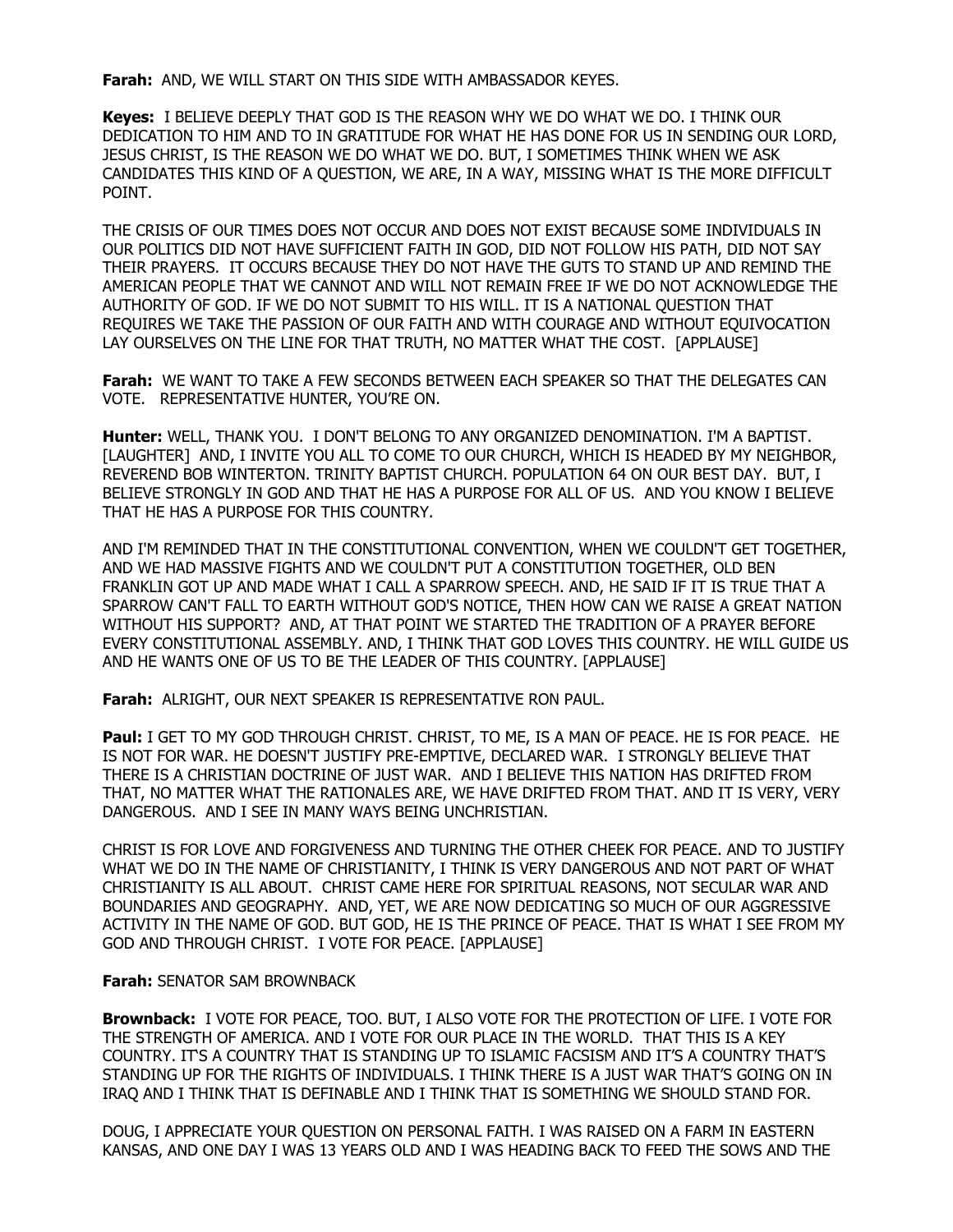LORD GRABBED ME. AND I ACCEPTED JESUS AS MY PERSONAL SAVIOR THEN. IT REALLY GOT ME AND DROVE INTO ME THE HUMILITY OF CHRIST THAT HE WOULD GRAB ME AS I WAS ON THE WAY BACK TO FEED THE PIGS AND HOW MUCH HE LOVED ME. IN '95 I HAD MELANOMA AND IT REALLY SUNK MY FAITH IN AND IT MADE ME JUST LIVE A BOLDNESS THAT I THINK ALL OF US SHOULD LIVE FOR OUR FAITH AND FOR OUR CHRIST. THANK YOU. [APPLAUSE]

#### **Farah:** JOHN COX

**Cox:** PASTOR, THANKS FOR THIS QUESTION. BECAUSE IT'S VERY IMPORTANT TO ME. I WAS NOT RAISED WITH RELIGION. THAT WAS A GIFT FROM GOD. I WAS RE-BORN IN CHRIST ON OCTOBER 31, 1979. A MAN MINISTERED ME ON A TRAIN, A COMMUTER TRAIN IN CHICAGO. A MEMBER OF THE CHRISTIAN BUSINESSMAN'S COMMITTEE. AND YOU KNOW WHAT? MY FAITH HAS LED ME TO DO WHAT I'M DOING NOW. BECAUSE I'M HORRIFIED AT THE LACK OF INTEGRITY THAT THE CAREER POLITICIANS HAVE WROUGHT ON THIS COUNTRY. WE HAD FOUR CONGRESSMEN RESIGN IN DISGRACE LAST YEAR AND THEY WERE REPUBLICANS AND THAT HORRIFIES ME AND DISMAYS ME. THAT IS WHY I DECIDED TO RUN FOR PRESIDENT.

BUT, YOU KNOW, FAITH IS NOTHING WITHOUT WORKS. MY FAITH LED ME TO BE INVOLVED IN CIVIC AND CHARITIABLE ACTIVITIES. I STARTED A CHARITY ON THE NORTH SUBURBS OF CHICAGO CALLED "CHRISTMAS IN APRIL," WHICH REPAIRS THE HOMES OF THE ELDERLY AND DISABLED. AND YOU KNOW WHAT? THAT IS THE EXAMPLE WE HAVE GOT TO TALK ABOUT. AND THAT IS WHAT I'LL DO AS PRESIDENT OF THE UNITED STATES. I'LL TALK ABOUT THE FACT THAT FAITH HAS TO BE PUT FORTH IN WORKS TO HELP OTHERS. [APPLAUSE]

#### **Farah:** REPRESENTATIVE TANCREDO

## **Tancredo:** THE QUESTION IS "CAN YOU TELL US A LITTLE BIT ABOUT YOUR FAITH IN GOD?"

WELL, I HAVE TO TELL YOU THAT MY PASTOR, I REMEMBER SO DISTINCTLY ONE DAY TALKING ABOUT THE FACT THAT WE KNOW THAT WE ARE ALL CHANGED WHEN WE ACCEPT CHRIST AS OUR LORD AND SAVIOR. I KNOW THAT THAT'S TRUE. WE ALL KNOW THAT IS TRUE. BUT YOU KNOW, ONCE WE HAVE ALL DONE THAT AND WE ALL HAVE LET'S SAY IN THIS CHURCH WE WERE IN AT THE TIME, I BELIEVE EVERYBODY HERE HAS. BUT WHY IS IT IF THAT IS THE CASE? WE ARE ALL STILL SUCH JERKS. [LAUGHTER] AND, HE SAID, OF COURSE. THE REASON IS BECAUSE THERE ARE TWO SIDES TO US, YOU KNOW? THERE IS A FALLEN SIDE AND THEN THERE'S THE SIDE THAT'S BEEN SAVED BY CHRIST AND THEY ARE IN CONFLICT. ALL OF THE TIME. THAT IS WHAT IS FIGHTING INSIDE OF US. HE SAID, HE TALKED ABOUT I CAN TELL I'M GOING TO HAVE TO USE THIS. [Use of extra minute]

HE TALKED ABOUT THE FACT THAT AT ONE TIME HE AND HIS WIFE HAD TO GO ON VACATION. THEY LEFT THEIR TWO DOGS. THEY DIDN'T HAVE ENOUGH MONEY TO PUT THEM INTO A KENNEL SO, THEY LEFT THEIR TWO DOGS AND PUT OUT A GREAT BIG BOWL OF FOOD OUT HERE AND A GREAT BIG BOWL OF WATER OUT HERE. AND SO THEY SAID WHEN THEY CAME BACK, BECAUSE THEY WERE HOPING IT WOULD WORK. WHEN THEY CAME BACK, THEY SAID ONE DOG, HANSEL, I BELIEVE IT WAS, WAS ABOUT TWICE AS BIG. THE OTHER DOG, GRETEL, WAS EMACIATED. WELL, OF COURSE, THAT'S BECAUSE HANSEL WAS THE DOMINANT DOG. YOU KNOW IT'S LIKE THAT WITH US. AND IT IS WHAT YOU FEED INSIDE. IT IS THE SIDE THAT YOU FEED THAT GROWS. YOU HAVE TO LOOK CONSTANTLY FOR THE THINGS, FOR THE FOOD FOR GRETEL.

SO MY LIFE, EVERY DAY, I TRY. I TRY AND I FAIL MANY TIMES. BUT I TRY THE BEST I CAN TO FIND THE FOOD FOR GRETEL. BECAUSE EVERYWHERE AROUND US, EVERYTHING YOU SEE, SO MUCH OF OUR LIFE IS FOOD FOR HANSEL AND YOU HAVE GOT TO BE ABLE TO DIVIDE THAT UP AND SEE WHAT IS FEEDING THE GOOD SIDE. IT HAS TO BE DOMINANT. ONE SIDE WILL BE DOMINANT AND IT IS THE SIDE YOU FEED. LET'S FIND A WAY TO FEED GRETEL EVERY DAY. [APPLAUSE]

#### **Farah:** GOVERNOR HUCKABEE

**Huckabee:** FIRST OF ALL, SAM, LET ME GIVE YOU A SUGGESTION ON YOUR AUTOBIOGRAPHY. "FROM HOGS TO HEAVEN" IT MIGHT BE A GOOD TITLE YOU COULD USE. [LAUGHTER]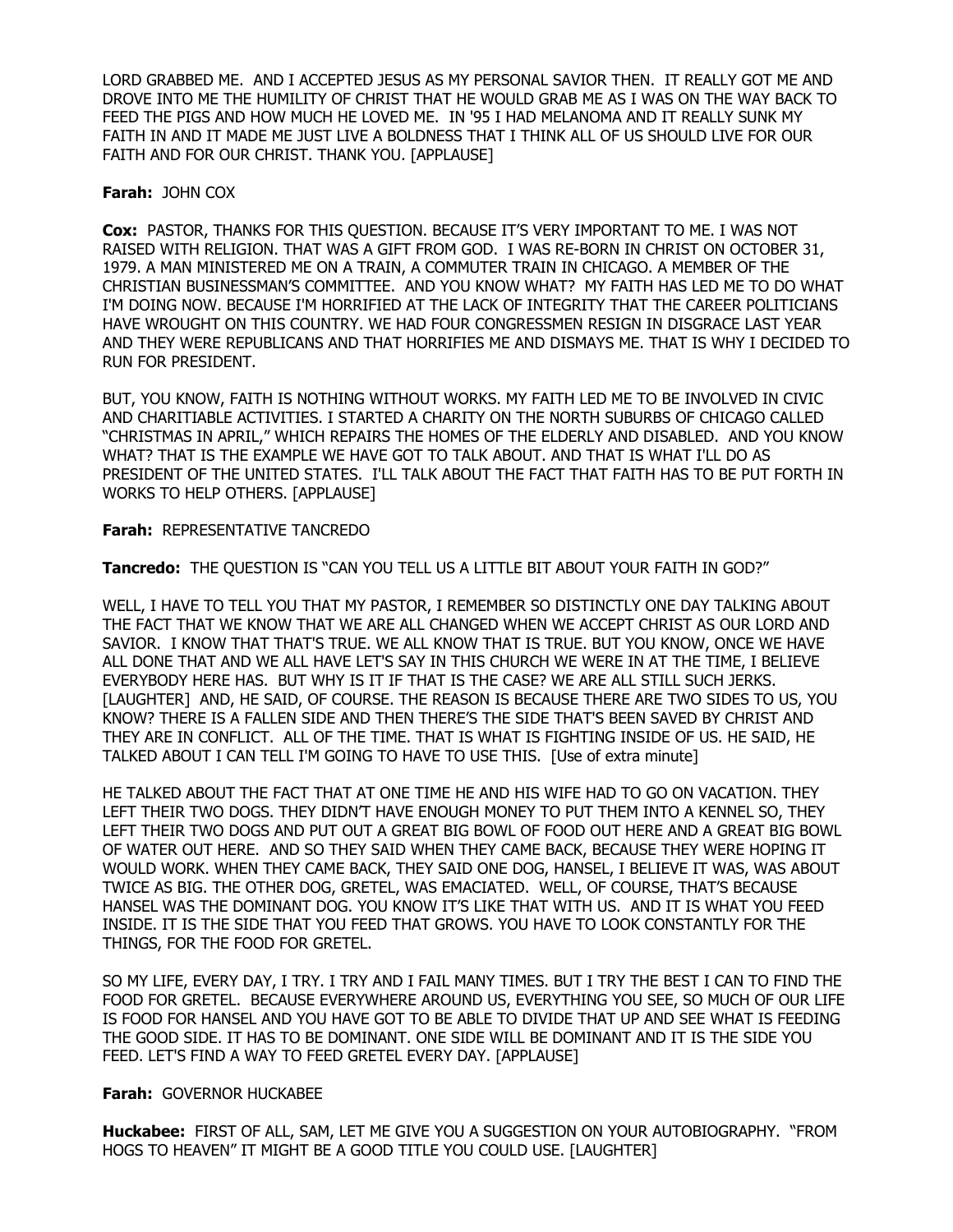I THINK THE QUESTION WAS, "HOW DOES FAITH PLAY A ROLE IN OUR PERSONAL LIVES?" WELL FOR ME, I WAS A TIMID KID AT AGE TEN THAT WENT TO VACATION BIBLE SCHOOL AT A LITTLE BAPTIST CHURCH IN HOPE, ARKANSAS. ON THAT DAY, I TRUSTED MY LIFE TO JESUS CHRIST, MY SAVIOR. IT WAS LIFE CHANGING. SOMETIMES PEOPLE ASK "WHAT'S THE GREATEST THING THATHAS HAPPENED TO ME" AND THEY EXPECT ME TO SAY "BEING ELECTED GOVERNOR" OR "RUNNING FOR PRESIDENT" BUT, THE TRUTH IS THOSE JOBS ARE JOBS SOMEBODY ELSE HAD BEFORE ME AND SOMEBODY ELSE IS GOING TO HAVE AFTER ME. AND THOSE JOBS HAVE A LIMIT. BUT THE GREATEST THING THAT EVER HAPPENED TO ME WAS COMING TO KNOW JESUS CHRIST. BECAUSE THERE IS NO LIMIT AND NO TERMS ARE SET AND IT IS A POSITION I'LL HOLD FOREVER AND FOREVER. IT DOESN'T JUST INFLUENCE MY LIFE, IT SHAPES IT, IT DEFINES IT AND IN SIMPLE TERMS IN PUBLIC POLICY, IT REMINDS ME, "DO UNTO OTHERS AS YOU WOULD HAVE THEM DO UNTO YOU." IT GETS REAL SIMPLE AFTER THAT. [APPLAUSE]

**Farah:** ALRIGHT, PHYLLIS SCHLAFLY, HAVE AT IT:

**Phyllis Schlafly:** AT PRESIDENT BUSH'S PRESS CONFERENCE IN CANADA LAST MONTH, FOX NEWS ASKED HIM THIS QUESTION. "CAN YOU SAY TODAY THAT THE SECURITY AND PROSPERITY PARTNERSHIP IS NOT A PRELUDE TO A NORTH AMERICAN UNION, SIMILAR TO A EUROPEAN UNION?" GEORGE BUSH DID NOT DENY THAT GOAL. HE JUST RIDICULED THE QUESTION.

### **WILL YOU ASSURE US THAT YOU WILL ABOLISH ALL PLANS TO THE PROMOTE THE ECONOMIC INTEGRATION OF NORTH AMERICA, WHICH CONSISTS OF OPEN BORDERS AMONG THE UNITED STATES, CANADA AND MEXICO?** [APPLAUSE]

**Farah:** WE'RE GOING TO START WITH GOVERNOR HUCKABEE.

**Huckabee:** FIRST OF ALL, MRS. SCHLAFLY, I WANT TO SAY THANK YOU FOR WRITING A BOOK CALLED "IT IS A CHOICE, NOT AN ECHO." THAT BOOK HAS HAD A DRAMATIC INFLUENCE ON ME. AND WAS ONE OF THE REASONS THAT I BECAME A REPUBLICAN AS A TEENAGER, WHICH WASN'T EASY IN HOPE, ARKANSAS WHERE THERE WEREN'T ANY REPUBLICANS. ONE OF THE THINGS I BELIEVE IN ALL MY HEART IS THAT THIS COUNTRY CAN NEVER, EVER, EVER YIELD ITS SOVEREIGNTY TO ANY COUNTRY FOR ANY REASON UNDER ANY CIRCUMSTANCE. EVER.

THAT'S I WOULD AGREE THAT WE NOT ONLY NEED CLOSED AND SECURE BORDERS BUT MORE IMPORTANTLY, WE NEED A RE-UNDERSTANDING. WE DO NOT YIELD OURSELVES OVER. WE ARE A SOVEREIGN NATION. WE DO NOT ANSWER TO INTERNATIONAL LAW. WE ANSWER TO OUR CONSTITIUTION AND NO OTHER AUTHORITY BUT OUR CONSTITUTION. AND, ANY ATTEMPT TO WEAKEN OUR FORM OF CONSTITUTIONAL GOVERNMENT IS SIMPLY UNACCEPTABLE TO ME AS A PRESIDENT OF THE UNITED STATES. [APPLAUSE]

**Farah:** WE DO NEED TO JUST TAKE A PAUSE. YOU'RE DOING SO WELL, THAT I HAVE TO SLOW YOU DOWN, BECAUSE THERE IS THIS VOTING GOING ON. REPRESENTATIVE TANCREDO:

**Tancredo:** RECENTLY, PHILLIPPE CALDERON, THE PRESIDENT OF MEXICO STATED IN HIS STATE OF THE NATION ADDRESS THAT MEXICO DOES NOT END AT ITS BORDERS. HE SAYS WHERE THERE IS A MEXICAN, THERE IS NOW MEXICO. HE IS NOT THE FIRST PRESIDENT OF MEXICO TO HAVE SAID SOMETHING LIKE THAT. BEFORE HIM, PRESIDENT FOX DID SOMETHING VERY SIMILAR. AND, BEFORE HIM, MISTER ZIDEO. TO HEAR SOMETHING LIKE THIS. TO HEAR A PRESIDENT OF ANOTHER COUNTRY SUGGEST THAT THE BORDERS BETWEEN YOU DO NOT EXIST AND TO NOT HAVE OUR PRESIDENT TURN TO THEM AND SAY "ARE YOU NUTS?"

THERE IS SOMETHING CALLED A BORDER. AND IT MUST BE DEFENDED. WE ARE NOT SIMPLY JUST RESIDENTS OF THE NORTH AMERICAN CONTINENT. THAT IS EXACTLY WHERE THIS THING IS GOING. THIS SORT OF AN ECONOMIC UNION. WHILE EVERYBODY BELIEVES TRADE IS SUCH A GOOD THING AND I CERTAINLY THINK TRADE CAN BE GOOD. BUT WHY, WHY DO YOU HAVE TO GO AHEAD AND DIMINISH YOUR NATIONAL SOVEREIGNTY IN THE HOPES OF INFLUENCING TRADE? NEVER WILL IT HAPPEN ON MY ADMINISTRATION. [APPLAUSE]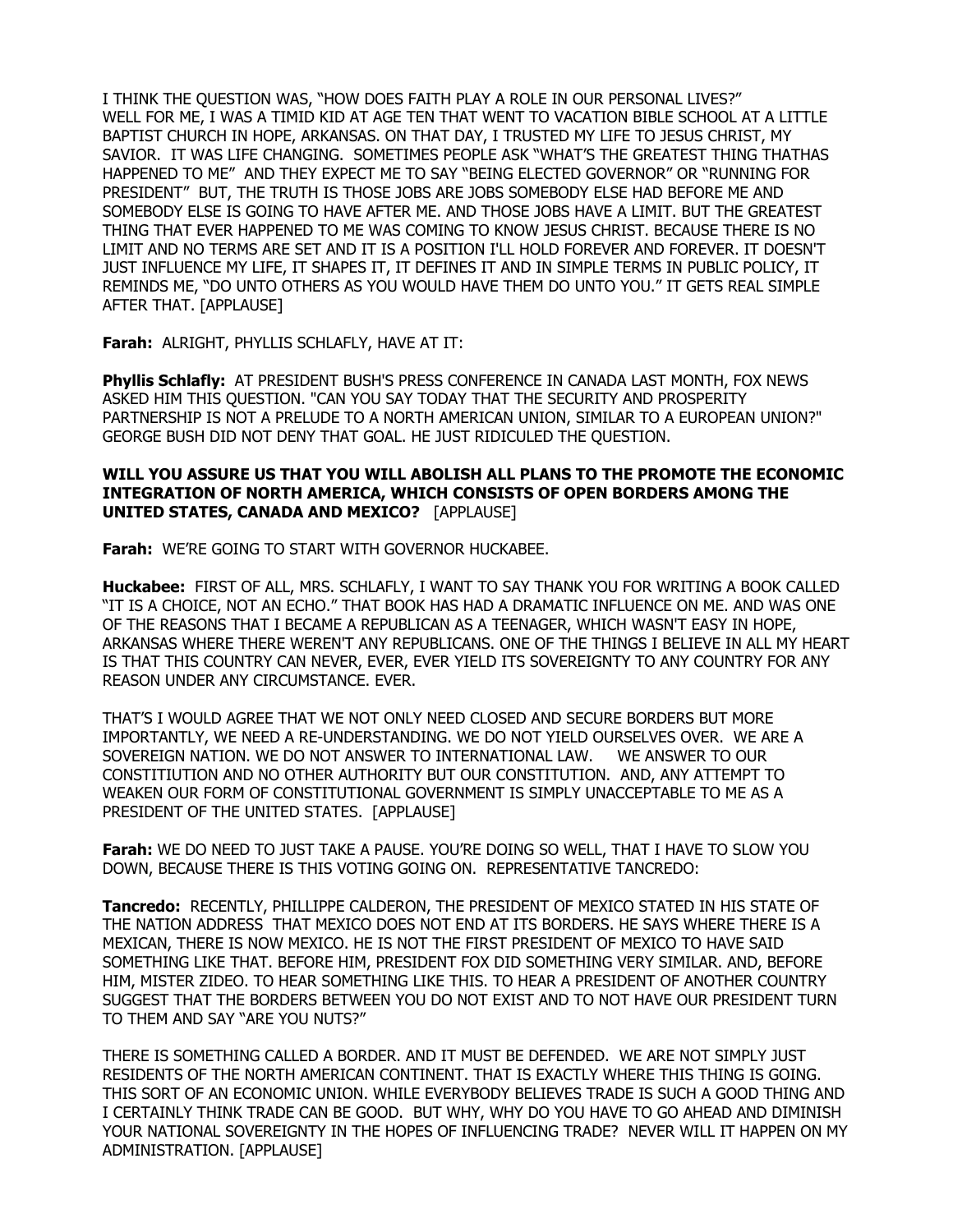#### **Farah:** JOHN COX

**Cox:** MRS. SCHLAFLY, I'M PROUD OF THE FACT THAT WE'RE BOTH FROM ILLINOIS. IT GIVES ME GREAT COMFORT TONIGHT, ESPECIALLY WHEN I HEAR THAT OBAMA AND CLINTON ARE ALSO FROM ILLINOIS. [BOOS] I, TOO, WILL NEVER SURRENDER THE SOVEREIGNTY OF THE UNITED STATES. WE ABSOLUTELY HAVE TO SECURE THE BORDERS. WE HAVE TO ADDRESS THE ILLEGAL IMMIGRATION PROBLEM. WE HAVE TO DO IT BY PUTTING SOME CEOS IN JAIL. WE HAVE TO START ENFORCING THE LAW AGAINST EMPLOYING ILLEGAL ALIENS. THAT IS GOING TO SOLVE THE PROBLEM. BUT WE HAVE TO MAKE SURE WE HAVE TRADE WITH OTHER COUNTRIES. SO I'M NOT INTERESTED IN GIVING UP OUR SOVEREIGNTY, BUT I AM INTERESTED IN OPENING UP CHANNELS OF TRADE.

BECAUSE YOU KNOW WHAT? WE BENEFIT WHEN WE SELL MICROSOFT SOFTWARE AND WE SELL CELL PHONES MADE BY MOTOROLA. ANOTHER GOOD ILLINOIS COMPANY, AROUND THE WORLD. AND TRADE IS ALSO A WEAPON OF PEACE. YOU KNOW YOU ARE NOT GOING TO BOMB YOUR MOST IMPORTANT CUSTOMER. YOU ARE NOT GOING TO INVADE YOUR MOST IMPORTANT SUPPLIER. SO WE HAVE GOT TO MAKE SURE THAT WE INCREASE TRADE AROUND THE WORLD. BUT WE ALSO HAVE TO MAKE SURE WE RETAIN OUR NATIONAL SOVEREIGNTY. [APPLAUSE]

**Brownback:** PHYLLIS, THANK YOU FOR THE QUESTION. PHYLLIS, YOU'RE AN AMAZING PERSON AND ALL THE THINGS THAT YOU HAVE GOTTEN DONE. I HOPE WE ALL GIVE HER A ROUND OF APPLAUSE TO THANK YOU FOR WHAT SHE HAS DONE FOR YEARS. [APPLAUSE]

I AM OPPOSED TO OPEN BORDERS. I VOTED FOR DUNCAN'S FENCE. WHICH I READ THEY ARE BUILDING UP FOUR FEET TALER IN PLACES TO GET IT HIGHER. I THINK WE NEED TO DO THAT. I AM OPPOSED TO A NORTH AMERICAN UNION THAT GIVES UP OUR SOVEREIGNTY. I AM OPPOSED TO THAT. LIKE JOHN I AM FOR FREE TRADE. I VOTED FOR THE NAFTA AGREEMENT. I THINK THERE IS QUESTIONS ABOUT IT, BUT I BELIEVE WE SHOULD TRADE ACROSS BORDERS AND THAT IS ONE OF THE KEY THINGS WE CAN DO TO GROW OUR ECONOMY. BUT I ALSO THINK YOU HAVE GOT TO ENFORCE YOUR TRADE LAWS AND THAT IS SOMETHING WE HAVEN'T DONE, PARTICULARLY TOWARDS CHINA. I THINK WE ARE HAVING A LOT OF PROBLEMS OF PRODUCTS COMING IN BECAUSE WE HAVEN'T ENFORCED OUR TRADE LAWS. SO, YES TO TRADE, NO TO UNIONS AND YES TO ENFORCING THE LAWS, WHEN YOU HAVE AGREEMENTS BETWEEN COUNTRIES. [APPLAUSE]

**Paul:** THIS IS AN EASY ONE FOR ME. NOT ONLY DO I NOT WANT A NORTH AMERICAN UNION, I WANT US OUT OF THE U.N., THE IMF, THE WORLD BANK, THE WTO, NAFTA, AND CAFTA. NAFTA HAS NOTHING TO DO FOR FREE TRADE. IT'S A PRETENSE TO LOWER TARIFFS, BUT IS A REASON TO GO TALK TO THE WTO TO RAISE TARIFFS. WE NEED FREE TRADE. THAT IS VERY, VERY IMPORTANT. BUT YOU DON'T GET THAT BY WORLD GOVERNMENT. AND, THOSE OF YOU WHO ARE SO HIGH-MINDED ABOUT SOVEREIGNTY YOU WOULDN'T SUPPORT THIS WAR. THERE'S TWO REASONS WE HAVE GONE TO WAR. ONE TO GO AFTER THE WEAPONS WHICH DIDN'T EXIST AND THE OTHER WAS TO ENFORCE U.N. RESOLUTION. THAT'S CRIMINAL. [CHEERS & BOOS]

I BELIEVE THAT IF WE WOULD HAVE FOLLOWED THE CONSTITUTION AND IF WE HAD ONLY DECLARED THE WAR, WE WOULD HAVE HAD THE DEBATE BEFORE THE WAR, AND WE WOULDN'T HAVE LOST 5,000 MEN IN THE MILITARY. WE OUGHT TO FOLLOW THE RULES OF THE LAW AND THE CONSTITUTION. [APPLAUSE]

#### **Farah:** DUNCAN HUNTER

**Hunter:** I'VE GOT AN IDEA FOR A REAL NORTH AMERICAN UNION AND THAT WOULD HAVE BEEN IF CANADA AND MEXICO, WHEN AMERICA SADDLED UP AND SENT OUR MARINES AND OUR SOLDIERS INTO IRAQ INTO HARM'S WAY, IF THEY HAD STOOD WITH US INSTEAD OF RUNNING AWAY FROM US. THAT WOULD HAVE BEEN A REAL NORTH AMERICAN UNION. [APPLAUSE]

NOW, LET ME TELL YOU. THIS ISN'T FREE TRADE. IT IS ONLY FREE TRADE IN ONE DIRECTION. CHINA IS MOVING MASSIVE AMOUNTS OF GOODS INTO THIS COUNTRY, DISPLACING AMERICAN JOBS. THEY'RE CHEATING ON TRADE BY DEVALUING THEIR CURRENCY BY MORE THAN 40% AND THAT IS SWEEPING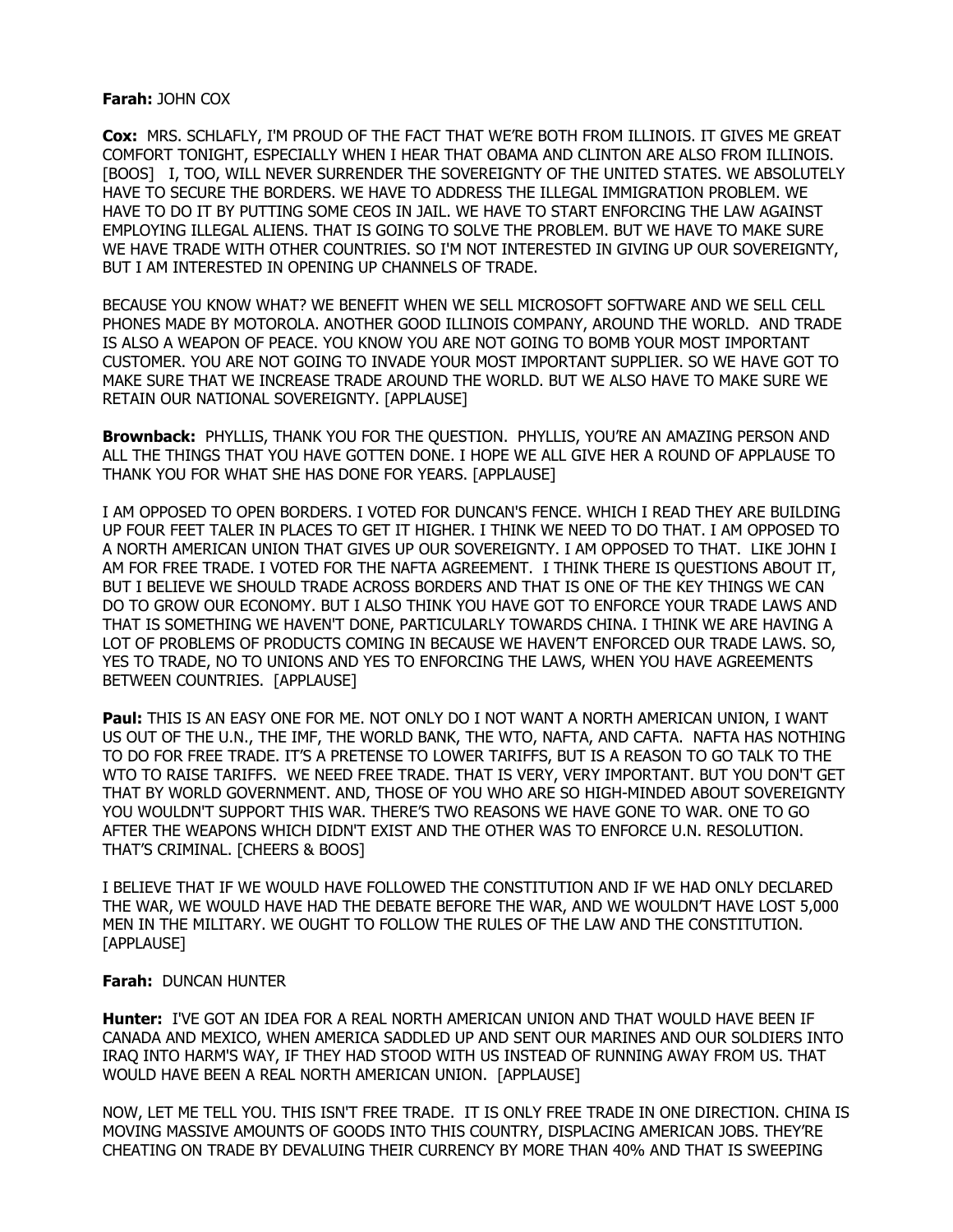AMERICAN PRODUCTS OFF THE SHELF AND TAKING AMERICAN JOBS AWAY. AND, THIS MASS OF TRUCKS THAT COME INTO THIS COUNTRY WILL REPRESENT EXPOSURE FROM TERRORISM. BECAUSE YOU ARE GOING TO HAVE MASSIVE CARGO CONTAINERS COMING IN. EXPOSURE FROM CRIMINAL ELEMENTS AND, LASTLY, THAT AMERICAN TRUCKING FAMILY WILL LOSE THEIR JOBS WITH THE MASSIVE NUMBER OF TRUCKS COMING IN WITH CHEAP LABOR AND CHEAP PARTS. NO ON THE NORTH AMERICAN UNION. [APPLAUSE]

**Farah:** AMBASSADOR KEYES:

**Keyes:** THANK YOU. PHYLLIS, I THINK THE SIMPLE ANSWER TO YOUR QUESTION IS ALL OF THE PARTICULARS THAT YOU PRESENTED IS YES, I WOULD UNDO IT ALL. I BELIEVE IT REPRESENTS NOT JUST A SURRENDER OF OUR BORDERS. NOT JUST SOMETHING THAT INVOLVES US IN AN UNDERSTANDING OF TRADE THAT IS NOT FAIR TO OUR WORKERS, NOT FAIR TO OUR PEOLE. IT IS THE BETRAYAL OF THE SOVEREIGNTY OF THE PEOPLE OF THE UNITED STATES. AND, BY THAT, I DON'T JUST MEAN SOVEREIGNTY ALONG THE BORDERS AND PHYSICAL CONTROL.

WE HAVE ELITES WHO NO LONGER LISTEN TO US. WE SAY THAT WE WANT SECURE BORDERS FIRST AND THEY REFUSE TO GIVE THEM TO US. WE SAY THAT WE WANT RESPECT FOR THE SOVEREIGNTY OF THE PEOPLE OF THE UNITED STATES AND THEY REFUSE TO GIVE IT TO US. TIME AND TIME AGAIN, IT HAS BECOME CLEAR THAT SOMEWHERE ALONG THE WAY WE HAVE LOST CONTROL OF THOSE WHO ARE SUPPOSED TO REPRESENT THE SOVEREIGNTY OF OUR PEOPLE. FINAL POINT: WE NEED TO UNDERSTAND PART OF THE REASON WE ARE LOSING OUR OWN SOVEREIGNTY IS BECAUSE WE HAVE TURNED OUR BACKS ON THE SOVEREIGNTY OF ALMIGHTY GOD. [APPLAUSE]

**Farah:** ALRIGHT, WE ACTUALLY HAVE ONE MORE PANELIST, WHO IS NOT PHYSICALLY WITH US THIS EVENING. BUT, IM SURE HE'S HERE SPIRITUALLY AS WELL AS DIGITALLY. AND THAT IS PAUL WEYRICH OF THE FREE CONGRESS FOUNDATION. LET'S LISTEN TO HIS QUESTION:

**Video:** MY NAME IS PAUL WEYRICH. I'M CHAIRMAN AND CEO OF THE FREE CONGRESS FOUNDATION. MY QUESTION IS FOR ALL THE CANDIDATES. **WHAT DO YOU INTEND TO DO TO COUNTERACT THE HOMOSEXUAL AGENDA?** 

**Farah:** AMBASSADOR KEYES, TAKE A STAB AT THAT.

**Keyes:** I THINK THAT, FIRST AND FOREMOST, WE HAVE TO MAKE SURE THAT WE DEFEND THE NATURAL FAMILY. THAT WE PASS THE AMENDMENT THAT WILL BE REQUIRED TO ENSURE THAT THE STATEGY OF THE GAY LOBBY DOESN'T RESULT IN THE DESTRUCTION OF TRADITIONAL MARRIAGE. SECOND, WE HAVE TO RESTORE THE UNDERSTANDING OF WHAT MARRIAGE IS. I HEARD TONIGHT A SHOCKING STATEMENT. THAT SOMEHOW THE STATE CAN WITHDRAW ITS RESPECT FOR AND SUPPORT FOR THE NATURAL FAMILY AS ORDAINED BY GOD. I WOULD LIKE TO REMIND YOU THAT THE FAMILY PRECEDED THE GOVERNMENT.

BEFORE WE HAD A GOVERNMENT, WE HAD A GOD ORDAINED FAMILY THAT SUPPORTED AND REPRESENTED THE NATURAL RIGHTS OF OUR HUMANITY. AND THE GOVERNMENT IS OBLIGED TO RESPECT THOSE NATURAL RIGHTS, NOT TO DESTROY THEM. SO, I THINK THAT IT WOULD BE IMPORTANT TO RESTORE THAT UNDERSTANDING WHICH SUPPORTS OUR REASONABLE BELIEF THAT THE FAMILY ORDAINED BY GOD AND TIED IN ITS MISSION TO PROCREATION THAT REPRESENTS OUR BONDS TO OUR POSTERITY MUST BE RESPECTED UNDER LAW AND UNDERSTOOD BY THE AMERICAN PEOPLE IN TERMS OF THAT RESPECT. [APPLAUSE]

**Farah**: REPRESENTATIVE HUNTER

**Hunter:** WELL, I THINK I LIKE ALAN'S IDEA THAT THE MOST IMPORTANT THING WE CAN DO IS TO SUPPORT THAT BEDROCK OF THIS COUNTRY, AND THAT IS THE AMERICAN FAMILY, THE TRADITIONAL FAMILY. SO, CERTAINLY WE HAVE ALL SAID THAT WE WOULD VERY STRONGLY SUPPORT A CONSTITUTIONAL AMENDMENT FOR ONE MAN AND ONE WOMAN.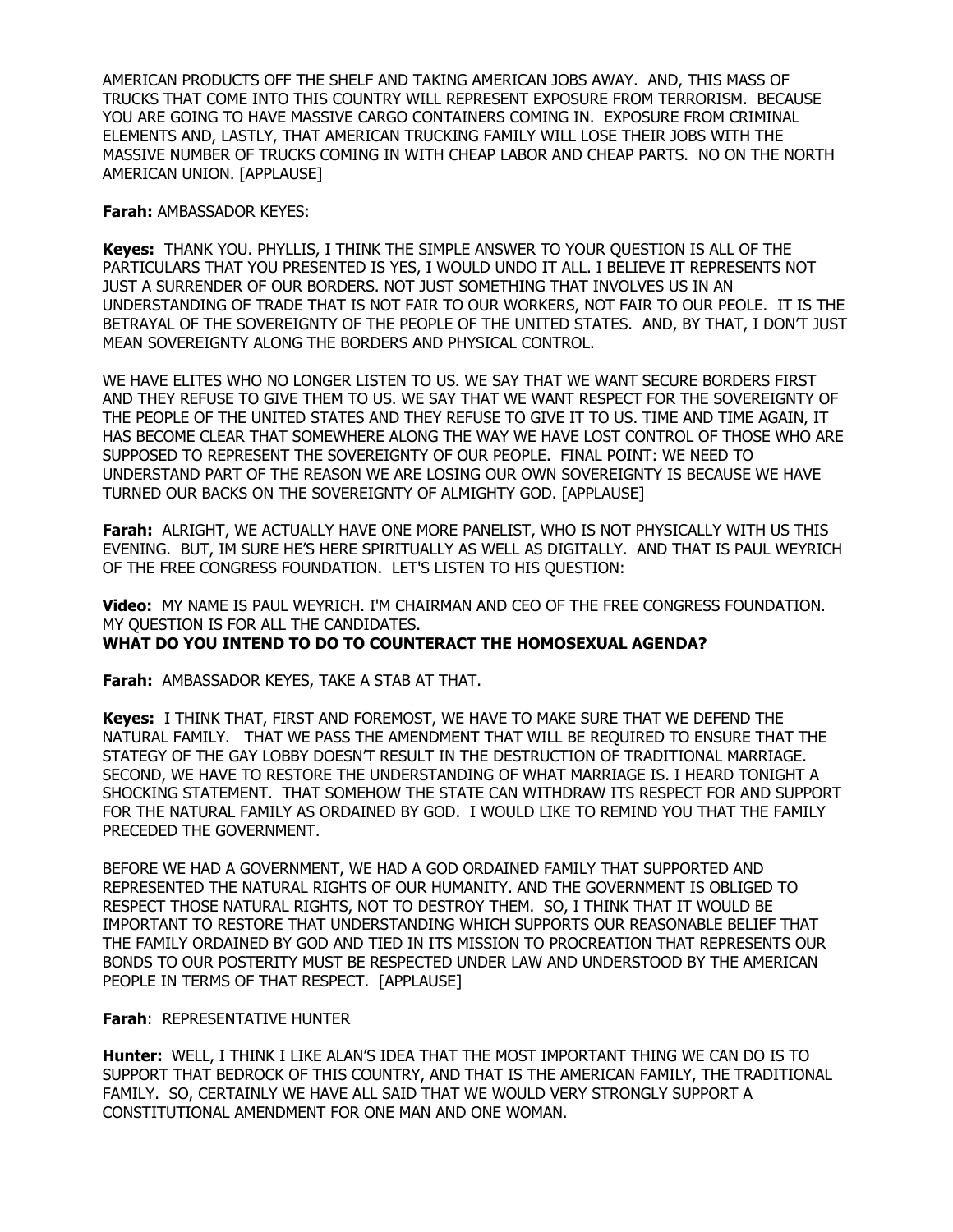I THINK, BEYOND THAT, WE HAVE IMPORTANT INSTITUTIONS IN THIS COUNTRY THAT WE MUST SUPPORT AND FORTIFY AND CONTINUE TO SUPPORT AND FORTIFY. ONE OF THEM IS THE MILITARY. WE HAD A MAJOR FIGHT, A COUPLE OF YEARS AGO, TO ALLOW PRACTICING HOMOSEXUALS INTO THE MILITARY. I LED THE OPPOSITION TO THAT ATTEMPT. AND, I THINK IT'S ONLY BECAUSE WE HAVE BEEN ABLE TO RESIST THAT PARTICULAR ATTEMPT, THAT WE HAVE THE VERY BEST MILITARY IN THE WORLD TODAY. [APPLAUSE] I THINK ALSO, I THINK ALSO, INSTITUTIONS LIKE THE BOY SCOUTS SHOULD BE MAINTAINTED AND EVERY AMERICAN FAMILY SHOULD HAVE THE RIGHT TO SAY "IT'S A MATTER OF MORAL PRINCIPLE THAT WE DO NOT ACCEPT HOMOSEXUAL ACTIVITY." [APPLAUSE]

### **Farah:** DR. PAUL

**Paul:** ALL RIGHTS ARE INDIVIDUAL. WE DO NOT GET OUR RIGHTS BECAUSE WE BELONG TO A GROUP, WHETHER IT'S HOMOSEXUAL, WOMEN, MINORITIES. IT LEADS US ASTRAY. SO, IT IS MUCH MORE IMPORTANT TO UNDERSTAND THAT ALL INDIVIDUALS HAVE THE RIGHT TO THEIR LIFE. IF THEY DO NO HARM, YOU DON'T TRY TO DO A WHOLE LOT ABOUT IT. IF YOU WANT TO CHANGE PEOPLE, YOU CHANGE IT THROUGH PERSUASION, THROUGH FAMILY VALUES, AND CHURCH VALUES. BUT, YOU CAN'T DO IT THROUGH LEGISLATION, BECAUSE FORCE DOESN'T WORK. BUT THERE SHOULD BE, THOUGH YOU DON'T GET YOUR RIGHTS BELONG TO YOUR GROUP. A GROUP CAN'T FORCE THEMSELVES ON ANYBODY ELSE. SO, THERE SHOULD BE NO AFFIRMATIVE ACTION FOR ANY GROUP. SO, IF A HOMOSEXUAL GROUP WANTS TO ENFORCE THEIR WAY ON US, THERE IS NO RIGHT TO DO THAT EITHER.

BUT, AT THE SAME TIME, YOU SHOULD ERADICATE ALL THESE HATE LAWS. THESE HATE LAWS INDICATE THAT THERE'S SOMETHING SUBJECTIVE IN HATE LAWS THAT INDICATE THAT SOME PEOPLE WOULD RECEIVE A DIFFERENT PENALTY ON OTHERS. THIS VIOLATES THE PRINCIPAL OF THE IMPORTANCE OF THE INDIVIDUAL AND CONFUSES US ABOUT THE IMPORTANCE OF INDIVIDUAL RIGHTS WHICH IS THE PURPOSE OF THE CONSTITUTION DEFEND OUR INDIVIDUAL RIGHTS. [APPLAUSE]

#### **Farah**: SENATOR BROWNBACK

**Brownback:** I LIKE THE DUNCAN HUNTER STATEMENT. I WANT TO ASSOCIATE MYSELF WITH THAT. AND, I FIGHT FOR THOSE SAME SORT OF ISSUES IN THE SENATE. I WANT TO POINT SOMETHING OUT THAT IS A DIFFERENCE BETWEEN THE PARTIES. GENERAL PETER PACE, RECENT CHAIRMAN OF THE JOINT CHIEFS OF STAFF, STOOD UP FOR THE "DON'T ASK, DON'T TELL" POLICY IN THE UNITED STATES. WHEN CRITICIZED FOR THAT, HE SAID YOU KNOW IT'S THE POLICY. IT IS SOMETHING I THINK THAT IS VERY CLEAR. IT WAS PART OF HIS FAITH AND HE BELIEVED THAT THIS WAS THE RIGHT THING TO STAND UP FOR. EVERY DEMOCRAT PRESIDENTIAL CANDIDATE CONDEMNED HIM FOR SAYING THAT AND I STOOD UP FOR GENERAL PACE. BECAUSE WE SHOULD STAND UP FOR OTHER PEOPLE WHEN THEY WILL STAND UP FOR THESE BASICS. IN SAYING THAT "DON'T ASK, DON'T TELL POLICY" IS A GOOD POLICY. IT IS SAYING THIS IS THE RIGHT THING FOR US TO DO IN THE MILITARY.

ALSO, ON THE HATE CRIMES LEGISLATION, THIS IS SOMETHING WE HAVE TO FIGHT AGAINST. SOMEHOW THE THOUGHT IS WHAT THE CRIME IS AND THAT BEING MOVED INTO AN AGENDA NOT ALLOWING PEOPLE TO SPEAK THEIR BELIEFS ABOUT HOMOSEXUALITY.

## **Farah**: JOHN COX

**Cox:** I AGREE WITH SAM, I AGREE WITH DUNCAN AND ALAN. LET ME ADD A FEW NOTES OF COMMON SENSE TO THIS WHOLE THING. YOU KNOW, THIS IS A FREE COUNTRY. AND, WE HAVE TO RESPECT PEOPLE'S FREEDOM TO DO WHAT THEY WANT TO DO. BUT, WE DON'T HAVE TO SANCTION IT. WE DON'T HAVE TO SANCTION BEHAVIOR. WE DON'T NEED TO PUT MORE RIGHTS THAT WILL CREATE MORE LITIGATION IN THIS COUNTRY. THE LAST THING WE NEED IN THIS COUNTRY IS MORE LITIGATION FROM RIGHTS.

WE ALSO HAVE THIS PROBLEM WITH TRANSVESTITES, WHO WANT TO BE SCHOOLTEACHERS. WELL, I'VE GOT TO TELL YOU, WHAT THE REPUBLICAN PARTY NEEDS TO STAND FOR IS SCHOOL CHOICE AND HOME SCHOOLING, SO WE CAN KEEP OUR CHILDREN IN THE SCHOOLS OF OUR CHOICE. AND, WE WON'T HAVE TO DEAL WITH THAT. I DON'T KNOW THAT WE HELP OURSELVES WHEN WE TRY TO MORALIZE TO A LARGE PART OF THE COUNTRY THAT IS NOT A BELIEVER LIKE US. AND I THINK WE NEED TO US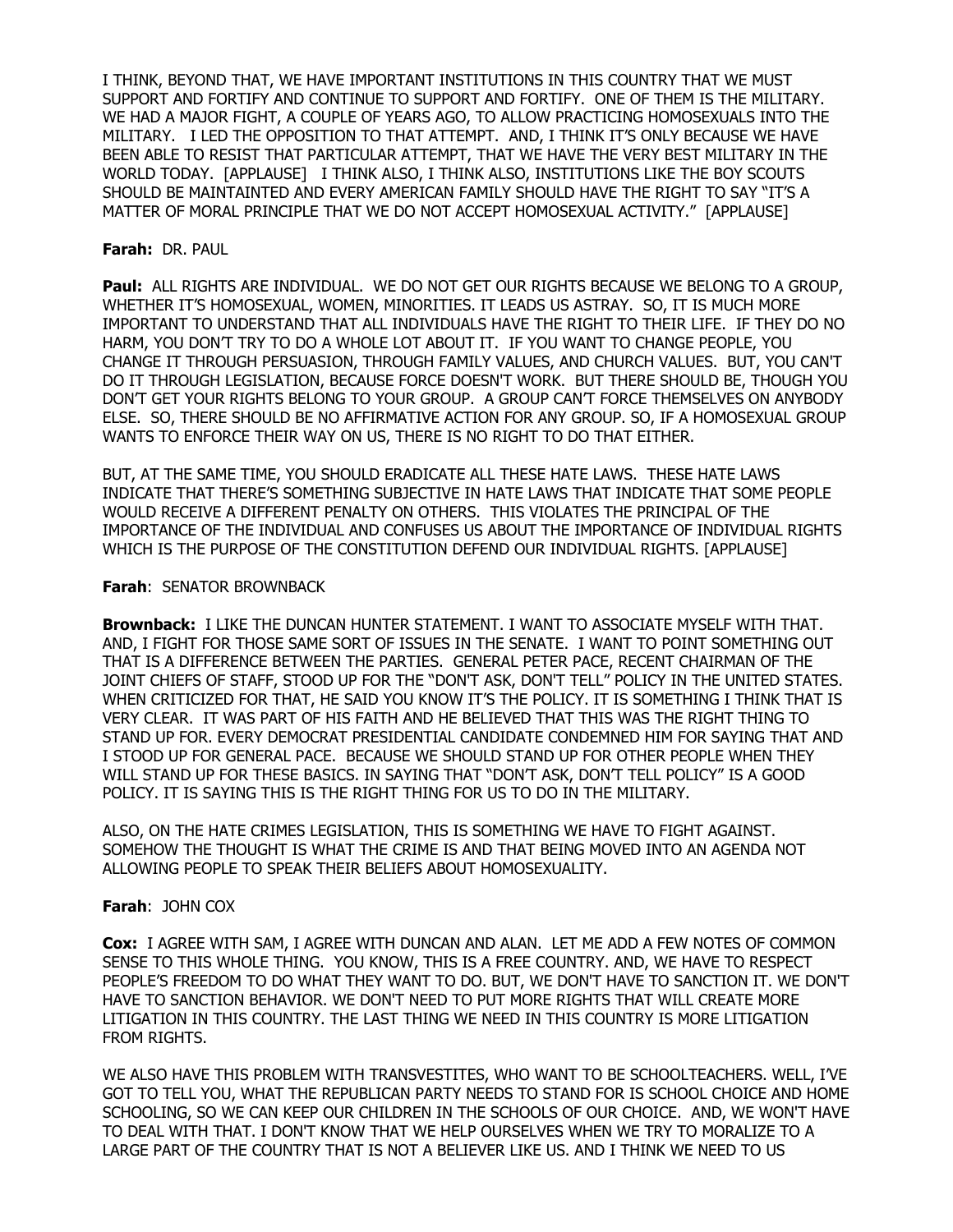COMMON SENSE. WE CERTAINLY NEED TO STAND UP FOR THE PROPER BEHAVIOR AND WE ABSOLUTELY NEED TO DO THAT. BUT, WE NEED TO USE COMMON SENSE AND TALK ABOUT THE FACT WE CAN'T OPEN THE FLOODGATES TO POLYGAMY, AND BESTIALITY, AND ALL KINDS OF OTHER THINGS. KIDS HOLD YOUR EARS! [APPLAUSE]

#### **Farah:** REPRESENTATIVE TANCREDO

**Tancredo:** I BELIEVE THAT WE HAVE ALL EXPLAINED WHAT IT IS THAT A PRESIDENT CAN DO UNDER THESE CIRCUMSTANCES. WHAT THEY CAN DO ABOUT THIS PARTICULAR ISSUE. AND, AGAIN, IT IS CONSTRAINED BY THE CONSTITUTION AND APPROPRIATELY SO. I CERTAINLY AGREE WITH THAT. THERE AREN'T – I MEAN YOU CANNOT -- AN INDIVIDUAL, THE PRESIDENT OF THE UNITED STATES, SIMPLY CAN'T MAKE A RULE, SIGN AN EXECUTIVE ORDER, CHANGING THE MORALITY OF THE COUNTRY. IT CAN'T HAPPEN THAT WAY. YOU DO SO BY LEADERSHIP AS I SAID BEFORE.

ALSO, I AGREE WITH JOHN ON THIS ISSUE IN PARTICULAR IN TERMS OF SCHOOLING. YOU KNOW, WHEN YOU LOOK AT THE AGENDA, THAT WE ARE TALKING ABOUT HERE, WHERE DOES IT MANIFEST ITSELF? IT IS IN THE CURRICULUM IN THE SCHOOLS THROUGHOUT THIS COUNTRY. THERE IS A VERY STRONG MOVEMENT TO INFLUENCE THE CURRICULUM IN THE SCHOOLS TO OBTAIN SOME SORT OF MORALE – MORAL NEUTRALITY ON ALL ISSUES, INCLUDING HOMOSEXUALITY. WELL, HOW CAN YOU STOP THAT? I'LL TELL YOU HOW. I BELIEVE COMPLETELY IN THE IDEA OF SCHOOL CHOICE. I ACTUALLY INTRODUCED A VOUCHER SYSTEM WHEN I WAS IN COLORADO IN 1992. IT IS UP TO THE PARENT. IT IS UP TO THEM TO CONTROL THAT SCHOOL ENVIRONMENT. THAT'S WHERE IT BEGINS. [APPLAUSE]

#### **Farah:** GOVERNOR HUCKABEE

**Huckabee:** WELL, I'M CONVINCED THAT THE REASON THAT THE HOMOSEXUAL MOVEMENT HAS BECOME STRONG IS BECAUSE THE TRADITIONAL FAMILY HAS BECOME WEAK. WHEN OVER HALF THE MARRIAGES IN THIS COUNTRY END IN DIVORCE, IT IS HARD FOR A LOT OF KIDS TO GROW UP SEEING THE KING OF ROLE MODELS THAT KIDS NEED IN ORDER TO BECOME THE REPLACEMENTS FOR THOSE OF US WHO ARE PARENTS. THE BASIC PURPOSE OF A PARENT IS TO TRAIN HIS REPLACEMENT. WHERE ARE KIDS GOING TO LEARN, WHAT A FAMILY LOOKS LIKE, WHAT A MARRIAGE LOOKS LIKE, IF MOST OF THE MARRIAGES IN THIS COUNTRY END IN DIVORCE.

I WANT US TO BE VERY CAREFUL THAT WE DON'T COME ACROSS AS HAVING SOME TYPE OF ANIMOSITY OR HATRED TOWARD PEOPLE, EVEN WHOSE LIFESTYLES ARE INEXPLICABLE TO US. BUT, BY THE SAME TOKEN, AS A CHRISTIAN, WE ARE OBLIGATED TO STAND FOR THAT INSTITUTION, THAT IS, THE ONLY INSTITUTION FROM WHICH THERE REALLY IS THE DEFINITION OF FAMILY. AND THAT'S MOTHERS AND FATHERS, HUSBANDS AND WIVES. PEOPLE RELATED BY BLOOD, MARRIAGE, OR ADOPTION. [APPLAUSE]

**Farah**: WELL, THAT CONCLUDES ROUND ONE THIS EVENING. LET'S GIVE ALL OF THE CANDIDATES A ROUND OF APPLAUSE. [APPLAUSE]

## **Second Round**

THERE WILL NOT BE ANY BREAKS, HOWEVER. WE ARE MOVING RIGHT INTO THE SECOND ROUND. AND, THIS WILL BE A SERIES OF YES OR NO QUESTIONS. SOME FROM THE PANEL, SOME FROM OTHER DISTINGUISHED LEADERS WHO WILL BE JOINING ME HERE AT THE PODIUM AND AFTER EACH QUESTION IS ASKED, THE CANDIDATES WILL TURN ON ONE OF TWO LIGHTS ON THEIR PODIUMS. IF THEIR ANSWER IS YES, THEY WILL TURN ON A GREEN LIGHT. IF THEIR ANSWER IS NO, THEY WILL TURN ON A RED LIGHT. AND, JUST SO EVERYONE KNOWS, IT IS CLEAR, YOU CAN'T TURN ON BOTH, THAT IS NOT A VALID OPTION. [LAUGHTER] WE WANT THIS TO BE A SPEED ROUND. SO, I ASK THE AUDIENCE TO HOLD APPLAUSE UNTIL GENTLEMENT, DON'T FORGET TO TURN OFF YOUR LIGHTS AFTER EACH QUESTION, SO WE CAN USE THEM ONCE AGAIN.

ALRIGHT, LET'S START WITH THE PANEL.

## **BUDDY SMITH:**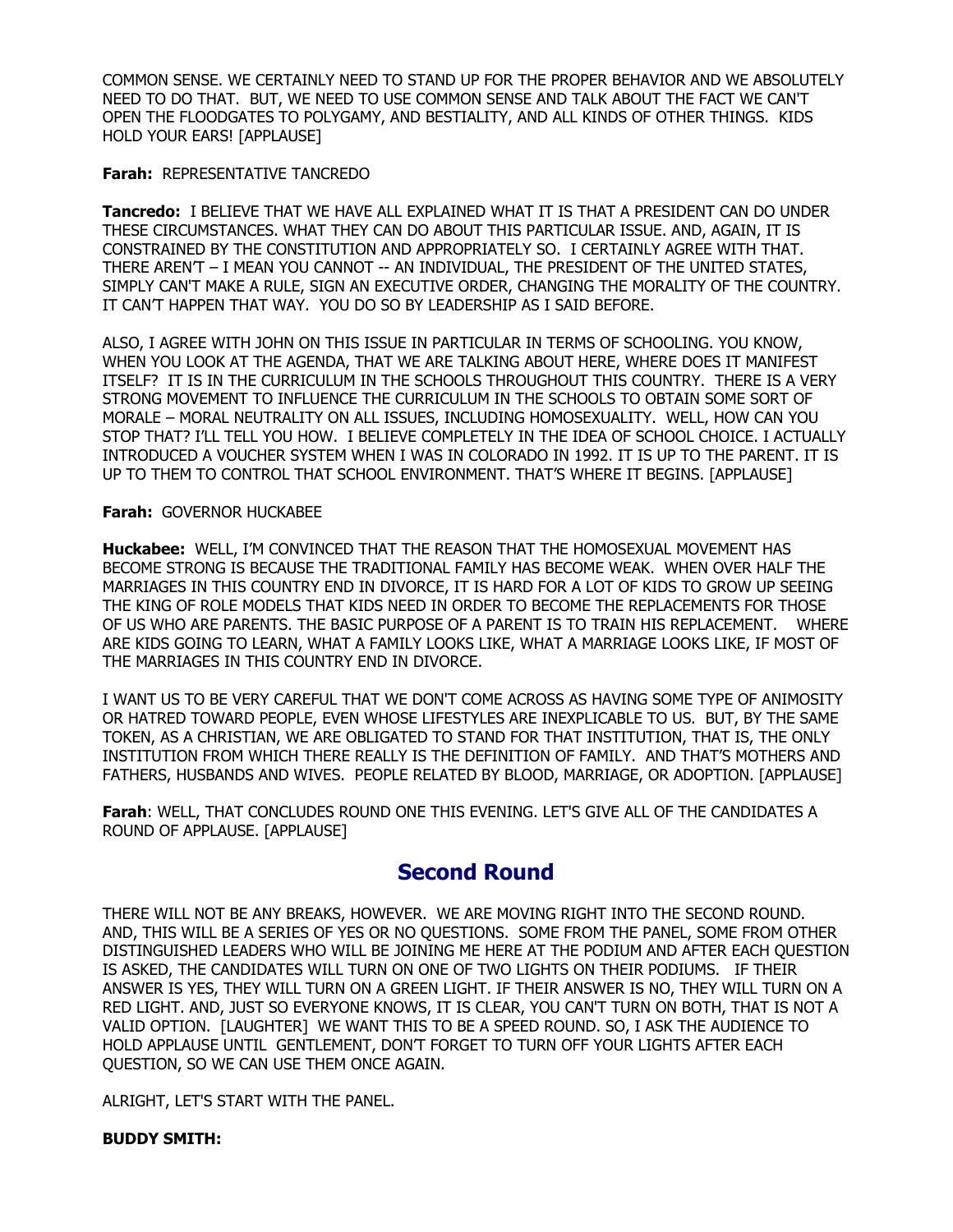**Smith**: THANK YOU, JOSEPH. RECENTLY, A FEDERAL JUDGE ORDERED THE INDIANA LEGISLATURE TO CENSOR THEIR PRAYERS. SPECIFICALLY, THE FEDERAL JUDGE ORDERED THE INDIANA LEGISLATURE TO NEVER ALLOW ANYONE TO OFFER AN INVOCATION PRAYER IN JESUS' NAME. **WILL YOU AS PRESIDENT CONSIDER IMPEACHMENT A POSSIBLE REMEDY FOR THIS JUDICIAL ACTIVISM?** 

**Farah:** THANK YOU, BUDDY SMITH.

### **Duncan Hunter and Ron Paul voted NO, the rest of the candidates voted YES.**

**Farah:** THE NEXT QUESTION FROM JANET FOLGER

**Folger:** THE MEXICO CITY POLICY STATES THAT AS A CONDITION FOR A FOREIGN ORGANIZATION TO RECEIVE FEDERAL FUNDS THEY WILL NEITHER "PERFORM NOR ACTIVELY PROMOTE ABORTION." **WOULD YOU WORK TO APPLY THIS MEXICO CITY POLICY TO ORGANIZATIONS WITHIN THE UNITED STATES AS WELL AS ABROAD?** 

**Huckabee:** WOULD YOU REPEAT THAT QUESTION?

**Folger:** THE MEXICO CITY POLICY STATES THAT AS A CONDITION FOR FOREIGN ORGANIZATIONS TO RECEIVE FEDERAL FUNDS THAT THEY "WILL NEITHER PERFORM NOR ACTIVELY PROMOTE ABORTION." WOULD YOU WORK TO APPLY THIS MEXICO CITY POLICY TO ORGANIZATIONS WITHIN THE UNITED STATES AS WELL AS ABROAD?

**Huckabee:** I'M JUST TRYING TO CLARIFY. WE'RE NOT BEING ASKED TO APPLY A MEXICAN PRINCIPAL OR LAW TO THE UNITED STATES LAW IS IT THE PRINCIPAL OR THE LAW ITSELF THAT YOU'RE SEEKING

**Folger:** IT'S THE PRINCIPLE OF NOT GIVING TAX DOLLARS TO ORGANIZATIONS WITHIN OUR COUNTRY TO NOT ACTIVELY PROMOTE ABORTION.

**Huckabee:** I JUST WANT TO MAKE SURE WERE NOT IN ESSENCE BEING ASKED TO ABIDE BY MEXICAN LAW.

**Folger:** IT'S AMERICAN LAW.

**Brownback**: THE POLICY'S ONE RONALD REAGAN PUT IN PLACE THAT WE WOULDN'T USE FEDERAL FUNDS TO SUPPORT ABORTION OR ORGANIZATIONS THAT PROMOTE ABORTIONS OVERSEAS. IT IS ACTUALLY A U.N. POLICY.

**Keyes:** IT WAS A POLICY OF THE MEXICO CITY POPULATION CONFERENCE. I WAS THE DEPUTY CHAIRMAN OF THE DELEGATION. I ACTUALLY NEGOTIATED THE LANGUAGE INTO THE FINAL RESOLUTION AT THAT CONFERENCE.

**Folger**: JOSEPH, MAY I CLARIFY? I GUESS – [CHEERS]

**Farah:** IT IS INTERESTING THERE IS SO MUCH DISAGREEMENT AND YOU ALL VOTED THE SAME WAY.

**Folger:** I WANT TO KNOW, I JUST WANT TO KNOW WILL THEY DEFUND PLANNED PARENTHOOD? THAT IS WHAT I WANT TO KNOW. IS THAT A NO?

**Huckabee:** WOULD I FUND PLANNED PARENTHOOD?

**Folger:** DE-FUND PLANNED PARENTHOOD

**Huckabee:** DE-FUND IT. THAT WOULD BE A YES. WOULD I FUND IT? THAT WOULD BE A NO. [flipping between red and green lights]

**Tancredo**: IS THAT ONE OF THE QUESTIONS?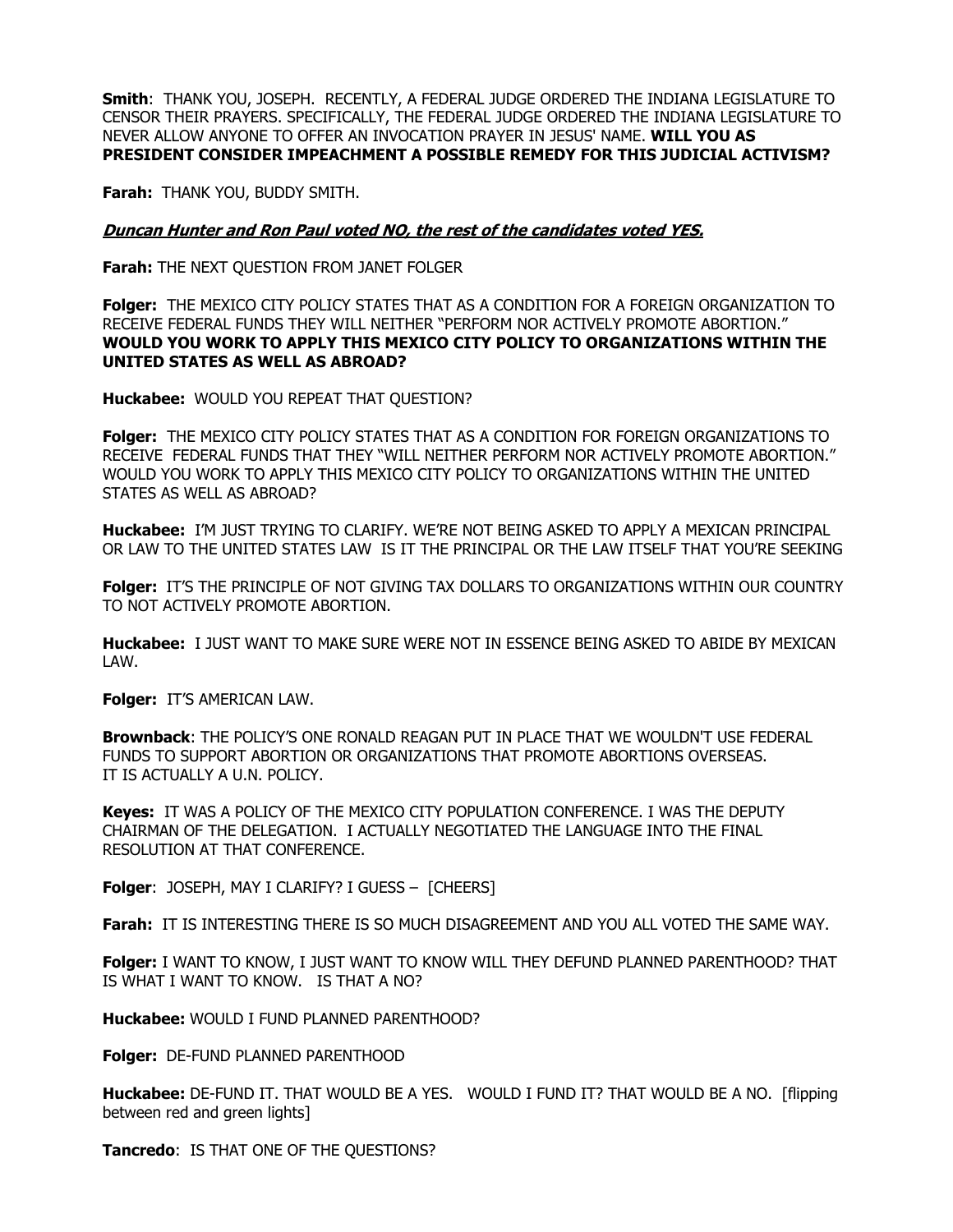## **All of the candidates present voted YES**

**Farah:** CLEAR THOSE LIGHTS, AND RABBI SPERO, YOU'RE UP:

#### **Rabbi Spero: DO YOU AGREE THAT THE EXCESSIVE AND OVERBEARING USE BY LIBERALS OF "MULTI-CULTURALISM" IS WEAKENING THE AMERICAN CULTURE THAT HAS HISTORICALLY SHAPED THE IDENTITY OF AMERICA, AND WILL LEAD TO A HARMFUL BALKANIZATION AND UNNECESSARY DIVISION AMONG THE CITIZENRY?**

**Brownback:** THESE QUESTIONS GET TOUGHER. **Tancredo**: BOY, I COULD NOT HAVE SAID IT BETTER.

#### **All of the candidates voted YES**

**Schlafly: WOULD YOU OPPOSE ALL PLANS FOR AMNESTY, PATH TO CITIZENSHIP, GUEST WORKERS AND SEASONAL PASSES UNTIL THE VERY HIGH UNEMPLOYMENT RATE OF OUR OWN MINORITY YOUTH AND COLLEGE AND HIGH SCHOOL STUDENTS SEEKING SUMMER JOBS HAS DROPPED TO 5%?** 

#### **Sam Brownback voted no, all of the other candidates voted YES**

**Cox**: CAN WE OPPOSE AMNESTY IN ANY CIRCUMSTANCE?

**Schlafly:** YEAH

**Brownback:** CAN I USE ONE OF MY MINUTES TO EXPLAIN ON THIS.

**Farah**: IF YOU HAVE ONE, YOU MAY.

**Brownback:** I 'VE GOT ONE LEFT. I AGREE ON OPPOSING AMNESTY. ON THE GUEST WORKER PROVISION, I THINK THERE ARE PLACES AND PARTICULARLY IN INDUSTRIES LIKE AGRICULTURE THAT WE SHOULD USE GUEST WORKER PROGRAMS AND HAVE ONES THAT WOULD WORK. I WOULD WORK ON THIS AND I THINK WE NEED TO WORK TOGETHER AS A SOCIETY. SO I AGREE ON AMNESTY THAT I OPPOSE AMNESTY BUT I THINK ON GUEST WORKER PROGRAMS, WE SHOULD LOOK AT THOSE.

I WOULD ALSO POINT OUT I AM FOR SECURING THE BORDER AND I THINK THE AMERICAN PUBLIC HAS VOTED CLEARLY AND SPOKEN VERY CLEARLY ON SECURING THE BORDER AND ENFORCING THE WORK SITE. BUT I THINK THE GUEST WORKER PROGRAMS HAVE NOT WORKED. THEY ARE NOT WORKING AND THEY NEED TO BE REVISED AND PARTICULARLY, SAY IN THE AGRICULTURAL SECTOR, WE NEED THESE PROGRAMS AND THEY NEED THOSE IN CERTAIN AREAS AND THAT IS WHY I VOTED THE WAY I DID ON THIS.

**Cox:** JOE, CAN I USE ONE OF MINE?

**Farah:** YOU SURE MAY.

**Cox:** TO RESPOND TO MY GOOD FRIEND SAM

I OPPOSE AMNESTY BECAUSE IT DOESN'T WORK. IT'S NOT GOING TO SOLVE THE PROBLEM. IT IS ONLY GOING TO ENCOURAGE MORE ILLEGAL BEHAVIOR. I ALSO OPPOSE THE GUEST WORKER PROGRAM. AND I HEARD MRS. SCHLAFLY GIVE A VERY ELOQUENT SPEECH ON THIS AND SHE WAS DEAD ON RIGHT. WE DON'T WANT TO CREATE A SECOND CLASS OF CITIZEN IN THIS COUNTRY. WE WANT PEOPLE WHO COME TO AMERICA TO ULTIMATELY BE AMERICANS AND AT THE SAME TIME WE OUGHT TO MAKE SURE THAT WE SEND THE PEOPLE HOME WHO HAVE CUT IN LINE. BUT WE HAVE TO BRING THE PEOPLE IN WHO ARE WAIT NOT GUILTY IN LINE AND WAITING FOR THE BUREAUCRACY TEN, FIFTEEN YEARS TO GET TO THIS COUNTRY LEGALLY.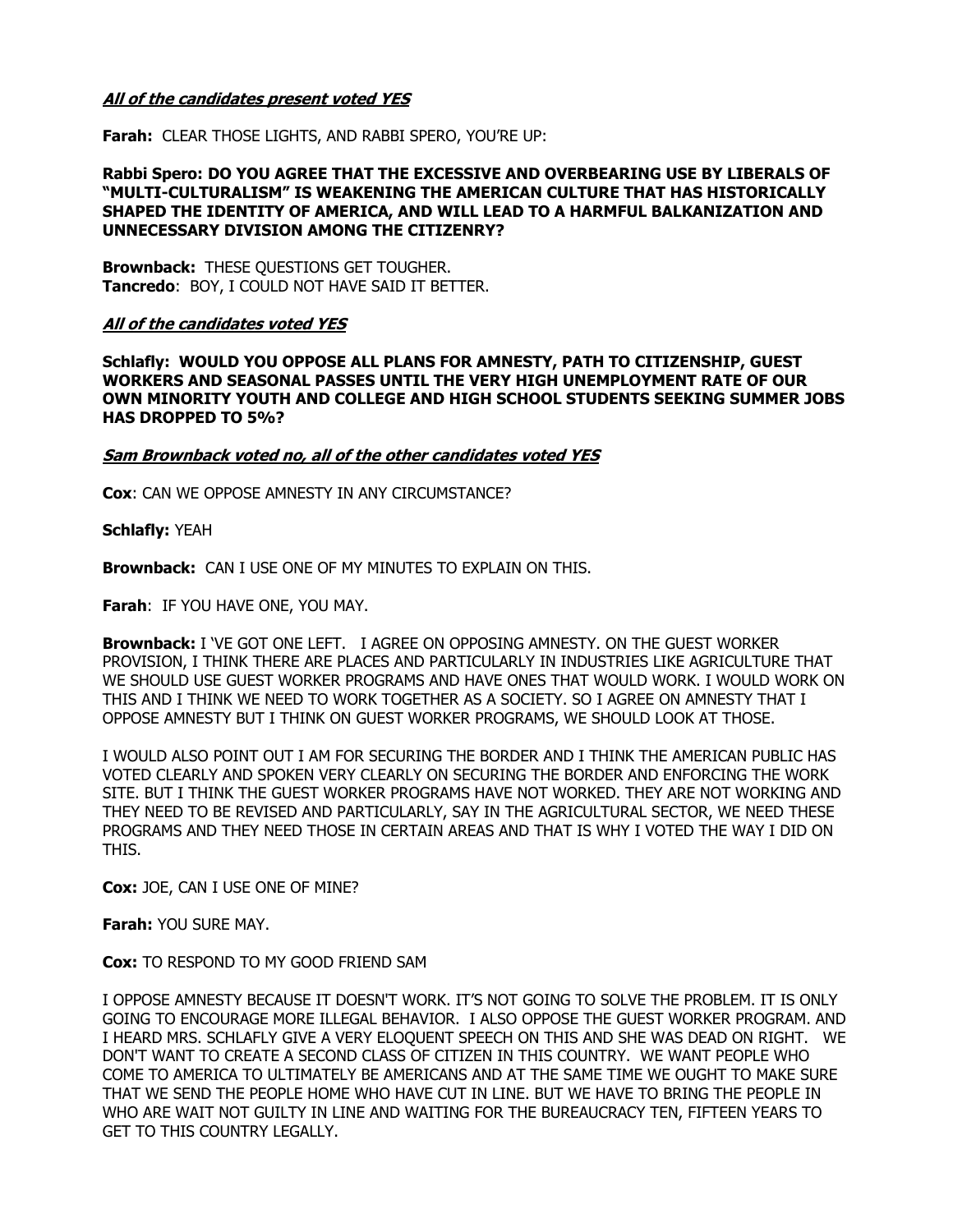**Farah:** ANYONE ELSE WANT TO USE A MINUTE?

**Tancredo:** YEAH. I DO. AS A MATTER OF FACT.

LISTEN. AMNESTY IS THE WORST POSSIBLE PUBLIC POLICY YOU CAN EVER HAVE. IT REWARDS ILLEGAL BEHAVIOR. IT ENCOURAGES MORE OF IT AND IS A SLAP IN THE FACE TO EVERY SINGLE PERSON WHO HAS DONE IT THE RIGHT WAY. WE SHOULD NEVER, EVER HAVE AMNESTY. AND, I'LL TELL YOU ANOTHER THING ABOUT GUEST WORKER PROGRAMS. YOU KNOW IT IS ALWAYS USED THERE IS THIS PHRASE I HEAR ALL THE TIME. THAT IS IT IS AN INSULT TO EVERY AMERICAN. THAT THEY ARE ONLY COMING FOR JOBS NO AMERICAN WILL TAKE. RIGHT? REALLY, WHAT THEY ARE SAYING, IS THEY SHOULD ADD THE LAST PART OF THAT. THEY ARE COMING FOR JOBS NO AMERICAN WILL TAKE FOR THE PRICE I CAN GET AN ILLEGAL ALIEN TO PERFORM THE JOB FOR. THAT IS THE REAL ISSUE.

SO NO MORE GUEST WORKER WE DON'T NEED IT. WE CERTAINLY DON'T NEED AMNESTY AND WHAT I WISH ALL MY COLLEAGUES UP HERE WOULD DO IS REALLY EXPLAIN WHAT THEY WOULD DO WITH THE 12 TO 20 MILLION PEOPLE WHO ARE PRESENTLY HERE. YOU STOP THEIR EMPLOYMENT. YOU STOP THEIR ABILITY TO COME AND IF THEY DO NOT GO HOME. YOU HAVE TO DEPORT THEM. BECAUSE IT IS THE LAW! [APPLAUSE]

**Farah**: WE HAVE A SERIES OF COMMUNITY LEADERS JOINING ME HERE AT THE PODIUM NOW TO ASK THE NEXT FEW QUESTIONS.

JOINING ME NOW IS JANNIQUE STEWART WITH THE COALITION ON URBAN RENEWAL AND EDUCATION

**Jannique Stewart:** MY NAME IS JANNIQUE STEWART AND I'M STANDING IN FOR STAR PARKER WITH THE COALITION ON URBAN RENEWAL AND EDUCATION. CURRENT ESTIMATES FOR THE UNFUNDED LIABILITIES OF OUR SOCIAL SECURITY SYSTEM ARE AS HIGH AS TEN TRILLION DOLLARS. NOW, WITH THAT SAID, THE QUESTION IS **WOULD YOU REVIVE PRESIDENT BUSH'S ATTEMPTS TO INTRODUCE PERSONAL RETIREMENT ACCOUNTS AS A WAY TO REFORM SOCIAL SECURITY, THUS ALLOWING ALL AMERICANS, AND PARTICULARLY LOW WAGE WORKERS AND THE SELF-EMPLOYED, AN INVESTMENT IN THEIR FUTURE AND OWNERSHIP IN THE INHERITANCE THEY PASS ON?** 

## **All seven candidates present voted YES**

**Judge Roy Moore**: GOOD EVENING, I'M JUDGE ROY MOORE AND I'M PRESIDENT OF THE FOUNDATION FOR MORAL LAW [MUCH APPLAUSE]

THANK YOU. THANK YOU. I'M PRESIDENT OF THE FOUNDATION FOR MORAL LAW AND ALSO FOUNDING MEMBER OF THE COALITION TO RESTORE AMERICA. MY QUESTION IS **WOULD YOU SUPPORT ARTICLE 3 LEGISLATION, LIKE THE CONSTITUTION RESTORATION ACT, THAT PREVENTS FEDERAL COURTS FROM HEARING LAWSUITS BROUGHT TO STOP FEDERAL AND STATE OFFICIALS FROM ACKNOWLEDGING THE SOVEREIGNTY OF GOD IN SUCH WAYS AS PUBLIC PRAYER, THE PLEDGE OF ALLEGIANCE AND THE PUBLIC DISPLAY OF THE TEN COMMANDMENTS?** 

#### **All seven candidates present voted YES**

**Hunter**: CAN I USE A MINUTE ON THAT?

ROY, IT LOOKS TO ME LIKE YOU ARE AHEAD OF ALL OF US IN THE POLLS. YOU MAY ACCEPT THE NOMINATION. YOU KNOW SOMETHING? YOU KNOW AT THE FIRST CONSTITUTIONAL CONVENTION IN 1787 WHEN THEY COULDN'T GET TOGETHER AND BEN FRANKLIN MOVED THAT THEY BEGIN EACH SESSION WITH A PRAYER WITH THE SUPPLICATION TO GOD AND GEORGE WASHINGTON IS SAID TO HAVE BEAMED AND HAVE LOVED THAT AND JAMES MADISON SECONDED THE MOTION, I GUESS MY QUESTION TO THE LIBERALS. THE LIBERAL ACTIVIST JUDGES WHO SAY THE CONSTITUTION DOESN'T ALLOW REFERENCE TO GOD OR TO HIS DIRECTION, JUST WHAT PART OF THE UNITED STATES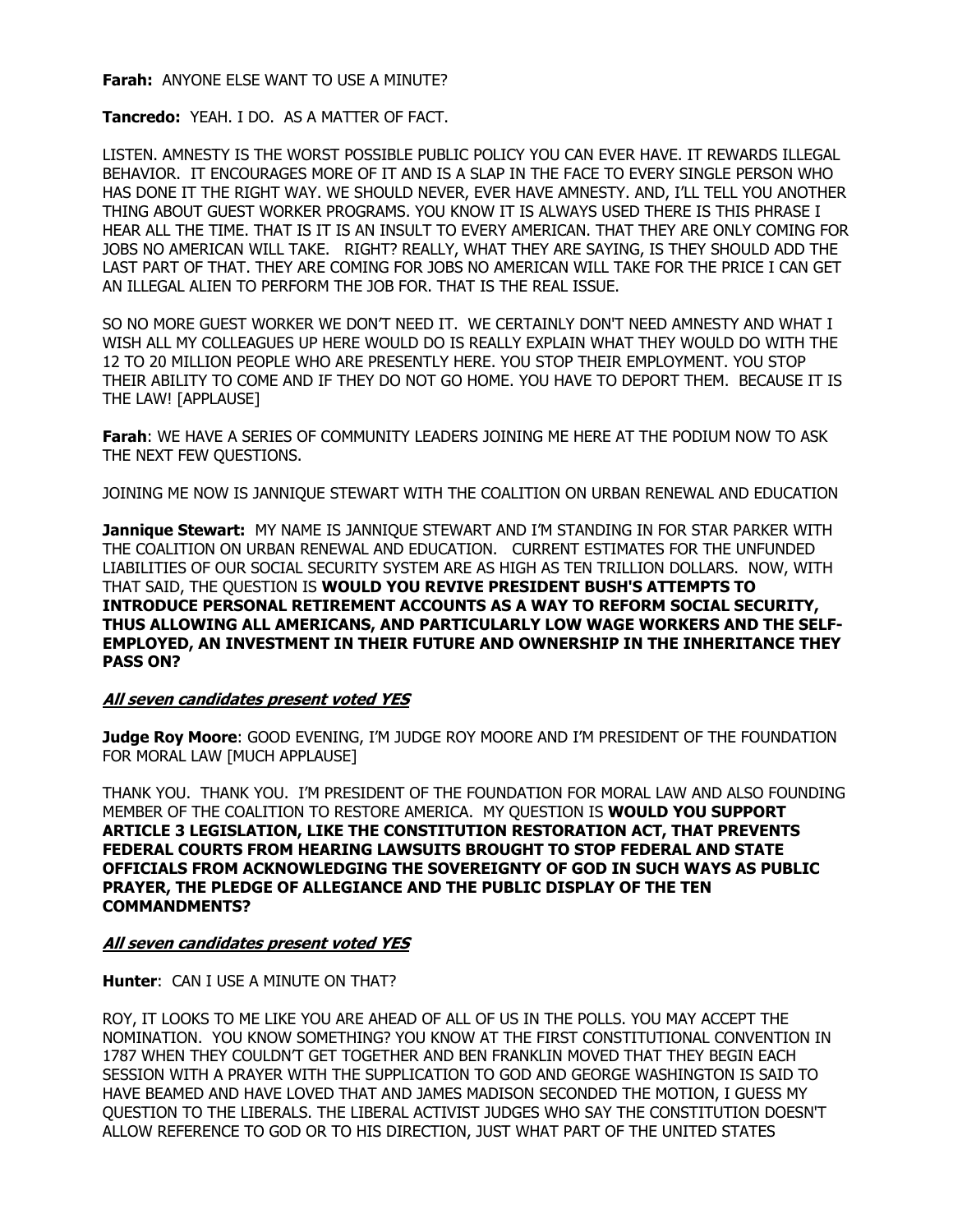CONSTITUTION AND THE INTERPRETATION BY GEORGE WASHINGTON, JAMES MADISON AND BENJAMIN FRANKLIN DON'T THOSE LIBERAL JUDGES AGREE WITH? [APPLAUSE]

**Phillip Jauregui:** I'M PHILLIP JAUREGUI AND I'M WITH JAG, THE JUDICIAL ACTION GROUP. MY QUESTION IS IF ELECTED TO PRESIDENT **WOULD YOU NOMINATE ONLY JUDGES AND JUSTICES THAT ARE DEMONSTRABLY FAITHFUL TO THE JUDICIAL ROLE OF FOLLOWING THE TEXT OF THE CONSTITUTION AND WHO NOT ONLY REFUSE TO LEGISLATE FROM THE BENCH, BUT ARE COMMITTED TO REVERSING PRIOR COURT DECISIONS WHERE ACTIVIST JUDGES STRAYED FROM THE JUDICIAL ROLE AND HAVE LEGISLATED FROM THE BENCH?** 

### **All of the candidates voted YES**

**Farah:** THANK YOU, GENTLEMEN. AND, JUST A REMINDER. YOU CAN CLEAR YOUR LIGHTS NOW AND AFTER EACH QUESTION. THE NEXT QUESTION IS ON VIDEOTAPE. IF YOU'D LIKE TO TURN AROUND AND LOOK AT THE SCREEN.

**Video**: HELLO, GENTLEMEN. MY NAME IS GORDON JAMES KLINGENSCHMITT. I'M A FORMER NAVY CHAPLAIN WHO WAS PUNISHED FOR PRAYING IN JESUS' NAME AND PUNISHED FOR QUOTING THE BIBLE INSIDE THE CHAPEL, ONE OF 68 CHAPLAINS NOW SUING THE SECRETARY OF THE NAVY. AND HERE'S MY QUESTION. OVER 300,000 AMERICANS HAVE SIGNED A PETITION, 75 CONGRESSMEN AND 35 PRO-FAMILY GROUPS HAVE REQUESTED AN EXECUTIVE ORDER TO PROTECT A MILITARY CHAPLAIN'S RIGHT TO PRAY ACCORDING TO THE DICTATES OF HIS CONSCIENCE AND ENFORCE THE LAW THAT'S BEEN ON THE BOOKS SINCE 1860. **IF YOU WERE ELECTED PRESIDENT OF THE UNITED STATES WILL YOU SIGN THIS EXECUTIVE ORDER TO PROTECT MILITARY CHAPLAIN'S RIGHT TO PLAY ACCORDING TO THEIR FAITH?** 

#### **All of the candidates voted YES.**

**Farah:** THANK YOU. YOU MAY CLEAR THOSE LIGHTS.

**Vic Eliason**: GOOD EVENING. MY NAME IS VIC ELIASON AND I AM THE VICE PRESIDENT OF THE VCY AMERICA RADIO NETWORK. I ALSO HOST A RADIO PROGRAM THAT'S HEARD ON 85 STATIONS COAST TO COAST EVERY DAY. AS A CHRISTIAN, I DON'T WANT TO BE FORCED BY THE GOVERNMENT TO BROADCAST MORALLY OBJECTIONABLE MATERIAL OR GIVE EQUAL TIME TO THE OPPONENTS OF OUR FAITH TO COMPLY WITH SOMEONE ELSE'S IDEA OF "FAIRNESS**." IF ELECTED WOULD YOU VETO ANY LEGISLATION THAT CONTAINS LANGUAGE OF THE SO-CALLED "FAIRNESS DOCTRINE?"** 

#### **All of the candidates voted YES.**

**Hunter:** I WANT TO USE ONE OF MY MINUTES. LET ME GET ANOTHER ONE. I'M ON A ROLL.

YOU KNOW, EVERY -- THE LIBERALS WANT TO BE ABLE TO CUT IN TO EVERY CONSERVATIVE TALK SHOW AND HAVE THEIR SAY. AND ACTUALLY, THEY CAN BE ON THE AIR AS MUCH AS THEY WANT IF THEY CAN GET PEOPLE TO DO ONE THING: TURN ON THE DIAL.

BUT YOU KNOW SOMETHING? THERE IS A PLACE FOR THE "FAIRNESS DOCTRINE" AND THAT IS THAT WE NEED TO BE ABLE TO GET THE TALIBAN TO CONFESS AND IF WE SENTENCE THEM TO LISTEN TO AL FRANKEN ON HIS RADIO SHOW. WE'LL BE ABLE TO MAKE THE FAIRNESS DOCTRINE WORK.

**Farah:** CLEAR THOSE LIGHTS AND WE'LL BRING ON ANOTHER QUESTION.

**James Lansberry**: GOOD EVENING, I'M JAMES LANSBERRY OF SAMARITAN MINISTRIES INTERNATIONAL. NATIONS WITH SOCIALIZED MEDICINE REDUCE THE COST OF THEIR HEALTH CARE SYSTEMS BY RESTRICTING PATIENT ACCESS TO NEEDED TREATMENTS AND HEALTH CARE RATIONING. **WILL YOU PROTECT THE AVAILABILITY OF NEEDED MEDICAL CARE BY OPPOSING CURRENT EFFORTS TO SUBJECT AMERICANS TO GOVERNMENT MANDATED HEALTH INSURANCE AND UNIVERSAL COVERAGE?**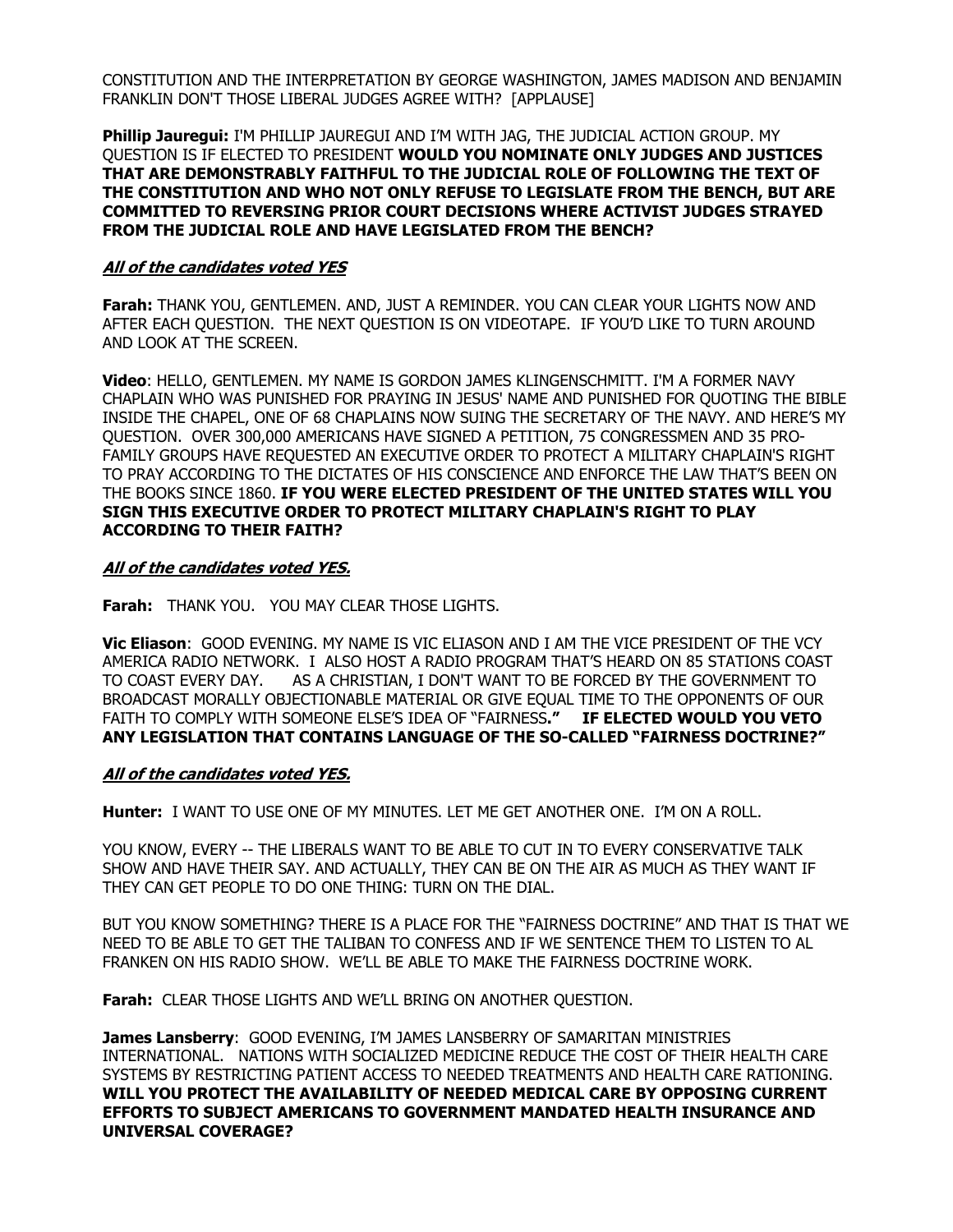**Huckabee:** COULD YOU REPEAT THAT QUESTION, I'M SORRY?

**Lansberry:** CERTAINLY. WILL YOU PROTECT THE AVAILABILITY OF MEDICAL CARE BY OPPOSING CURRENT EFFORTS TO SUBJECT AMERICANS TO GOVERNMENT MANDATED HEALTH INSURANCE AND UNIVERSAL COVERAGE?

**Farah:** A VERSION OF THE QUESTION IS ON THE SCREEN IF YOU WANTED TO REVIEW IT.

## **All of the candidates answered YES.**

**Farah:** THANK YOU VERY MUCH. OUR NEXT IS A VIDEOTAPE. YOU MIGHT WANT TO LOOK AT THE SCREEN.

**Video**: MY NAME IS ARLENE ELSHINNAWY. I'M A 75-YEAR-OLD GRANDMOTHER WHO EXERCISED MY FIRST AMENDMENT RIGHTS ON THE PUBLIC SIDEWALK OF PHILADELPHIA ON OCTOBER 10TH, 2004. I WAS ARRESTED, JAILED AND CHARGED UNDER PENNSYLVANIA'S HATE CRIMES LAW. I FACED UP TO 47 YEARS IN PRISON, PLUS A \$90,000 FINE FOR ATTEMPTING TO SHARE THE GOSPEL OF JESUS CHRIST AT A HOMOSEXUAL PRIDE EVENT WITH THOSE WHO WERE TRAPPED IN BONDAGE TO THAT LIFESTYLE. PEOPLE SHOULDN'T GO TO JAIL FOR SHARING THE GOSPEL**.** 

#### **IF ELECTED, CAN WE COUNT ON YOU TO VETO ANY SO-CALLED "HATE CRIMES LEGISLATION?"**

#### **All of the candidates answered YES.**

**Farah:** ALRIGHT, THANK YOU AND CLEAR THOSE LIGHTS. AND WE HAVE ONE MORE VIDEO QUESTION.

**Video**: MY NAME IS AARON CHAMBLEE. IN FISCAL YEAR 2006, THE U.S. GOVERNMENT SPENT \$406 BILLION OF OUR MONEY JUST ON INTEREST PAYMENTS TO THE HOLDERS OF THE NATIONAL DEBT, WHICH IS NOW \$8.8 TRILLION. I DON'T HAVE THAT KIND OF MONEY**.** [LAUGHTER] **IF ELECTED, WILL REIGN IN THIS OUT OF CONTROL SPENDING AND GO WORK HARD TO BALANCE THE BUDGET?** 

#### **All of the candidates answered YES.**

**Cox:** JOE, CAN I ADD A MINUTE ONTO THIS ONE?

**Farah:** YOU SURE CAN.

**Cox:** BECAUSE THAT WAS TOO GOOD TO PASS UP.

AS A MATTER OF FACT, WHEN I CAMPAIGN ALL OVER IOWA AND NEW HAMPSHIRE. I SEE KIDS I GO UP TO THEM AND I SAY DID YOU KNOW THAT YOU ARE \$30,000 IN DEBT ALREADY? AND THEY LOOK AT ME AND THEY SAY "WHAT'S DEBT?" BUT YOU KNOW WHAT? TO BE SERIOUS FOR A MOMENT, AGAIN IT GOES TO THE REASON WHY I'M DOING WHAT I'M DOING. BECAUSE IT'S IMMORAL TO PUT OUR CHILDREN IN DEBT. I'M SORRY. BUT THE CAREER POLITICIANS IN WASHINGTON WHO SPEND YOUR MONEY TO GET RE-ELECTED YEAR AFTER YEAR AFTER YEAR CONTINUE TO PILE DEBT ON TO OUR CHILDREN AND IT CAN'T CONTINUE AT THIS RATE. [APPLAUSE]

WE HAVE GOT TO DO SOMETHING ABOUT IT. AND TALKING ABOUT IT ISN'T GOING TO GET IT DONE. WE'VE GOT TO GET RESULTS. WE'VE GOT TO HAVE A NATIONAL WILL TO REFORM GOVERNMENT, REFORM OUR SPENDING PRACTICES. REFORM THE IDEA THAT WE ARE JUST GOING TO SPEND MONEY SO THAT PEOPLE CAN USE IT TO GET RE-ELECTED. THAT'S IMPORTANT. YOU KNOW, WE'VE GOT A DECENT ECONOMY OUT THERE. 4.6% UNEMPLOYMENT. THE STOCK MARKET IS AT 13,500 OR SO. BUT PEOPLE HAVE A PALPABLE FEAR AND I THINK PART OF IT IS AN ECONOMIC FEAR OF THIS CRUSHING DEBT AND THE IDEA THAT WE ARE GOING TO LEAVE THIS TO OUR CHILDREN. IT CAN'T HAPPEN!

**Farah:** THANK YOU, JOHN. [APPLAUSE] CLEAR YOUR LIGHTS AND WE'LL TAKE ANOTHER QUESTION.

**Monica Ramos**: GOOD EVENING. MY NAME IS MONICA RAMOS I'M THE WIFE OF CONVICTED FORMER BORDER PATROL AGENT IGNACIO RAMOS. [APPLAUSE] THANK YOU.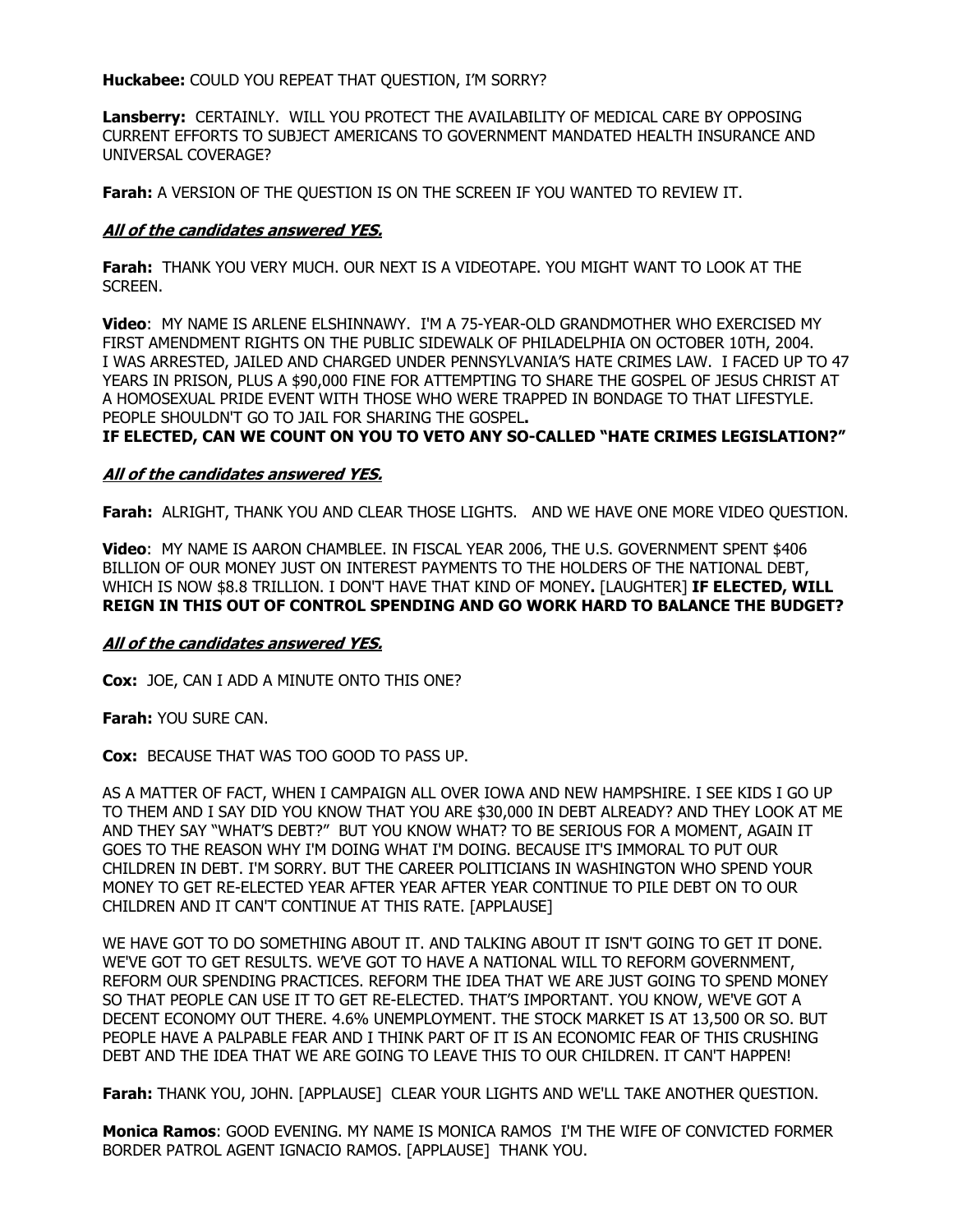CURRENTLY, MY HUSBAND SITS IN SOLITARY CONFINEMENT IN A FEDERAL PRISON, HAVING SERVED EIGHT MONTHS OF AN 11-YEAR SENTENCE FOR WOUNDING AN ILLEGAL ALIEN WHO WAS RESISTING ARREST WHILE SMUGGLING 750 POUNDS OF MARIJUANA INTO OUR COUNTRY. THE DRUG SMUGGLER WAS GIVEN IMMUNITY FROM PROSECUTION FOR THE DRUGS HE WAS CARRYING. HE WAS GIVEN FREE HEALTHCARE AND FREE BORDER CROSSING GUARDS BY OUR GOVERNMENT AND IS SUING THE GOVERNMENT NOW FOR \$5 MILLION DOLLARS. MY QUESTION IS, **IS THIS THE KIND OF BORDER ENFORCEMENT POLICY WE WOULD EXPECT IN YOUR ADMINISTRATION?** 

**Candidate:** FINALLY, WE GET TO VOTE NO.

## **All of the candidates voted NO.**

**Bobby Schindler**: MY NAME IS BOBBY SCHINDLER. I'M WITH THE TERRY SCHINDLER SCHAIVO FOUNDATION. [APPLAUSE] MY BELOVED SISTER STARVED AND DEHYDRATED TO DEATH IN A LAND OF ABUNDANCE. WHILE THE WORLD WATCHED -- BECAUSE SHE WAS DISABLED AND UNABLE TO SPEAK FOR HERSELF. **MY QUESTION IS WOULD YOU PURSUE OR SUPPORT LEGISLATION THAT WOULD PROTECT THE COGNITIVELY DISABLED FROM BEING DEHYDRATED TO DEATH BY HAVING THEIR FOOD AND WATER TAKEN AWAY?** 

## **Ron Paul voted NO, the rest of the candidates voted YES.**

**Farah**: ALL RIGHT. CLEAR THE SCREENS.

**Dr. Scarborough:** MY NAME IS RICK SCARBOROUGH. I AM A PASTOR AND I REPRESENT A NATIONAL COALITION OF PASTORS AS PRESIDENT OF VISION AMERICA. [APPLAUSE] AMERICA'S DROWNING IN A GROWING POOL OF PORNOGRAPHIC SMUT. THE BUSH JUSTICE DEPARTMENT IS RETICENT TO PROSECUTE ANY BUT THE WORST HARD CORE PORNOGRAPHERS. AND MOST OFTEN ONLY THE SMALLER COMPANIES THAT PRODUCE SUCH SMUT. MEANWHILE, HARD CORE PORNOGRAPHY HAS FOUND ITS WAY INTO MAJOR HOTEL CHAINS, LIKE MARRIOTT, AND MEGACOMPANIES LIKE VERIZON AND COMCAST. **WOULD YOUR ADMINISTRATION PROSECUTE ALL ILLEGAL ADULT PORNOGRAPHY, INCLUDING SO-CALLED WHITE COLLAR PORNOGRAPHERS?** 

## **Ron Paul voted NO, the rest of the candidates voted YES.**

**Farah:** ALRIGHT, THANK YOU. OUR NEXT QUESTION COMES COURTESY OF VIDEO.

**Video:** MY NAME RHONDA HUBBARD, THIS IS MY HUSBAND GARY AND THESE ARE OUR ADOPTED CHILDREN JOSHUA LUKE AND RACHEL GRACE. AT ONE TIME, BOTH OF THEM WERE "SNOWFLAKE BABIES." THAT MEANS THEY SPENT THE FIRST PART OF THEIR LIVES AS FROZEN EMBRYOS. CAN YOU LOOK AT THEM KNOW AND HONESTLY TELL ME IT WOULD BE OKAY WITH YOU IF SOMEONE WOULD HAVE USED THEM IN MEDICAL EXPERIMENTS AND SNUFFED OUT THEIR LITTLE LIVES? IS THAT YOUR POSITION?

## **All the candidates voted NO.**

**Farah:** THANK YOU AND YOU CAN TURN OFF THOSE REDS.

**Tom DeRosa:** MY NAME IS TOM DeROSA. I'M THE PRESIDENT OF THE CREATION STUDIES INSTITUTE. [APPLAUSE] TODAY, AS IN THE PAST, ACADEMIC FREEDOM HAS BEEN THREATENED. WHEN QUESTIONING THE THEORY OF EVOLUTION, AS IN THE CASE OF THE IOWA STATE ASTRONOMER GUILLERMO GONZALEZ. HIS TENURE WAS DENIED BECAUSE OF HIS WORK IN INTELLIGENT DESIGN THIS MAY, 2007. CENSORING ALTERNATIVE THEORIES AND PUNISHING THOSE WHO HOLD THEM, DOGMATIC INDOCTRINATION HAS REPLACED SCIENTIFIC METHODS OF INQUIRY. **WILL YOUR OFFICE SUPPORT AND ENCOURAGE A MORE OPEN APPROACH TO EDUCATION IN THE PRESENTATION OF SCIENTIFIC FACTS THAT CONTRADICT THE THEORY OF EVOLUTION?** 

**All of the candidates voted YES**. [APPLAUSE]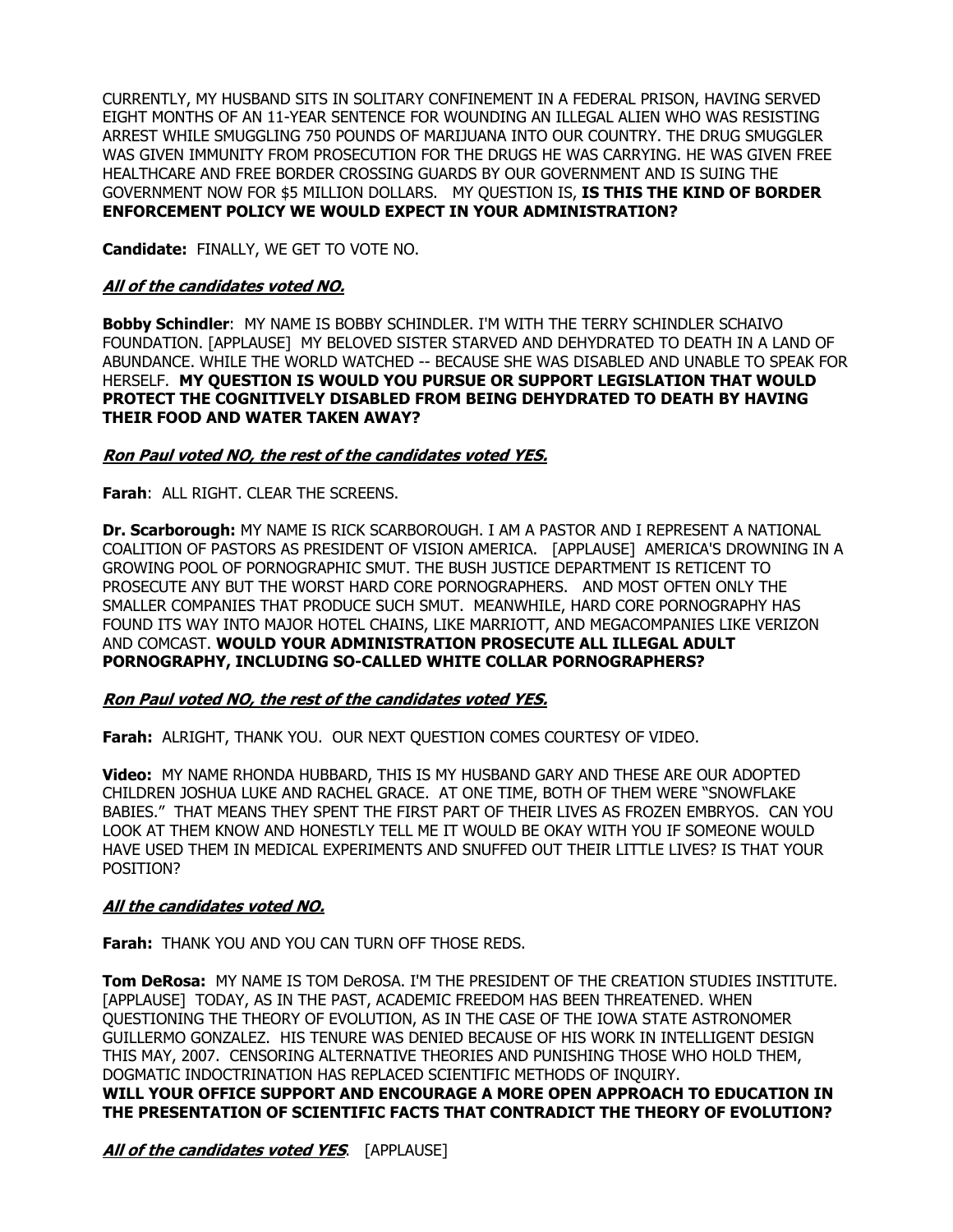**Tom Scott:** GOOD EVENING, I'M TOM SCOTT, THE PRESIDENT OF SKY ANGEL, CHRISTIAN AND FAMILY FRIENDLY TELEVISION. [APPLAUSE] OUR QUESTION THIS EVENING IS CURRENTLY THE BROADCAST INDECENCY RULES ONLY APPLY TO LOCAL BROADCAST STATIONS. **DO YOU SUPPORT AND BELIEVE THAT BROADCAST INDECENCY RULES SHOULD BE EXPANDED TO CABLE NETWORKS AS WELL?** 

## **Ron Paul voted NO, the others all voted YES.**

**Stephen Bennett:** GOOD EVENING, MY NAME IS STEPHEN BENNETT AND I'M A FORMER HOMOSEXUAL. I USED TO THINK I WAS BORN GAY AND WAS SEXUALLY ACTIVE IN A HOMOSEXUAL LIFESTYLE FOR OVER ELEVEN YEARS. NOW BECAUSE OF JESUS CHRIST, MY SAVIOR, I'M HAPPILY MARRIED FOR ALMOST 15 YEARS TO MY BEAUTIFUL WIFE, IRENE, [APPLAUSE] AND WE HAVE TWO PRECIOUS CHILDREN. HOMOSEXUAL BEHAVIOR IS IMMORAL AND DANGEROUS. I KNOW. MANY OF MY FRIENDS TODAY, BOTH MALE AND FEMALE, ARE DEAD. EVEN SO, SCHOOLS ACROSS THIS NATION TEACH OUR CHILDREN THAT HOMOSEXUALITY IS HEALTHY, NORMAL AND UNCHANGEABLE. I'M LIVING PROOF THAT'S NOT TRUE. **AS PRESIDENT, WOULD YOU SUPPORT LEGISLATION ENSURING THAT SCHOOLS FORFEIT FEDERAL FUNDING IF THEY EXPOSE OUR CHILDREN TO HOMOSEXUAL PROPAGANDA THAT PUTS THEM AT RISK?** 

## **All of the candidates voted YES.**

**Cox:** CAN WE DO AWAY WITH THE DEPARTMENT OF EDUCATION AND FORFEIT ALL FEDERAL FUNDING?

**Alex Harris**: MY NAME IS ALEX HARRIS. I'M 18. THE NATIONAL INSTITUTE OF HEALTH REPORTS THAT ONE IN FIVE AMERICANS HAVE A SEXUALLY-TRANSMITTED DISEASE, AFFECTING ONE OUT OF EVERY FOUR SEXUALLY ACTIVE TEENS. WITHOUT EVEN ADDRESSING TEEN PREGNANCY AND ABORTION RATES, IT IS CLEAR OUR PUBLIC POLICIES HAVE NOT PROTECTED MY PEERS. MEANWHILE, TWO AND A HALF MILLION AMERICAN TEENS LIKELY HAVE TAKEN PUBLIC ABSTINENCE PLEDGES TO SAVE SEX UNTIL MARRIAGE [APPLAUSE] THE ONLY 100% PROVEN EFFECTIVE SOLUTION AND PREVENTION FOR STDS. **IN THE INTEREST OF FAIRNESS AND EFFECTIVENESS, WILL YOU BRING ABSTINENCE EDUCATION FUNDING ONTO EQUAL GROUND WITH CONTRACEPTIVE-BASED EDUCATION?** THANK YOU.

## **All of the candidates voted YES.**

**Farah:** AND, THANK YOU. OUR NEXT QUESTION IS COMING TO US VIA VIDEOTAPE.

**Video of Simon Deng:** I WAS MADE A SLAVE DURING THE GOVERNMENT OF SUDAN'S WAR AGAINST THE BLACK CHRISTIANS AND ANIMISTS OF SOUTH SUDAN. I AM A SLAVE NO LONGER BUT TODAY WORK TO FREE TENS OF THOUSANDS OF MY BROTHERS AND SISTERS WHO REMAIN IN CHATTEL SLAVERY IN SUDAN. **WOULD YOU, TODAY, ENDORSE THE CREATION OF A COMMISSION TO MONITOR THE ERADICATION OF SLAVERY IN SUDAN, WHERE THE SLAVERY IS LEGAL?**

## **Ron Paul voted NO, the rest of the candidates YES.**

**Richard Thompson:** GOOD EVENING, MY NAME IS RICHARD THOMPSON, PRESIDENT OF THE THOMAS LAW CENTER, A NATIONAL PUBLIC INTEREST LAW FIRM. THE ACLU HAS CHALLENGED THE MOUNT SOLEDAD CROSS, THE CENTERPIECE OF A WAR MEMORIAL LOCATED IN SAN DIEGO BECAUSE IT IS A CHRISTIAN SYMBOL. THE ACLU HAS ALSO CHALLENGED A CROSS HONORING OUR WAR DEAD THAT SITS ATOP SUNRISE ROCK IN THE FEDERALLY-OWNED MOHAVE NATIONAL PRESERVE. MY QUESTION TO YOU IS THIS: **IF YOU ARE ELECTED PRESIDENT WILL YOU TAKE STEPS TO PRESERVE OUR NATIONAL WAR MEMORIALS AND LANDMARKS WHICH CONTAIN CHRISTIAN SYMBOLS FROM ORGANIZATIONS LIKE THE ACLU, WHO SEEK TO PURGE ALL RELIGIOUS SYMBOLS FROM THE PUBLIC SQUARE?** 

**All of the candidates voted YES.**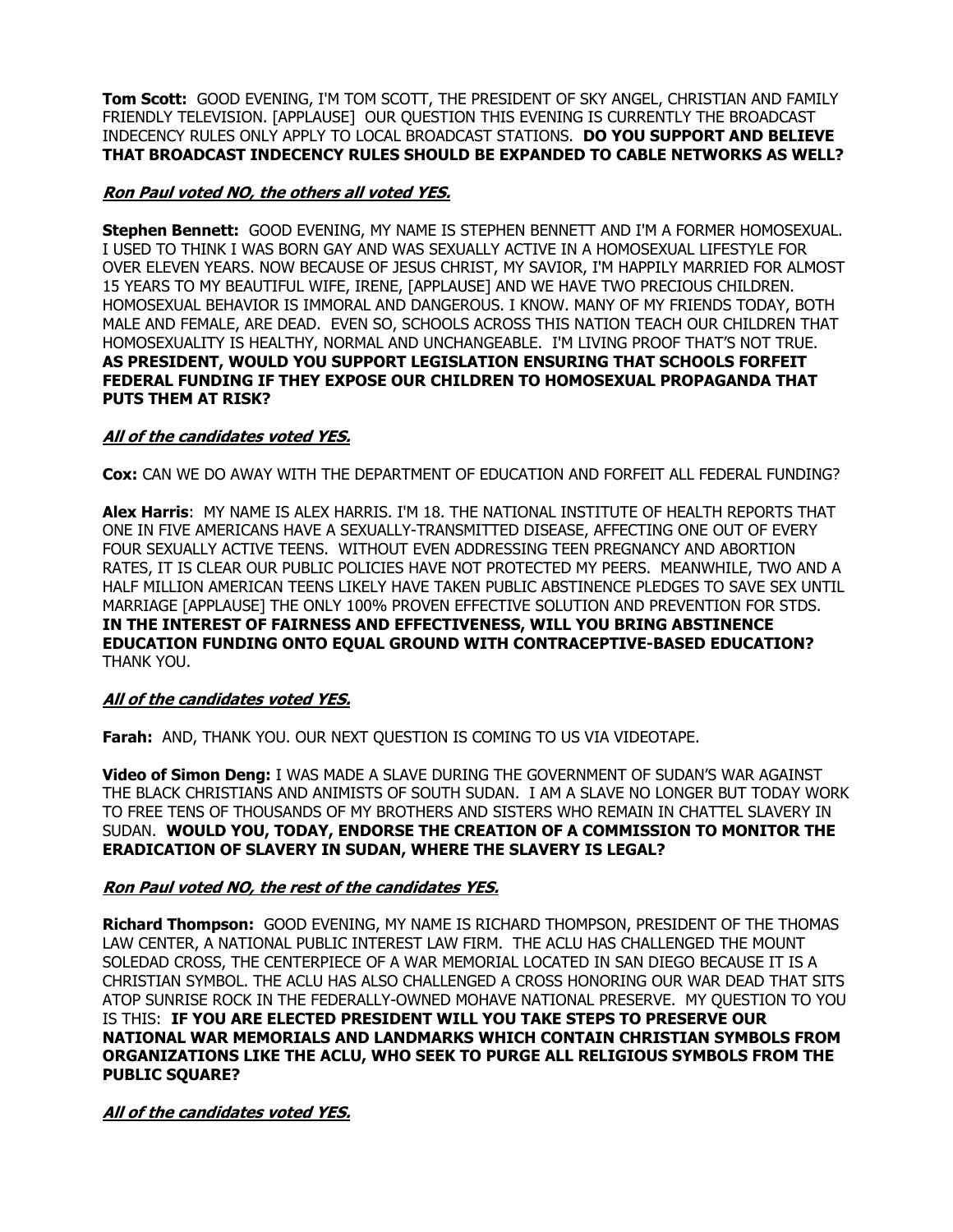**Tim Bono:** GOOD EVENING, MY NAME IS TIM BONO. I OWN A MOTION PICTURE LAB AND CAME UNDER FIRE BY THE ARLINGTON, VIRGINIA, HUMAN RIGHTS COMMISSION BECAUSE I REFUSED TO DUPLICATE OBJECTIONABLE, PRO-HOMOSEXUAL MATERIAL. **IF ELECTED PRESIDENT, WOULD YOU PROTECT BUSINESS OWNERS LIKE ME FROM BEING FORCED TO VIOLATE OUR MORAL CONSCIENCE BY VETOING THE SO CALLED "EMPLOYMENT NON-DISCRIMINATION ACT" AND ANY OTHER LEGISLATION THAT WOULD ADD THE PHRASE "SEXUAL ORIENTATION" INTO FEDERAL LAW?** 

## **All of the candidates voted YES.**

Farah: EXCELLENT. CLEAR THOSE LIGHTS.

**Mark Hollick:** HELLO, MY NAME IS PASTOR MARK HOLLICK FROM WICHITA KANSAS. I AND MY CHURCH ARE CURRENTLY UNDER INVESTIGATION BY THE IRS FOR "POLITICAL INVOLVEMENT," DUE TO MY IDENTIFYING POLITICIANS WHO SUPPORT THE DESTRUCTION OF INNOCENT, UNBORN CHILDREN. **IF YOU WERE ELECTED PRESIDENT, WOULD YOU REMOVE THE GAG RULE FROM PASTORS LIKE ME AND SUPPORT A REPEAL OF THE PORTION OF THE IRS CODE SECTION 501 (C) (3) THAT RESTRICTS CHURCHES AND MINISTRIES FROM EXPRESSING OUR BIBLICAL CONVICTIONS FOR OR AGAINST A CANDIDATE?**

#### **All of the candidates voted YES.**

**Cox:** LET'S GET RID OF THE ENTIRE INTERNAL REVENUE CODE WHILE WE'RE AT IT.

**Ken Becker:** GOOD EVENING GENTLEMAN AND MY NAME IS KEN BECKER. I'M FROM TEXAS AND AS A SMALL BUSINESS TRUCKER FOR OVER 15 YEARS, I KNOW THAT ALLOWING MEXICAN TRUCKS INTO OUR COUNTRY BRINGS UNSAFE EQUIPMENT DRIVEN BY PEOPLE UNABLE TO COMMUNICATE IN ENGLISH, READ HIGHWAY SIGNS OR EVEN KNOW OUR LAWS. THIS CREATES A SERIOUS SAFETY CONCERN AND UNDERMINES AMERICAN JOBS. NOT TO MENTION THE ROADS AND BRIDGES. THEY ARE A THREAT TO SECURITY, SAFETY AND AMERICAN WORKERS. SINCE BILL CLINTON SUCCESSFULLY KEPT MEXICAN TRUCKS OFF U.S. HIGHWAYS, **WILL YOU RESCIND PRESIDENT BUSH'S ORDER THAT ALLOWS HUNDREDS OF MEXICAN TRUCKS TO BE DRIVEN ON OUR U.S. HIGHWAYS AND ROADS?** 

## **All of the candidates voted YES.**

**Farah:** THANK YOU. SWITCH THEM OFF.

**Christie Glesener:** GOOD EVENING. MY NAME IS CHRISTIE GLESENER. I AM PRESIDENT OF SHOFAR INTERNATIONAL, WE'RE A HUMANITARIAN AID ORGANIZATION TO ISRAEL AND OTHER NATIONS. PAST AMERICAN PRESIDENTS HAVE EXPECTED ISRAEL TO GIVE UP LAND. NOT FOR PEACE BUT FOR THE PROMISE OF PEACE. WITH THIS MIND SET, PRESIDENT BUSH INTRODUCED THE "ROADMAP" IN APRIL OF 2003.

ISRAEL HAS EVACUATED MANY OF HER LANDS. YET OVER 60 TERRORIST ACTS ARE ATTEMPTED AND 300 ROCKETS FALL EVERY MONTH IN ISRAEL. STILL, THE U.S. CONTINUES TO PRESSURE ISRAEL TO RELINQUISH HER LAND, DIVIDE HER CITIES WITH NO RECOURSE AGAINST THE PALESTINIANS, HAMAS AND TERRORIST GROUPS**. IF ELECTED PRESIDENT, WILL YOU SOLIDLY STAND BEHIND ISRAEL TO NOT GIVE UP LAND FOR UNFULFILLED PROMISES OF PEACE? EVEN IN THE FACE OF OPPOSITION OF ALLIED, EUROPEAN AND ARAB COUNTRIES?** 

## **All of the candidates voted YES** [APPLAUSE]

**Bill Devlin:** PASTOR BILL DEVLIN OF REDEEM THE VOTE AND ALSO CALVARY CHAPEL PHILADELPHIA. IT IS GOOD TO SEE ALL MY FRIENDS HERE TONIGHT. HEALTHCARE IS GROWING AT AN ACCELERATING RATE AND IS ESTIMATED TO CONSUME UP TO 17% OF OUR GROSS NATIONAL PRODUCT IF PRESENT TRENDS IN HEALTHCARE CONSUMPTION CONTINUE. IT APPEARS THAT LIFESTYLES THAT ARE BASED IN MORAL PRINCIPLES WOULD REDUCE HEALTHCARE EXPENDITURES. **WOULD YOU SUPPORT A PRIVATE HEALTHCARE APPROACH THAT REWARDS BEHAVIOR THAT PROMOTES MORAL**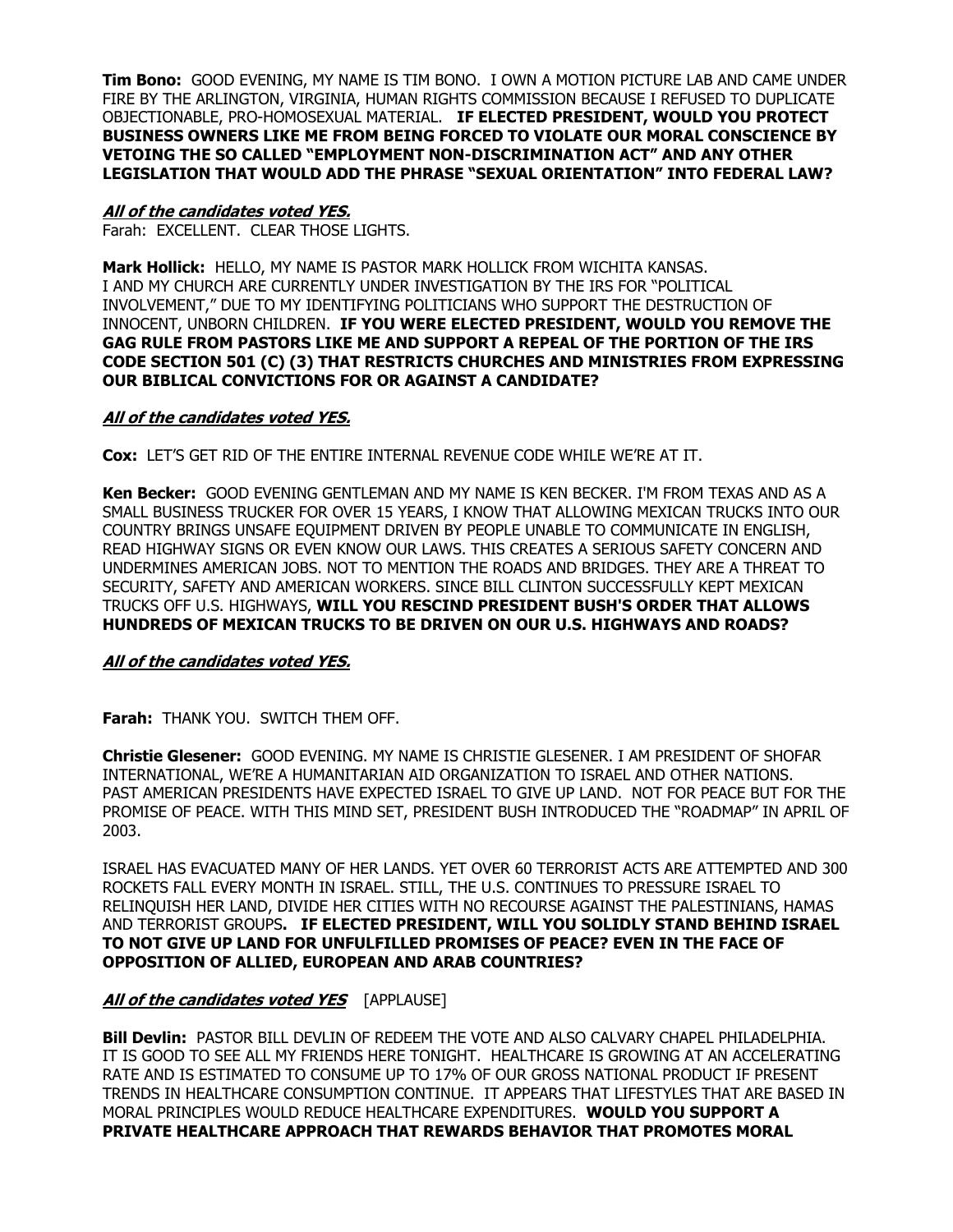#### **LIFESTYLES, THAT IS, AVOIDING ALCOHOL AND TOBACCO CONSUMPTION, AS WELL AS OBESITY REDUCTION, EXERCISE, AND NUTRITION THAT PROMOTES HEALTH?**

## **All of the candidates voted YES**.

**Fr. Keith Roderick:** I'M FATHER KEITH RODERICK AND I REPRESENT CHRISTIAN SOLIDARITY INTERNATIONAL. U.S. POLICY HAS THUS FAR FAILED CHRISTIANS AND OTHER NON-MUSLIM MINORITIES IN IRAQ. AS THEIR NUMBERS DWINDLE UNDER PERSECUTION, THREATS, AND VIOLENCE, THEIR VERY EXISTENCE IS THREATENED. THIS WOULD BE A TRAGIC AND IRONIC OUTCOME OF IRAQ'S LIBERATION. **GENTLEMEN, WOULD YOU, AS PRESIDENT, SUPPORT THEIR POLITICAL GOALS BY ENDORSING THE CREATION OF AN AUTONOMOUS ADMINISTRATIVE AREA IN THEIR ANCESTRAL HOMELAND OF THE NINEVAH PLAINS, AS PERMITTED BY ARTICLE 125 OF THE IRAQI CONSTITUTION?** 

## **Ron Paul voted NO, the rest voted YES.**

**Tom White:** GOOD EVENING, I'M TOM WHITE, DIRECTOR OF THE VOICES OF MARTYRS. [APPLAUSE] TODAY, CHRISTIANS ARE BEING BEATEN, JAILED AND EXPELLED THROUGHOUT THE MUSLIM WORLD. THE WASHINGTON POST REPORTED THAT IN SAUDI ARABIA, NO CHURCH BUILDINGS ARE PERMITTED. YET SAUDI EXTREMIST WAHHABIS HAVE BUILT HUNDREDS OF MOSQUES IN THE UNITED STATES WITH FUNDING FROM SAUDI ARABIA. **IF ELECTED, WILL YOU TAKE ACTION TO PROTEST THESE GROSS INJUSTICES AND PERSECUTION BY DENYING VISAS OR BY IMPOSING TRADE SANCTIONS?** THANK YOU.

## **Duncan Hunter and Ron Paul voted NO, the other five voted YES**

**Fr. Thomas Euteneuer:** I'M FATHER TOM EUTERNEUER FROM HUMAN LIFE INTERNATIONAL. [APPLAUSE] OH, THANK YOU! AT THE 1994 UN CONFERENCE ON POPULATION AND DEVELOPMENT IN CAIRO, THE CLINTON ADMINISTRATION PUT THE FULL FORCE OF THE UNITED STATES GOVERNMENT BEHIND THE EFFORT TO MAKE ABORTION A UNIVERSAL HUMAN RIGHT WITH SUCH PROPOSALS AS THE UN TREATY ON THE "RIGHTS OF THE CHILD," THE SO-CALLED "CONVENTION AGAINST THE DISCRIMINATION AGAINST WOMEN," KNOWN AS CEDAW. AND, THANKFULLY THE BUSH ADMINISTRATION CHANGED OUR DELEGATION TO THE UN AND STOPPED SUPPORTING THE RADICAL ABORTION AGENDA. MY QUESTION: **WILL YOU PROMISE TO OPPOSE ALL U.N. TREATYS THAT COULD BE USED TO PROMOTE ABORTION AS A "HUMAN RIGHT?"** 

## **All of the candidates voted YES**

**Jamie Fussell:** HELLO, MY NAME IS JAMIE FUSSELL. I'M 17 AND I'M THE PRODUCT OF SCHOOL CHOICE. I GREW UP IN THE PUBLIC SCHOOLS AND WAS RECOMMENDED TO REPEAT THE SEVENTH GRADE FOR THE THIRD TIME BECAUSE OF MY DEFICIENCY IN MATH AND ENGLISH. MY MOTHER THEN SENT ME TO NEW GENERATIONS, A CHRISTIAN SCHOOL. AFTER ONE YEAR, MY MATH IMPROVED FIVE GRADE LEVELS AND MY ENGLISH IMPROVED THREE YEARS. TODAY, I'M NOW PURSUING A NURSING CAREER. THE DEMOCRATIC PRESIDENTIAL CANDIDATES PROMOTED SCHOOL CHOICE FOR THEIR CHILDREN. QUESTION: **WILL YOU SUPPORT SCHOOL CHOICE FOR OTHER STUDENTS LIKE ME WITH SIMILAR TAX-CREDIT PROGRAMS?** THANK YOU.

## **All of the candidates voted YES**

**Pastor Reza Safa**: GOOD EVENING, GENTLEMAN. MY NAME IS PASTOR REZA SAFA. I'M A FORMER RADICAL SHIITE MUSLIM FROM IRAN. U.S. POLICY OF EXTENDING STUDENT VISAS TO FOREIGN STUDENTS HAS BEEN MUCH TOO LENIENT. MANY OF THE 9/11 HIJACKERS RECEIVED STUDENT VISAS. THOUSANDS OF STUDENTS ARE ON AMERICAN CAMPUSES FROM COUNTRIES WHO PROMOTE ISLAMIC TERRORISM, 10,000 FROM SAUDI ARABIA ALONE, WITH UNITED STATES AGREEMENT TO INCREASE THAT TO 21,000. **AS PRESIDENT, WOULD YOU SUPPORT CONTINUED ISSUING OF STUDENT VISAS TO NATIONALS OF COUNTRIES THAT ARE STATE SPONSORS OF TERRORIST GROUPS?**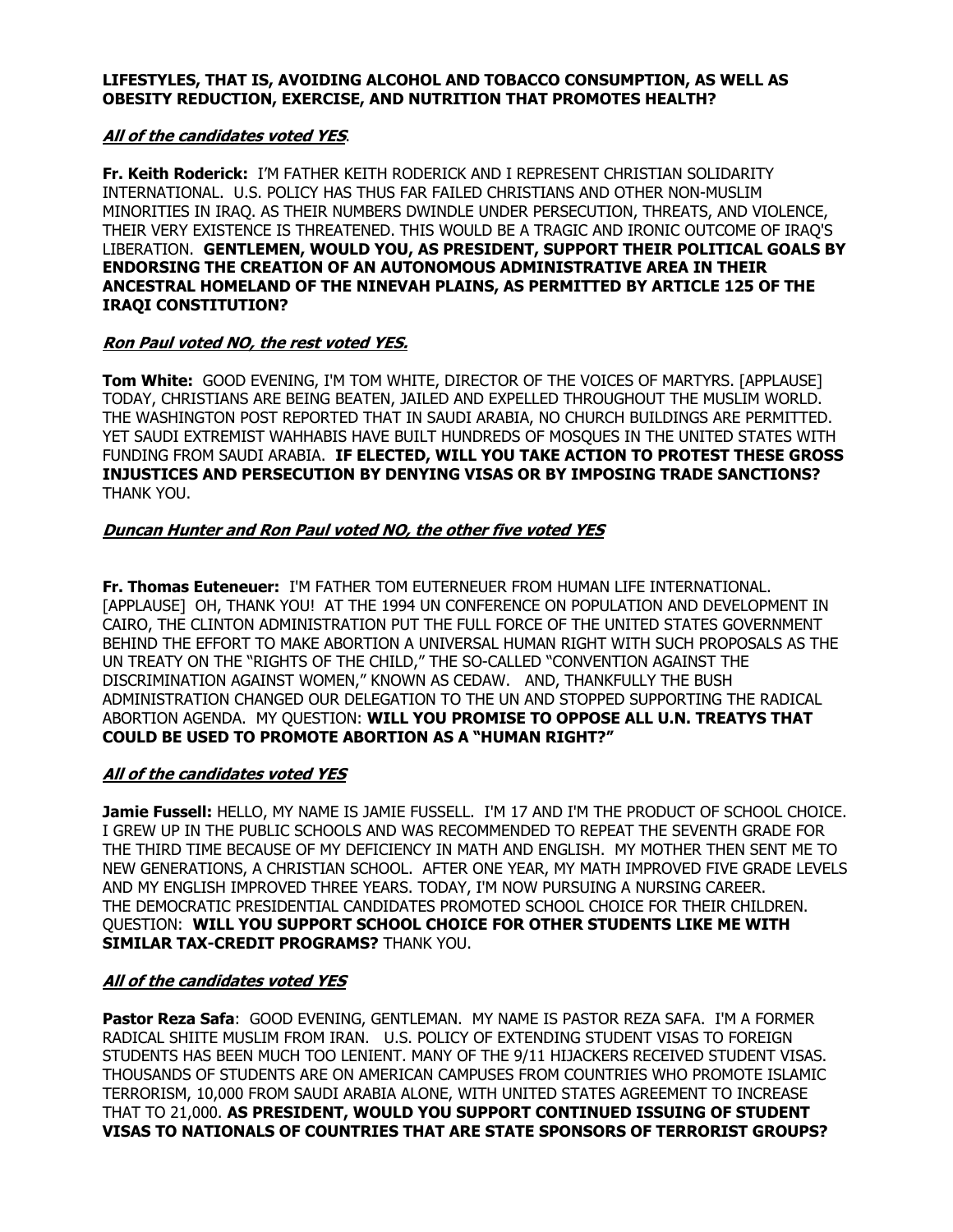## **Brownback voted YES and the rest voted NO**

**Brownback:** I THINK WE OUGHT TO LIMIT A LOT OF THESE BUT I DON'T THINK YOU CAN GO AND BLOCK THEM ALL TOGETHER. THAT IS THE PROBLEM I HAVE WITH THE OVERALL STATEMENT IN THAT. I THINK THERE OUGHT TO BE A LOT MORE LIMITATIONS.

**Farah**: UNFORTUNATELY, YOU ARE OUT OF TIME.

### **Safa:** THANK YOU.

**Bob Fu:** GOOD EVENING. MY NAME IS PASTOR BOB FU, PRESIDENT OF CHINA AID ASSOCIATION. MY CHINESE FRIEND, SARAH LIU, WAS FORCED TO MAKE CHRISTMAS LIGHTS FOR AMERICANS WHILE IN LABOR CAMPS FOR SIX YEARS, WHERE SHE WAS SENT FOR THE CRIME OF BEING A CHRISTIAN HOUSE CHURCH LEADER. THOUSANDS OF PRISONERS OF CONSCIENCE LIKE SARAH ARE FORCED TO MANUFACTURE ITEMS THAT STOCK OUR AMERICAN SHELVES.

AT THE SAME TIME, AMERICAN MANUFACTURING JOBS ARE BEING GIVEN TO CHINA BECAUSE BUSINESSES CONDITION COMPETE WITH SLAVE LABOR AND WAGES AS LOW AS 30 CENTS AN HOUR.

**IF ELECTED, WOULD YOU MAKE A FUTURE TRADE WITH CHINA CONTINGENT ON THEM MEASURABLY IMPROVING THEIR RECORD ON RELIGIOUS FREEDOM AND HUMAN RIGHTS, ELIMINATING THEIR UNFAIR TRADE PRACTICES, SLAVE LABOR AND SUB-STANDARD POLICIES THAT POISON OUR FOOD, TOOTHPASTES AND TOYS?** THANK YOU.

#### **Ron Paul voted NO, the rest of the candidates voted YES.**

**Judge Moore:** AS PRESIDENT OF THE FOUNDATION FOR MORAL LAW AND A FOUNDING MEMBER OF THE COALITION TO RESTORE AMERICA, I HAVE A SECOND QUESTION ORIENTED MORE TO THE SECOND ORGANIZATION I REPRESENT. AS PRESIDENT, DO YOU SUPPORT THE NAFTA SUPERHIGHWAY PRESENTLY UNDER CONSTRUCTION FROM MEXICO TO CANADA, PORTIONS OF WHICH SHALL BE UNDER FOREIGN CONTROL?

## **All of the candidates voted NO**

**Mat Staver**: GOOD EVENING. I'M MAT STAVER, FOUNDER AND CHAIRMAN OF LIBERTY COUNSEL, A NATIONAL PUBLIC INTEREST LAW FIRM, WHICH IS OPPOSITE OF THE ACLU. PRESIDENT RONALD REAGAN REJECTED THE UN TREATY, THE "LAW OF THE SEA TREATY" BECAUSE IT GIVES INTERNATIONAL SEABED AUTHORITY POWER TO REGULATE ALL OCEANS AND THE RICHES AT THE BOTTOM OF THE OCEANS, PLUS THE POWER TO LEVY INTERNATIONAL TAXES AND IT WOULD MAKE THE UNITED STATES SUBJECT TO THE DECISIONS OF THE INTERNATIONAL TRIBUNAL FOR THE LAW OF THE SEA. THE LAW OF THE SEA TREATY WAS RECENTLY AND PROBABLY WILL COME TO A VOTE IN THE SENATE AS IT WAS RECENTLY RESURRECTED. **WOULD YOU URGE THE SENATE NOT TO RATIFY THIS TREATY IF YOU WERE ELECTED PRESIDENT?** 

## **All of the candidates voted YES**

**Farah:** THANK YOU. I'M SORRY. THAT CONCLUDED ROUND TWO. I'M VERY SORRY. THAT QUESTION WILL BE OUT IN ROUND THREE. LET'S GIVE THE CANDIDATES A GREAT HAND FOR THE WAY THEY HANDLED THAT. [APPLAUSE]

## **Third Round**

AND FURTHERMORE, BECAUSE WE ARE MAKING SUCH EXCELLENT TIME, BECAUSE YOU'RE FOLLOWING THE RULES SO WELL, WE ARE GOING TO EXTEND THE ANSWERS TO TWO MINUTES IN THIS FINAL ROUND.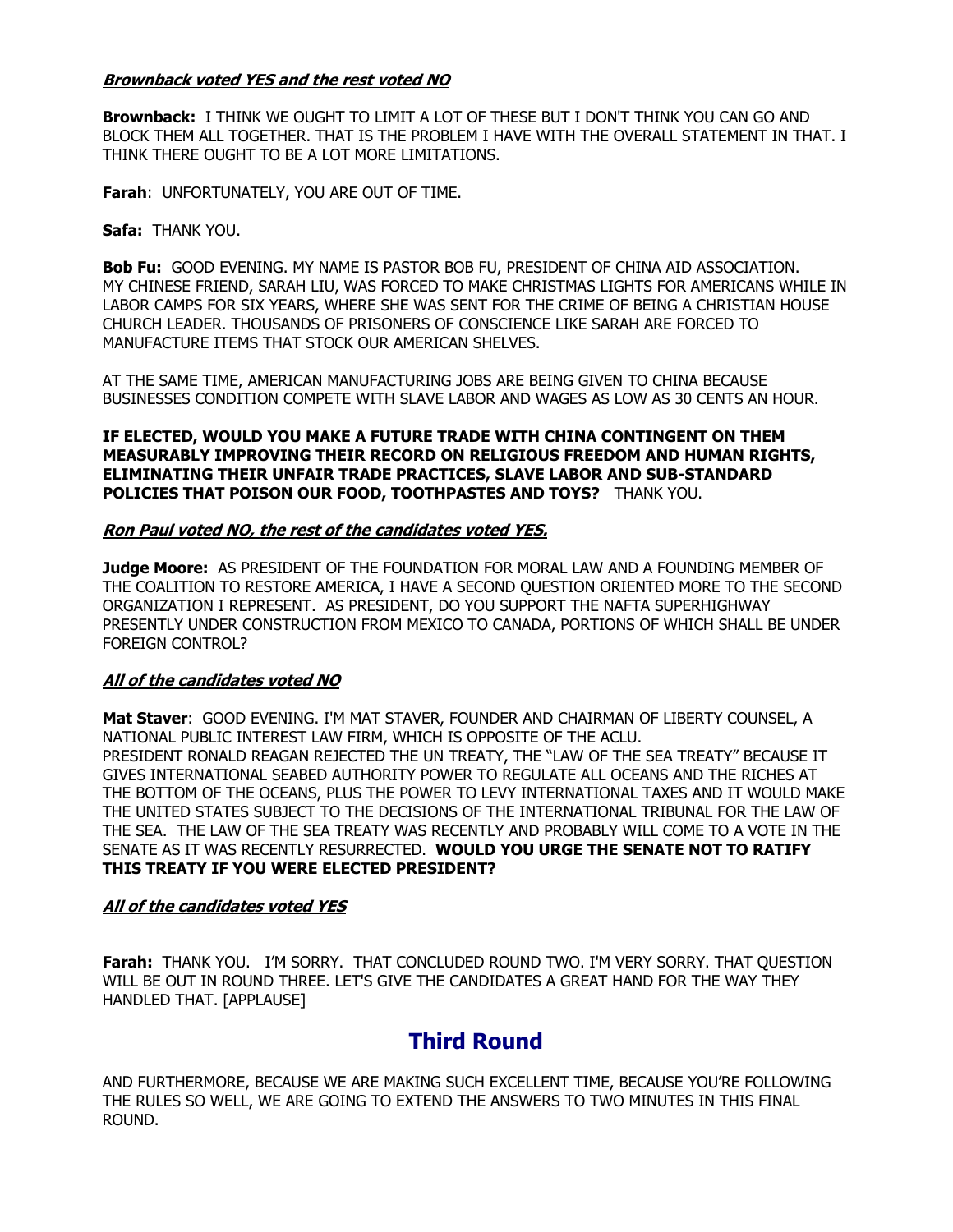THIS ROUND WILL BE A SERIES OF OPEN-ENDED QUESTIONS DIRECTED AT ONE CANDIDATE. EACH CANDIDATE WILL RECEIVE ONE QUESTION. IF ANOTHER CANDIDATE WANTS TO ADD HIS OPINION ON THAT QUESTION, HE HAS THE OPTION OF USING ONE OF HIS EXTRA MINUTES. YOU MIGHT WANT TO NOTE WHERE YOU ARE ON THAT. SOME OF YOU ARE OUT OF EXTRA MINUTES AT THIS TIME. SO, LET'S BEGIN THE THIRD ROUND.

**Theresa Ippoliti:** MY NAME IS THERESA IPPOLITI . 18 YEARS AGO AN ABORTIONIST WAS HIRED TO KILL ME, BUT HE FAILED. NUNS CAME AND RESCUED ME AND TOOK ME TO THE HOSPITAL WHERE I STAYED FOR TWO MONTHS. MY HEROIC PARENTS THEN ADOPTED ME.

#### **MAYOR GIULIANI, YOUR POSITION ON ABORTION WOULD HAVE LEFT ME DEAD. NOW THAT YOU SEE ME, DO YOU HONESTLY STILL BELIEVE AN ABORTIONIST HAD A RIGHT TO KILL ME?**

**Farah:** SILENCE. NEXT QUESTION. PHYLLIS, ARE YOU UP?

**Schlafly:** THIS IS A QUESTION FOR CONGRESSMAN HUNTER. THE UNITED STATES HAS LOST MILLIONS OF MANUFACTURING AND OTHER GOOD JOBS BECAUSE OF BAD TRADE AGREEMENTS. AND OUR GOVERNMENT LETTING FOREIGN COUNTRIES GET BY WITH UNFAIR TRADE PRACTICES.

### **WHAT WILL YOU DO TO STOP THE OUTSOURCING OF GOOD AMERICAN JOBS, AND THE LOSS OF AMERICAN JOBS AT HOME FROM INSOURCING FOREIGN WORKERS THROUGH H 1-B, AND OTHER SPECIAL VISAS?**

**Hunter:** THANK YOU, PHYLLLIS. YOU KNOW ONE THING AMERICAN PRESIDENTS DO IS TO ENFORCE TRADE LAWS. AND WE ARE NOT ENFORCING OUR TRADE LAWS, PARTICULARLY WITH COMMUNIST CHINA. AND THIS COUNTRY HAS LOST MORE THAN 1 MILLION, HIGH-PAYING MANUFACTURING JOBS TO CHINA ALONE AND WITH THE REST OF THE WORLD, WE SIGNED THIS DEAL AFTER WORLD WAR II, CALLED THE GATT AGREEMENT, THAT BASICALLY ALLOWS EVERY COUNTRY IN THE WORLD THAT TRADES WITH US TO REBATE THEIR TAXES TO THEIR MANUFACTURERS. AND EVERY COUNTRY HAS THAT RIGHT, EXCEPT FOR ONE COUNTRY. THE UNITED STATES OF AMERICA.

SO, THE FIRST THING I WOULD DO IS TO ENFORCE OUR TRADE LAWS WITH COMMUNIST CHINA, STOP THEM FROM CHEATING ON TRADE, BRING BACK HIGH-PAYING MANUFACTURING JOBS TO THIS COUNTRY. AND YOU KNOW SOMETHING ELSE, CHINA IS BUYING WITH AMERICAN BILLIONS. THEY HAVE A 200 PLUS BILLION DOLLARS TRADE SURPLUS OVER THE U.S. THEY ARE BUYING SHIPS AND PLANES AND MILITARY EQUIPMENT. AND, A COUPLE OF YEARS AGO, WHEN OUR GUYS STARTED TO GET HURT WITH ROADSIDE BOMBS IN IRAQ, AS THE ARMED SERVICES CHAIRMAN, I SENT OUT OUR TEAMS TO FIND ONE COMPANY LEFT IN AMERICA THAT COULD STILL MAKE HIGH-GRADE ARMOR STEEL PLATE. WE ONLY FOUND ONE COMPANY LEFT THAT COULD DO THAT. SO, WE ARE NOT ONLY SHIPPING HIGH-PAYING MANUFACTURING JOBS TO CHINA, AND LOSING GOOD JOBS THAT COULD BE HELPING AMERICAN FAMILIES. BUT, WE ARE ALSO GIVING TO A POTENTIAL ADVERSARY THE EQUIPMENT THAT ONE DAY OUR PEOPLE MAY FACE ON THE BATTLEFIELD.

SO, I WILL ENFORCE AMERICAN TRADE RULES WITH CHINA AND I WILL LEVEL THE PLAYING FIELD WITH THE REST OF THE WORLD AND I WILL BRING BACK HIGH-PAYING MANUFACTURING JOBS TO THIS COUNTRY AND LET ME TELL YOU WHEN YOU PUSH A MANUFACTURING JOB FOR \$75,000 A YEAR. THIS GOES TO SOME OTHER QUESTIONS. WHEN YOU PUSH THAT OFFSHORE AND YOU REPLACE THAT WITH A \$15,000 OR \$20,000 JOB, THAT DROPS OFF THE CLIFF THE AMOUNT OF MONEY THAT GOES TO SOCIAL SECURITY, MEDICARE, AND ALL OF THE OTHER GOVERNMENT INCOMES THAT WE ARE GOING TO RELY ON. SO I WILL ENFORCE THE RULES WITH CHINA AND I WILL LEVEL THE PLAYING FIELD. [APPLAUSE]

**Farah:** OUR NEXT QUESTION IS FOR GOVERNOR ROMNEY WHO IS NOT HERE. AND THAT WILL BE FROM BUDDY SMITH FROM THE AMERICAN FAMILY ASSOCIATION. …IT'S FROM PETE LABARBERA, THAT'S WHAT I SAID. [LAUGHTER]

**Peter LaBarbera**: I'M PETER LABARBERA WITH AMERICANS FOR TRUTH AGAINST HOMOSEXUALITY. GOVERNOR ROMNEY, IT LOOKS LIKE YOU HAVE LOST SOME WEIGHT. [LAUGHTER]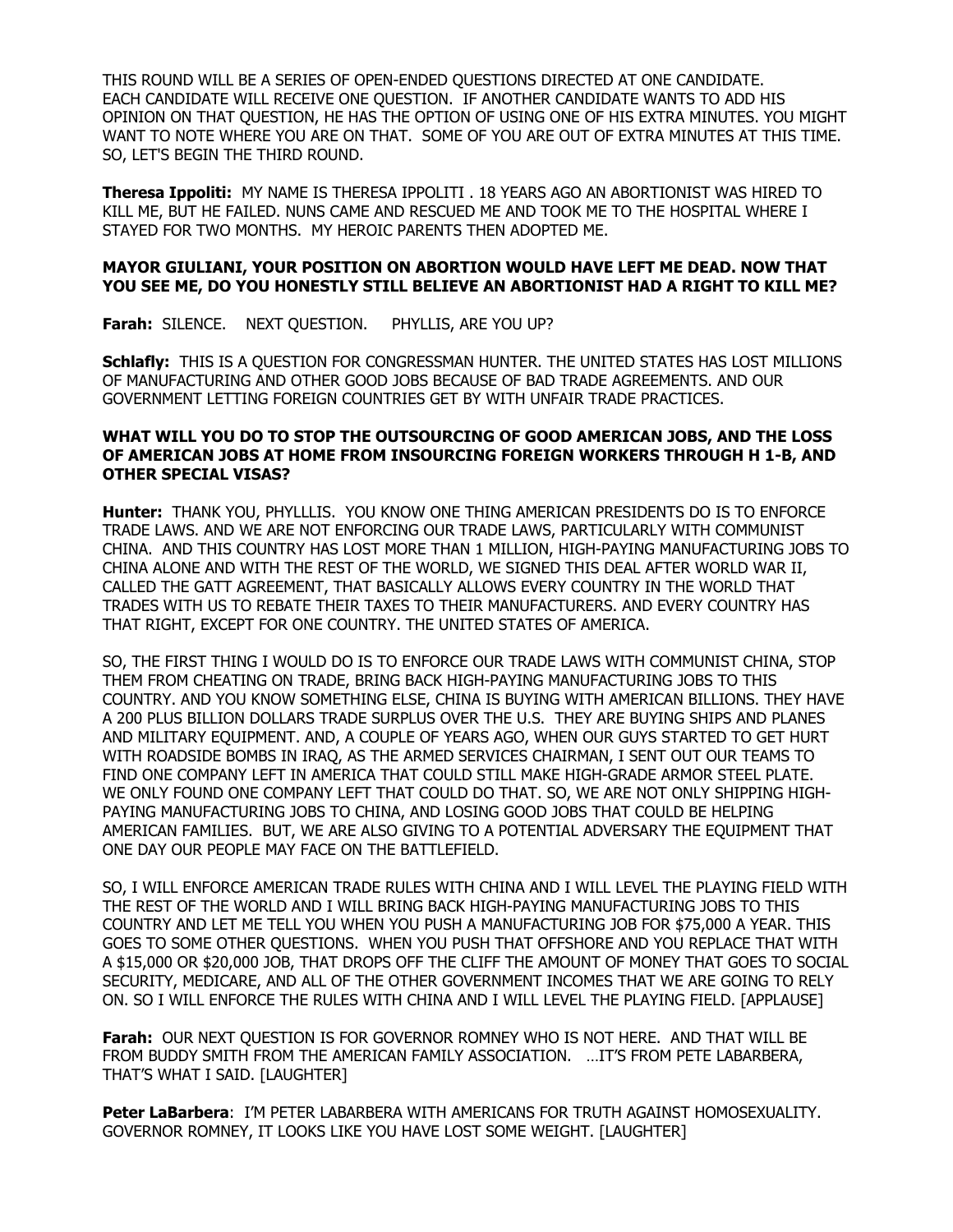GOVERNOR ROMNEY, YOU ARE RUNNING AS A PRO-LIFE AND PRO-MARRIAGE CANDIDATE. BUT YOU HAVE A HISTORY OF BEING STRONGLY PRO-ABORTION ON DEMAND AND PRO-HOMOSEXUAL. YOU SUPPORTED ROE V. WADE AND SAID ABORTION SHOULD BE "SAFE AND LEGAL." IN 2002, YOU OPPOSED A STATE CONSTITUTIONAL AMENDMENT THAT WOULD HAVE STOPPED HOMOSEXUAL SO-CALLED MARRIAGE IN MASSACHUSETTS. YOU SAID HOMOSEXUALS SHOULD BE ALLOWED IN THE BOY SCOUTS OF AMERICA AND AS GOVERNOR YOU OFFICIALLY CELEBRATED "GAY STRAIGHT YOUTH PRIDE DAY." WHATEVER THAT IS. YOU SAT ON MARRIOTT'S BOARD OF DIRECTORS FOR TEN YEARS WHILE IT PROFITED OFF THE SALE OF HARD CORE PORNOGRAPHIC VIDEOS TO ITS GUESTS.

### MY QUESTION IS **WHY SHOULD VOTERS TRUST YOU AFTER YOU SPENT SO MUCH OF YOUR CAREER AGGRESSIVELY PROMOTING ANTI-LIFE AND ANTI-FAMILY POSITIONS? I UNDERSTAND A CHANGE OF HEART. BUT A "CHANGE OF POSITION" ON LIFE, MARRIAGE, GUN CONTROL, PORNOGRAPHY, AND IMMIGRATION ALL PRECEDING YOUR RUN FOR PRESIDENT?**

**Farah:** YEAH, SO WHAT?NOW, WE HAVE BUDDY SMITH FROM THE AMERICAN FAMILY ASSOCIATION.

**Smith**: THIS QUESTION IS FOR SENATOR BROWNBACK. SENATOR BROWNBACK, WE APPRECIATE YOUR WORK ON PRO-FAMILY ISSUES IN THE UNITED STATES SENATE.

**Brownback**: THANK YOU. [APPLAUSE]

#### **Smith: HOWEVER, WE ARE SEEKING CLARIFICATION OF YOUR SUPPORT FOR ALLOWING ILLEGAL ALIENS TO REMAIN HERE, WHICH AMOUNTS TO AMNESTY. AND FOR BRINGING IN MORE SO-CALLED "GUEST WORKERS." PLEASE SPECIFICALLY ADDRESS THE DEPRESSED WAGES AND REDUCED AVAILABILITY OF ENTRY LEVEL JOBS FOR OUR CITIZENS, CAUSED BY THESE FOREIGN WORKERS.**

**Brownback:** I THINK THE ISSUE FOR AS FAR AS THE DEPRESSED WAGES, THAT'S A TAX ISSUE MORE THAN ANYTHING ELSE. I MEAN, WE'VE GOT TOO HIGH OF A TAX RATE. WE'VE GOT TOO MUCH TAXES THAT WE ARE TAKING FROM THE AMERICAN PUBLIC AND THAT'S WHAT IS DEPRESSING OUR WAGES A LOT MORE THAN ANYTHING ELSE. BUT ON THE SPECIFIC ISSUE OF IMMIGRATION THAT YOU ARE ASKING ABOUT, AND THIS IS AN ISSUE I HAVE WRESTLED WITH FOR A LONG TIME AND I APPRECIATE YOUR ACKNOWLEDGEMENT OF THE WORK I'VE DONE ON SOME OF THE FAMILY AND LIFE ISSUES. MANY OF THE BILLS WE TALKED ABOUT IN HERE, PEOPLE WERE ASKED ABOUT THEY ARE MY BILLS IN THE UNITED STATES SENATE AND I'M DELIGHTED TO WORK WITH ALL OF AND YOU WITH ALL YOUR GROUPS TO MOVE THIS AGENDA FORWARD. BECAUSE I BELIEVE IT.

I BELIEVE THIS IS IMPORTANT THAT WE GET LIFE AND MARRIAGE AND FAMILY AND THE FUTURE OF THE COUNTRY RIGHT. SO WHEN IT COMES TO IMMIGRATION AND WRESTLING WITH THAT ISSUE, I SERVE ON THE JUDICIARY COMMITTEE AND I SERVE ON THE IMMIGRATION SUBCOMMITTEE OF THE JUDICIARY. THE DIFFICULTY HERE WAS TO LOOK AT HOW WE COULD BALANCE A RULE OF LAW NATION AND BEING A COMPASSIONATE SOCIETY AT THE SAME TIME. AND GET THE LAW MOVING FORWARD. AND WE'RE ALL GOD'S CHILDREN. HERE AND OTHER PLACES OVERSEAS. I TALK ABOUT BEING PRO-LIFE AND WHOLE LIFE. EVERY CHILD IS SACRED AT EVERY STAGE. SACRED IN THE WOMB AND IN POVERTY AND IN DARFUR. I THINK WE HAVE GOT TO ENFORCE THE LAWS. THAT IS WHY I VOTED FOR BORDER CONTROL. I VOTED FOR THE FENCE. I VOTED FOR INTEGRATION OF THE SOCIAL SECURITY AND IMMIGRATION SO WE CAN GET THAT ENFORCEMENT AT THE JOB SITE. I ALSO THINK PEOPLE ARE NOT OPPOSED TO LEGAL IMMIGRATION. PEOPLE SUPPORT LEGAL IMMIGRATION, THEY ARE OPPOSED TO ILLEGAL IMMIGRATION. PEOPLE SUPPORT LEGAL IMMIGRATION. THEY OPPOSE ILLEGAL IMMIGRATION. THAT IS WHY YOU HAVE TO WORK WITH A GUEST WORKER PROGRAM AS I CITED EARLIER TO PHYLLIS' COMMENT. NOW PEOPLE DISAGREE AND IT IS A HOT TOPIC AND I VOTED AGAINST THE IMMIGRATION BILL THIS YEAR. IS THE AMERICAN PUBLIC HAS SPOKEN CLEARLY WHAT THEY WANT TO SEE DONE IS ENFORCE THE LAW. PERIOD. WE'LL LOOK AT THE REST OF THIS LATER.

**Cox:** ANYBODY GOT A MINUTE THAT I CAN BORROW?

**Matt Staver:** SENATOR THOMPSON, I WISH YOU WERE HERE TONIGHT TO ANSWER MY QUESTION. I'M MATT STAVER.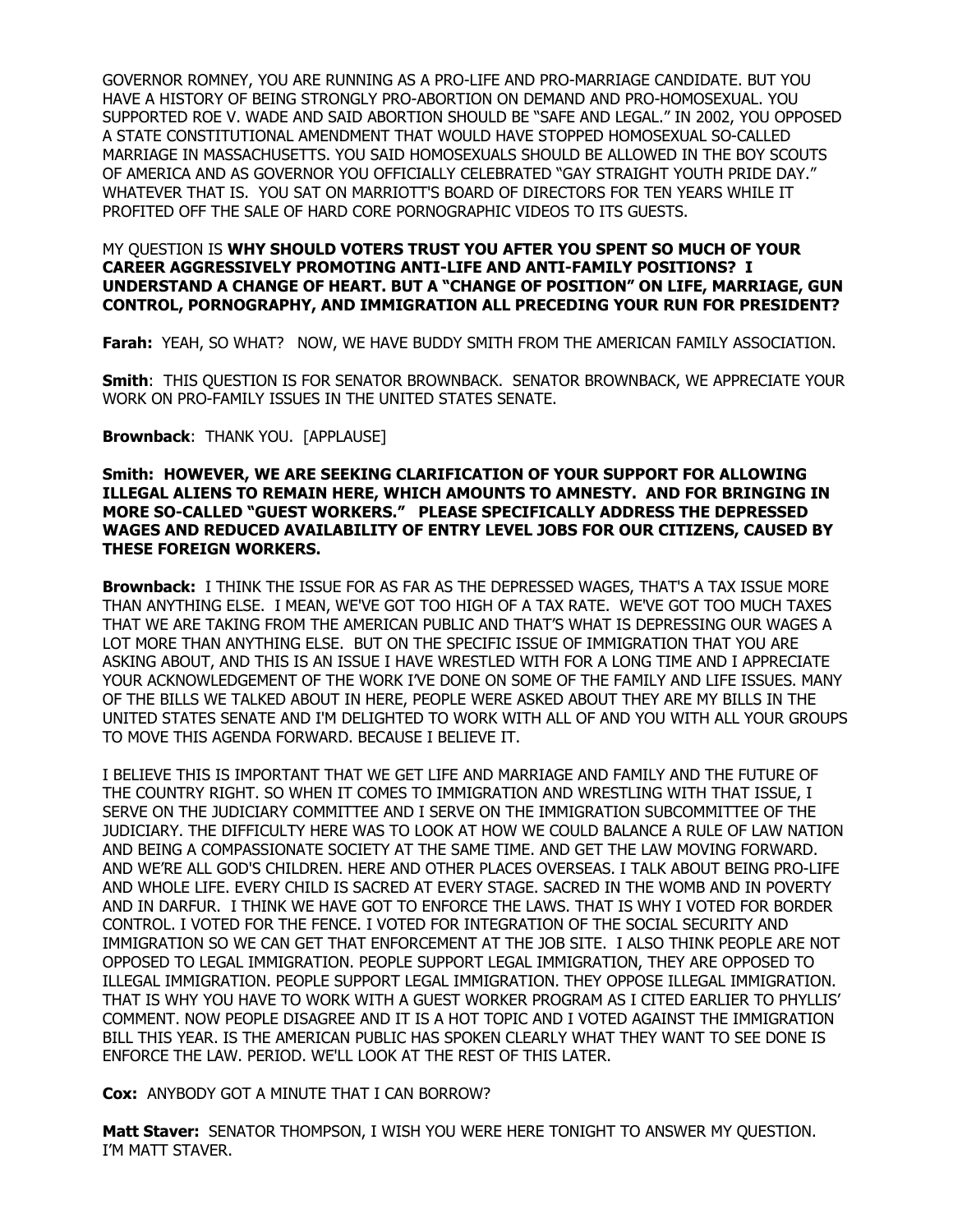THIS IS A QUESTION I WOULD ASK YOU SERIOUSLY TO CONSIDER AN ANSWER TO. WHILE YOU WERE SENATOR, YOU OPPOSED THE FEDERAL MARRIAGE AMENDMENT. BUT RECENTLY YOU STATED THAT YOU WOULD SUPPORT A MARRIAGE AMENDMENT THAT WOULD PREVENT JUDGES FROM IMPOSING SAME SEX MARRIAGE. SO LONG AS IT WOULD NOT PROHIBIT STATE LEGISLATURES FROM ADOPTING SAME-SEX MARRIAGE. THIS REASONING IS LIKE SAYING YOU FAVOR A CONSTITUTIONAL AMENDMENT THAT PROHIBITS JUDGES FROM IMPOSING SLAVERY, SO LONG AS THE STATE LEGISLATURES WERE FREE TO DO SO. **DOES NOT YOUR POSITION FUNDAMENTALLY MISUNDERSTAND THE UNIVERSAL IMPORTANCE OF MARRIAGE IN THE SAME WAY MY LATTER EXAMPLE ABOUT SLAVERY INDICATES A MISUNDERSTANDING OF HUMAN DIGNITY?** 

**Farah:** ALRIGHT, OUR NEXT QUESTION. JANET FOLGER ASKING A QUESTION OF SENATOR JOHN McCAIN.

**Folger:** SENATOR McCAIN, I KNOW YOU WERE INVITED BECAUSE YOUR OFFICE CALLED SEVERAL TIMES TO SAY STOP THE PHONE CALLS, WE HAVE SHUT DOWN THE CAMPAIGN, WE CAN'T MAKE OUTGOING CALLS THERE IS SO MANY COMING IN ENCOURAGING US TO COME TO THE DEBATE. WHICH I JUST WANT TO REMIND YOU ALL THOSE CALLS ARE ALL THOSE VOTERS. JUST A LITTLE REMINDER.

BUT MY QUESTION TO YOU, SENATOR MCCAIN, IS THIS. I WAS TROUBLED BY THE LAWSUIT THAT YOU AND OTHER MEMBERS OF CONGRESS FILED AGAINST WISCONSIN RIGHT TO LIFE FOR AIRING RADIO AND TELEVISION ADS TO ENCOURAGE THE PUBLIC TO LOBBY THEIR SENATORS TO OPPOSE THE FILIBUSTER OF THE JUDICIAL CANDIDATES. WHILE, THANKFULLY, WISCONSIN RIGHT TO LIFE WON THE LAWSUIT. **WAS IT REALLY YOUR GOAL TO GAG AND PREVENT GROUPS FROM BEING INVOLVED IN THE LEGISLATIVE PROCESS DURING THE "NO FREE SPEECH ZONES" 60 DAYS BEFORE A GENERAL ELECTION AND 30 DAYS PRIOR TO A PRIMARY ELECTION AS YOUR CAMPAIGN FINANCE REFORM LAW REQUIRED?** 

**Farah:** NEXT UP IS PASTOR DOUG SAUDER. HE IS GOING TO BE ASKING A QUESTION OF JOHN COX.

**Cox:** THANK YOU FOR INVITING ME. I APPRECIATE IT. YOU HAD MORE COURAGE THAN ALL THE NETWORKS COMBINED. THANK YOU.

**Pastor Sauder:** YOU MENTIONED EARLIER YOU WERE A CEO IN THE PRIVATE SECTOR AND YOU ARE NOT THAT WELL-KNOWN IN THE CAMPAIGN. WHAT SHOULD MAKE US TAKE YOUR CANDIDACY SERIOUSLY?

**Cox:** WELL, DOUG, THAT IS A GOOD QUESTION IN MANY WAYS. BECAUSE IT GOES TO THE ESSENCE OF OUR DEMOCRACY. ARE WE GOING TO FOCUS ON SUBSTANCE OR ARE WE GOING TO FOCUS ON CELEBRITIES? I SUBMIT IF WE WANT TO JUST ELECT CELEBRITIES, MAYBE WE OUGHT TO ELECT PARIS HILTON OR O. J. SIMPSON. HE IS IN THE NEWS A LOT LATELY. I'M A CEO, AS YOU SAID. AND THE PRESIDENCY IS THE CHIEF EXECUTIVE OF THIS COUNTRY. THE PRESIDENT IS CHARGED WITH GETTING THINGS DONE. GETTING RESULTS. BUILDING A TEAM. HIRING PEOPLE, FIRING PEOPLE, IF NEED BE. SETTING GOALS. MONITORING THOSE GOALS. MAKING SURE THAT THOSE GOALS ARE CONSISTENT WITH THE WISHES OF THE PEOPLE. BECAUSE THAT IS, AFTER ALL, WHO THE CHIEF EXECUTIVE WORKS FOR. JUST LIKE A CHIEF EXECUTIVE OF A COMPANY WORKS FOR HIS SHAREHOLDERS. THESE ARE ALL GOOD PEOPLE. AND THE DEMOCRATS, I ASSUME THEY ARE GOOD PEOPLE. BUT YOU KNOW WHAT? VERY FEW, IF ANY OF THEM, HAVE EVEN WORKED AT A HOT DOG STAND, LET ALONE RUN ONE. AND THE IDEA THAT WE ARE GOING TO TURN OVER A \$3 TRILLION ENTERPRISE TO THAT KIND OF EXPERIENCE IS JUST UNFATHOMABLE TO ME. I DON'T WANT TO SEE IT. I'M ONE OF YOU. I'M A POLITICAL ACTIVIST. I WAS PRESIDENT OF THE COOK COUNTY REPUBLICAN PARTY. AND YOU DON'T GET MORE REPUBLICAN THAN BEING PRESIDENT OF THE COOK COUNTY REPUBLICAN PARTY.

BUT I WANT SOMETHING BETTER IN 2008. I WANT REAL RESULTS. I WANT COMPETENCE BROUGHT BACK TO GOVERNMENT. I WANT A PRESIDENT THAT HAS EXPERIENCE MANAGING AND PROVIDING A FOUNDATION FOR THIS COUNTRY TO MOVE FORWARD. FOR 20 YEARS, WE HAVE HAD CAREER POLITICAL FAMILIES. BUSHES AND CLINTONS. I THINK IN A NATION OF 300 MILLION PEOPLE, WE COULD FIND SOMEBODY ELSE BESIDES A BUSH AND A CLINTON TO RUN THIS COUNTRY. [APPLAUSE]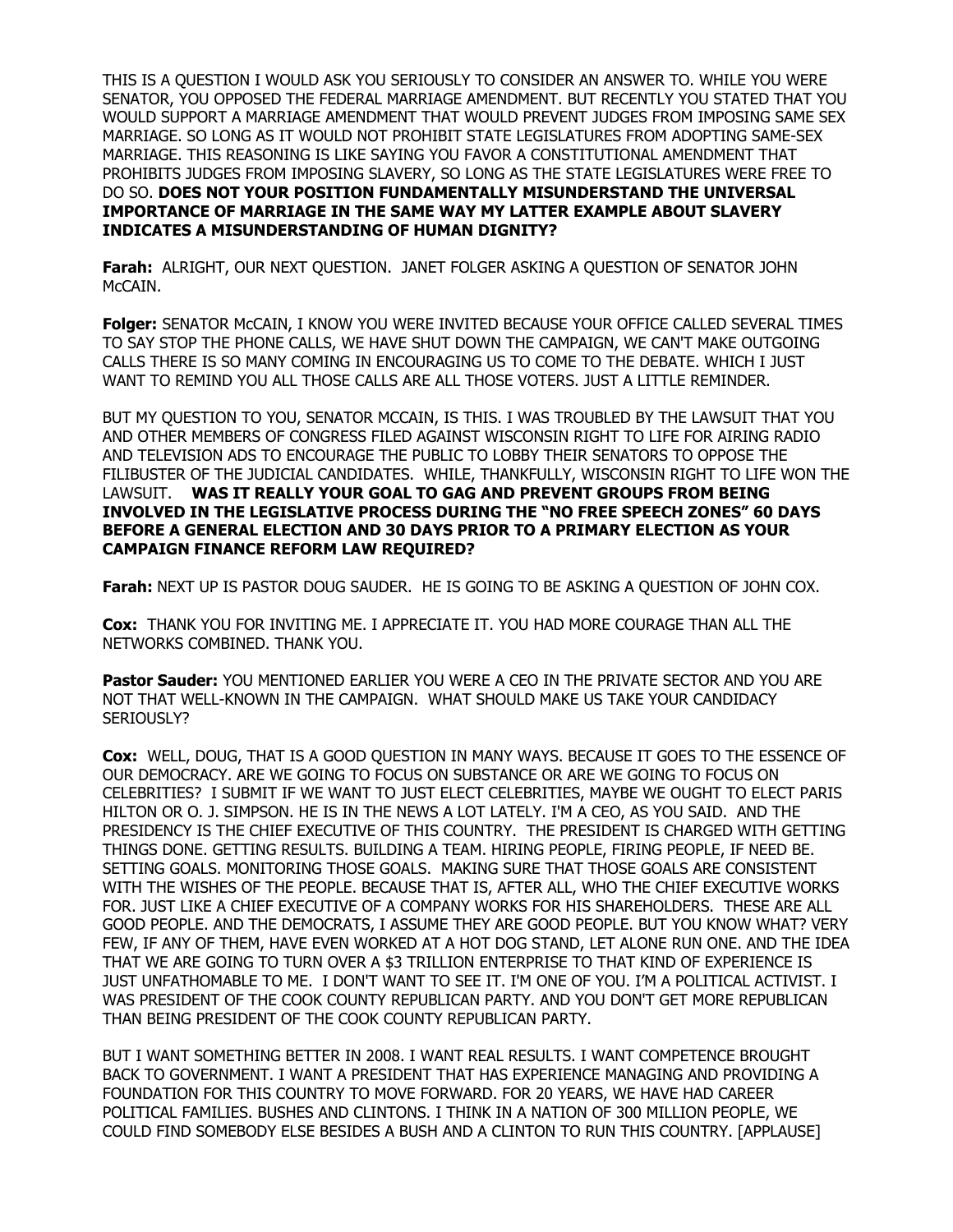AND YOU KNOW WHAT? IT WOULD BE MY MISSION TO BRING OTHER BUSINESS EXECUTIVES IN WHO WOULD HAVE THE SAME DRIVE AND SAME LOVE OF THE COUNTRY THAT I DO. THAT'S WHY YOU SHOULD TAKE ME SERIOUSLY. [APPLAUSE]

**Farah**: OUR NEXT QUESTIONER IS DR. RICK SCARBOROUGH AND THAT QUESTION WILL BE DIRECTED TO GOVERNOR MIKE HUCKABEE.

**Dr. Scarborough:** GOOD TO SEE YOU THIS EVENING, GOVERNOR HUCKABEE. WHO WOULD HAVE BELIEVED 30 YEARS AGO, WHILE WE WERE ATTENDING SOUTHWESTERN SEMINARY, WE WOULD BE IN A SETTING LIKE THIS TONIGHT. FEW VALUE VOTERS QUESTION YOUR VIEWS ON KEY SOCIAL ISSUES. **BUT YOU HAVE RECEIVED MUCH CRITICISM FROM SOME IN THE CONSERVATIVE CIRCLES FOR DOING TOO LITTLE TO RESTRAIN THE GROWTH OF GOVERNMENT AND FOR RAISING TAXES IN ARKANSAS WHILE YOU WERE GOVERNOR. HOW DO YOU RESPOND TO THIS?** 

**Huckabee**: WITH THE TRUTH, RICK. WITH THE TRUTH. I CUT TAXES 94 TIMES AS GOVERNOR. I ACTUALLY SIGNED A FIRST EVER BROAD-BASED TAX CUT IN THE 160-YEAR HISTORY OF OUR STATE AND I DID THAT GOING UPHILL AGAINST THE WIND BECAUSE 90% OF THE LEGISLATURE WAS DEMOCRAT WHEN I BECAME GOVERNOR IN 1996. AS GOVERNOR, I DIDN'T HAVE THE JOY, THE PLEASURE, OR FRANKLY THE DUBIOUS HONOR OF WHAT MEMBERS OF CONGRESS CAN DO AND THAT IS PRINT MONEY, OR EVEN JUST BORROW MONEY. WE HAVE TO LIVE WITHIN OUR BUDGET. I THINK THE FEDERAL GOVERNMENT OUGHT TO DO THE SAME THING.

OF A BUDGET THAT ONLY HAD 9% MARGIN AFTER WE PAID FOR EDUCATION, MEDICAID AND PRISONS, THE THREE BASIC NECESSITIES OF GOVERNMENT, ONLY 9% WAS LEFT IN THE GENERAL REVENUE BUDGET. I CUT 11% DURING THE RECESSION. THE FACT IS THAT PEOPLE WILL LOOK AT OUR RECORD WHAT THEY'LL FIND IS THAT NOT ONLY DID I CUT TAXES REPEATEDLY AS A GOVERNOR, BUT I MANAGED THE STATE IN SUCH A WAY THAT AFTER TEN AND A HALF YEARS OF EXECUTIVE EXPERIENCE, MORE THAN ANY OTHER PERSON RUNNING FOR PRESIDENT, MORE THAN RUDY GIULIANI HAD AS MAYOR, THE FACT IS WE LEFT THAT STATE WITH AN \$850 MILLION DOLLAR SURPLUS, NO DEFICIT. AND THE SPENDING WE HELD WAS HELD WITHIN ONE-HALF OF 1% PER YEAR FOR TEN AND A HALF YEARS, UNLESS YOU FACTOR IN FEDERAL PASS THROUGHS AND MANY OF THE CRITICISMS HAVE COME FROM PEOPLE WHO SIMPLY DON'T UNDERSTAND THE NUANCES OF A STATE BUDGET. LET US GO BEYOND THAT.

WHAT I DID DO IS ONE THING. THAT'S A GOOD INDICATION OF WHAT I WOULD DO. BUT HERE'S WHAT I PLEDGE. I WOULD NOT ONLY SUPPORT BUT I WOULD SELL THE FAIR TAX. IF WE COULD HAVE A TAX THAT IS FLAT, FAIR, FINITE AND FAMILY FRIENDLY, WE COULD CHANGE THE ECONOMY OF THIS COUNTRY. [APPLAUSE] AND FOR THOSE WHO ARE PASTORS WHO WOULD LOVE TO BE ABLE TO SPEAK FREELY AND CLEARLY WITHOUT THE IRS GETTING IN THEIR WAY, AND TELLING THEM WHAT THEY CAN PREACH FROM THEIR PULPITS. DO YOU KNOW THE SIMPLEST WAY TO DO IT? GET RID OF THE IRS, GET THE FAIR TAX AND WE'LL CHANGE THE ECONOMY IN AMERICA. [APPLAUSE]

**Farah:** NEXT UP FROM OUR FEARSOME PANEL IS RABBI SPERO, AND HE HAS A QUESTION TO BE DIRECTED TO TOM TANCREDO:

#### **Rabbi Spero: CONGRESSMAN TANCREDO, WE ALL AGREE THERE IS A GREAT NEED TO STOP ILLEGAL IMMIGRATION. HOWEVER, ONE OF THE MOST URGENT MEASURES NEEDED TODAY IN THE AREA OF LEGAL IMMIGRATION.**

**Tancredo:** I HAVE SAID IN THE PAST AND I KNOW THAT IT IS QUITE CONTROVERSIAL. BUT HERE'S WHAT I BELIEVE HAS TO HAPPEN. I BELIEVE WE NEED A TIMEOUT. NOW, I RECOGNIZE FULLY WELL THAT THE POINT I TRIED TO MAKE WHEN I TALK ABOUT THIS IS ALWAYS DISCUSSED IN TERMS OF OUR HERITAGE. THE FACT THAT WE ARE A NATION OF IMMIGRANTS. AND THAT WE CANNOT POSSIBLY REDUCE THE NUMBER OF PEOPLE COMING HERE ILLEGALLY.

BUT, LET ME TELL YOU MY GREAT CONCERN. AND THAT IS THIS. THAT OVER THE HISTORY OF OUR NATION, WE HAVE HAD A PERIOD -- I MEAN, IT HAS BEEN A CYCLICAL PROCESS. WE HAVE PERIODS OF VERY HIGH IMMIGRATION RATES, FOLLOWED BY PERIODS OF VERY LOW IMMIGRATION RATES, BELIEVE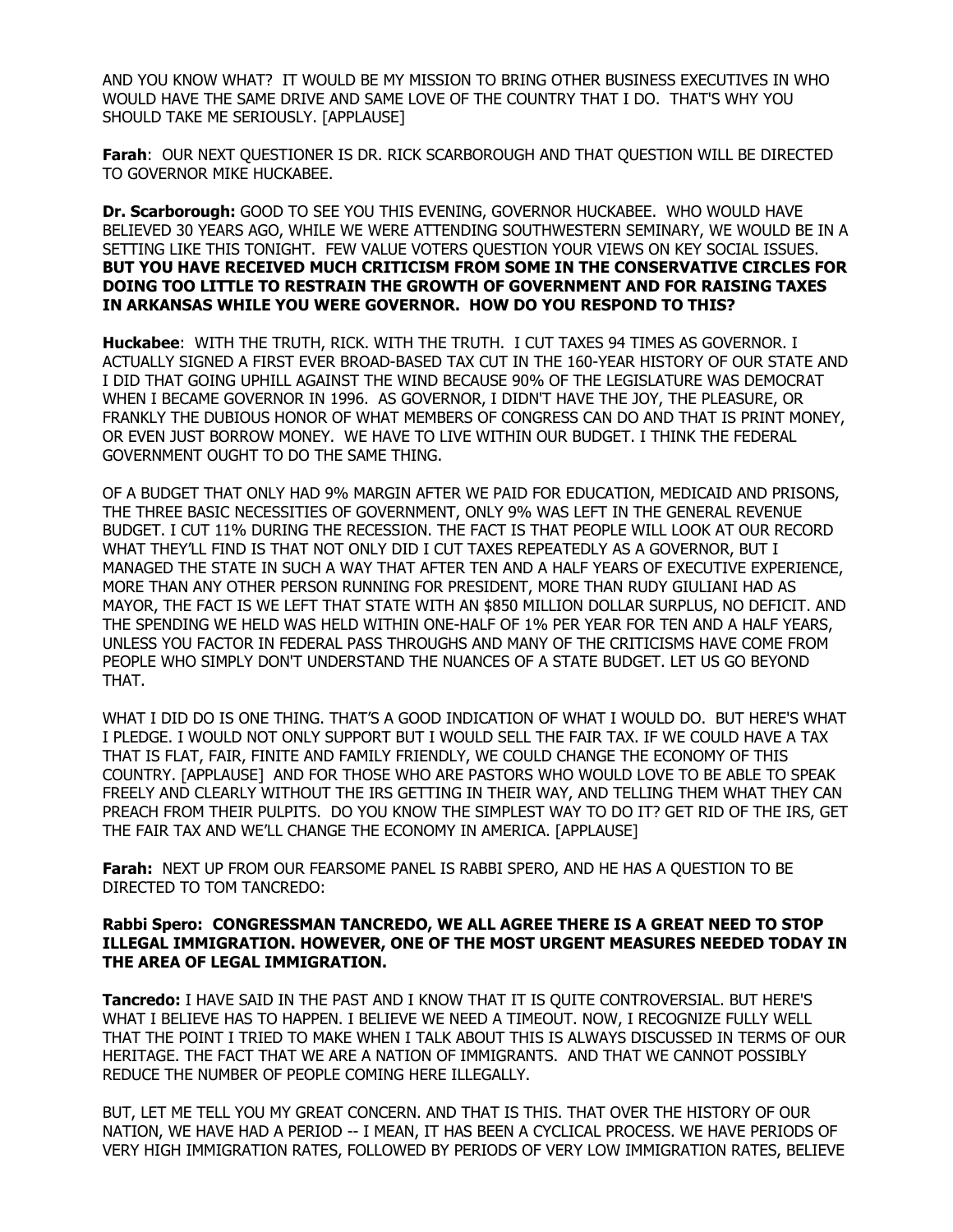IT OR NOT. WE HAVE AND WE HAVE USED THE PERIODS OF LOW IMMIGRATION RATES TO ASSIMILATE THE PEOPLE WHO CAME DURING THE PERIODS OF HIGH IMMIGRATION. WELL THAT PHENOMENA HAS NOT OCCURRED. IT HAS NOT OCCURRED FOR 40-SOME YEARS. IT HAS BEEN A STRAIGHT UPWARD LINE AND HERE'S ANOTHER PROBLEM. IT'S NOT THAT WE JUST THERE IS SO MANY PEOPLE COMING AT ANY GIVEN TIME, IT IS THE FACT THAT EVEN ON OUR SIDE OF THE EQUATION, WE DO NOT ENCOURAGE ASSIMILATION. WE TELL PEOPLE WE WILL TEACH THEM IN A SEPARATE LANGUAGE. WE PRODUCE DOCUMENTS THE FEDERAL GOVERNMENT PRODUCES DOCUMENTS THAT ARE IN VARIOUS LANGUAGES IF YOU WANT TO APPLY FOR WELFARE BENEFITS. THIS IS DIVIDING OUR COUNTRY. IT IS BALKINIZING AMERICA.

WE ARE BECOMING A BILINGUAL NATION. THIS IS NOT GOOD. BILINGUALISM IS A GREAT THING FOR INDIVIDUALS. A LOUSY THING FOR THE COUNTRY. IT DIVIDES US. IT SEPARATES US. WE HAVE TO THINK ABOUT THINGS THAT WILL HOLD US TOGETHER AS A NATION. WHAT ARE THE THINGS THAT ACTUALLY CONNECT US? WE COME FROM SUCH A WIDE VARIETY OF PLACES, WE DESPERATELY NEED SOME GLUE THAT HOLDS US TOGETHER IN THIS COUNTRY AND THAT GLUE, FOR ONE THING, IS THE ENGLISH LANGUAGE. SO I THINK WE NEED A TIMEOUT UNTIL I'LL TELL YOU WHEN. UNTIL WE NO LONGER HAVE TO PUSH ONE FOR ENGLISH AND TWO FOR SPANISH. [APPLAUSE]

**Farah:** NEXT UP IS JOE GLOVER OF THE FAMILY POLICY NETWORK AND HIS QUESTION WILL BE DIRECTED TO RON PAUL.

## **Joe Glover: DR. PAUL, MANY LIBRETARIANS OPPOSE LAWS AT ALL LEVELS OF GOVERNMENT AGAINST SO-CALLED "SAME SEX MARRIAGES" AND OTHER MATTERS SUCH AS PROSTITUTION AND ILLEGAL DRUGS. WHAT IS YOUR VIEW?**

**Dr. Paul:** WELL, FIRST OFF, THIS IS A VERY IMPORTANT QUESTION. BECAUSE LIBRETARIAN SOMETIMES IS MISCONSTRUED. LIBRETARIAN MEANS LIBERTY. IF YOU BELIEVE IN LIBERTY, YOU ARE A LIBRETARIAN.. THE BEST WERE OUR FOUNDING FATHERS. THEY BELIEVED IN CIVIL LIBERTIES, ECONOMIC LIBERTIES AND A NONINTERVENTION FOREIGN POLICY. THIS IS ALL GOOD. BUT THE INFERENCE HERE ABOUT MARRIAGE AND PROSTITUTION AND DRUGS, THEY NEVER ADDRESSED IT. THERE IS NO FEDERAL GOVERNMENT AUTHORITY, NO CONSTITUTIONAL AUTHORITY TO DEAL WITH THOSE PROBLEMS. THERE IS NO PROHIBITIONS FOR THE STATES TO DO IT, SO THAT IS PERFECTLY ALL RIGHT. BUT WHAT WE AS CONSERVATIVES MUST REMEMBER, IF YOU ARE WILLING TO USE THE STRONG ARM OF GOVERNMENT TO REGULATE THINGS THAT ARE NEGATIVE THAT YOU DON'T LIKE AND YOU FIND ABHORRENT, YOU SET THE STAGE FOR REGULATING YOUR RELIGION, YOUR SCHOOLS AND EVERYTHING ELSE. BECAUSE THAT'S THE PRINCIPLE. THE FIRST AMENDMENT WASN'T WRITTEN TO PROTECT NON-CONTROVERSIAL SPEECH. IT WAS WRITTEN TO PROTECT CONTROVERSIAL SPEECH SO THAT WE DON'T LOSE OUR RIGHT TO GO TO CHURCH AND RUN OUR SCHOOLS. THIS IS KEY.

ON THE ISSUE OF DRUGS, WE HAVE SPENT NEARLY \$500 BILLION IN THE WAR ON DRUGS SINCE THE 1970S. TOTAL FAILURE. SOME DAY WE HAVE TO ADMIT IT. TODAY, WE HAVE THE FEDERAL GOVERNMENT GOING INTO STATES TO HAVE LEGAL MEDICAL MARIJUANA ARRESTING PEOPLE, UNDERMINING STATE LAWS, ARRESTING PEOPLE WHO USED MARIJUANA WHEN THEY ARE DYING WITH CANCER AND AIDS AND IT IS DONE AS A CONSERVATIVE COMPASSIONATE. A COMPASSIONATE CONSERVATIVE. IT DOESN'T WORK. WHAT IT DOES IS REMOVES THE ABILITY OF THE STATE TO DO THESE THINGS AND ALSO INTRODUCES THE IDEA IT IS THE FEDERAL GOVERNMENT THAT WILL RULE WHETHER YOU GET TO TAKE VITAMINS AND ALTERNATIVE MEDICAL CARE AND WHATEVER. MOST OF OUR HISTORY, BELIEVE IT OR NOT, HAD NO DRUG LAWS. PROHIBITION HAS BEEN AN ABSOLUTE FAILURE FOR ALCOHOL, DRUG ADDICTION IS A MEDICAL PROBLEM. IT IS NOT A PROBLEM OF THE LAW. [APPLAUSE]

**Farah:** ALRIGHT OUR NEXT QUESTIONER IS RICHARD THOMPSON AND HE HAS SOMETHING TO ADDRESS TO AMBASSADOR KEYES.

**Thompson:** HI AMBASSDOR. AS AMBASSADOR TO THE UNITED NATIONS YOU MUST HAVE THIS A FIRSTHAND LOOK AT THE PROBLEMS THE UNITED STATES FACES IN DEALING WITH AN ORGANIZATION THAT IS WRACKED WITH CORRUPTION, THAT IS FREQUENTLY UNDERMINED CORE AMERICAN VALUES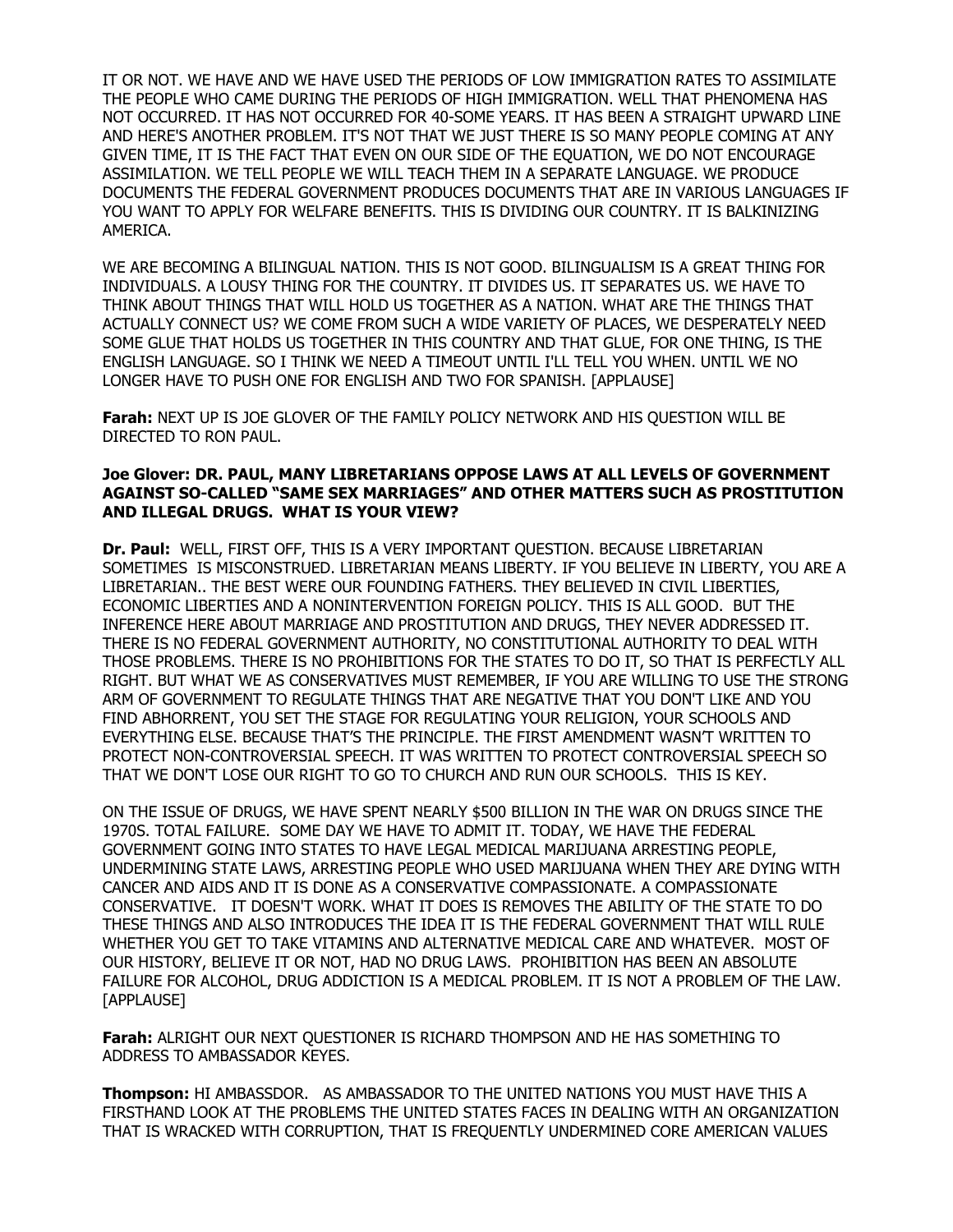SUCH AS PARENTAL RIGHTS AND THE FREEDOM OF OUR SOLDIERS AND LEADERS FROM STANDING TRIAL IN INTERNATIONAL CRIMINAL COURTS.

#### MY QUESTION TO YOU IS THIS: **YOU SEEM TO REMAIN A SUPPORTER OF THE UNITED NATIONS, EVEN THOUGH A GREAT MANY CONSERVATIVES ARE NOT. DO YOU FEEL THE U.S. IS SERVED BY ITS CONTINUED PARTICIPATION IN THE U.N.?**

**Keyes:** FIRST, LET ME MAKE ONE THING VERY CLEAR. I HAVE NEVER BEEN A SUPPORTER PER SE OF THE UNITED NATIONS. IN FACT, POLICIES THAT YOU HAVE DESCRIBED IN WHICH WE HAVE WITHHELD FUNDS FROM THE UNITED NATIONS, TRIED TO ACHIEVE SOME CHANGE IN THEIR CORRUPTION, TOOK STRONG STANDS AGAINST EVERYTHING AT THE UN THAT ASSAULTED OUR POLICIES AND VALUES. OUR RELATIONSHIPS WITH COUNTRIES LIKE ISRAEL. I WAS THERE UNDER RONALD REAGAN CHAMPIONING THE BATTLE AGAINST THE UN'S EFFORTS TO DESTROY OUR VALUES, TO DESTROY OUR ALLIANCES, TO DESTROY OUR NATION. I REPRESENTED THE INTERESTS OF THE UNITED STATES. AT THE UNITED UNITED NATION. FOR A PRESIDENT WHO UNDERSTOOD THOSE INTERESTS AND WAS NOT AFRAID TO DEFEND THEM.

I ALSO UNDERSTAND, HOWEVER, TWO THINGS. FIRST OF ALL WHEN THE UNITED NATIONS WAS CONCEIVED AT THE END OF WORLD WAR II, I HAVE TO CONFESS THAT THE CONCEPTION WAS FAR, FAR, FAR FROM A PERFECT ONE. PEOPLE WERE IN A DEVASTATED WORLD, LOOKING FOR A WAY THEY THOUGHT TO TRY TO MAKE SURE THAT WE WOULD NEVER AGAIN HAVE SUCH GENERAL WARS AS THREATENED GLOBAL DESTRUCTION AGAINST CAN I FAULT THESE PEOPLE? CAN ANY OF US? NO I CANNOT. BUT I DO FAULT THOSE WHO WOULD NOW OR WHO DID THEN BELIEVE THAT WE CAN TURN OVER THE SOVEREIGNTY OF THIS NATION AND OF THE AMERICAN PEOPLE TO THE UNITED NATIONS, TO THE WORLD TRADE ORGANIZATION, TO ANY ORGANIZATION THAT WOULD SUBSTITUTE FOR OUR CONSTITUTION, WHICH ESTABLISHES THE RIGHT OF THIS PEOPLE TO GOVERN THEMSELVES UNDER GOD. [APPLAUSE]

SO I WANT TO BE VERY CLEAR. IF PEOPLE ARE GOING TO HOLD IT AGAINST ME BECAUSE I WAS IN THE UNITED NATIONS HOLDING THE LINE AGAINST THIS COUNTRY'S ENEMIES, THEN I SUPPOSE THEY ARE THE SAME PEOPLE WHO WILL HOLD IT AGAINST ME BECAUSE I WENT INTO ILLINOIS TO SPEAK THE TRUTH ABOUT BARACK OBAMA, ONE OF THE PEOPLE WHO STANDS FOR THE MOST EVIL POSITIONS THAT THE DEMOCRATIC PARTY TAKES. I SUPPOSE THEY WILL HOLD IT AGAINST ME BECAUSE I WAS WILLING TO RAISE THE BANNER OF EVERY SINGLE ISSUE YOU HAVE HEARD TONIGHT LONG BEFORE IT WAS POPULAR. I HAVE BEEN VILIFIED FOR IT, BUT I'LL TELL YOU, I'LL DEFEND AMERICAN SOVEREIGNTY AND GOD'S TRUTH IN AMERICA, NO MATTER WHAT THE COST. [APPLAUSE]

**Farah:** THANK YOU, AND THAT CONCLUDES OUR SECOND ROUND. OUR SPEED ROUND TONIGHT. YOU KNOW, I'VE GOT IT TELL YOU. ROUND THREE, THAT WAS. NOT ONLY THE BEST QUESTIONS I'VE EVER HEARD IN A PRESIDENTIAL DEBATE. BUT THE BEST QUESTIONERS. AND THANK YOU VERY MUCH. THANK ALL THE CANDIDATES FOR THEIR RESPONSES.

## **Closing Statements**

THIS MOVES US TO OUR FINAL SEGMENT. WHERE WE WILL HEAR YOUR CLOSING STATEMENTS. AND EACH OF YOU WILL BEGIN WITH TWO MINUTES. YOU'LL BE GIVEN THE EXTRA TIME THAT YOU HAVEN'T USED. FOR INSTANCE WE ARE GOING TO START WITH GOVERNOR HUCKABEE. YOU'LL HAVE A TOTAL OF FOUR MINUTES BECAUSE YOU DID NOT USE ANY OF YOUR TWO MINUTES THAT WERE YOUR "WILD CARD" TIME. SO, LET'S BEGIN WITH GOVERNOR HUCKABEE AND WE'LL MOVE DOWN THE LINE.

**Huckabee:** WELL AT FOUR MINUTES I HAVE TIME TO TAKE AN OFFERING. SO I THINK I'LL ASK THE USHERS TO COME FORWARD AT THIS TIME. BELIEVE ME, IT NOT ONLY WOULD BE FAMILIAR TO ME, IT WOULD BE MOST PLEASANT IF WE HAD A GOOD OFFERING LIFTED HERE TONIGHT. [LAUGHTER]

MOST OF YOU ARE HERE BECAUSE YOU CARE DEEPLY ABOUT THE VALUES OF THIS COUNTRY AND THE CULTURE. YOU ARE CALLED VALUE VOTERS. AS A CANDIDATE FOR PRESIDENT, I'M NOT JUST A PERSON WHO COMES AND SPEAKS THE LANGUAGE OF ZION AS A SECOND LANGUAGE. FOR ME, IT IS A NATIVE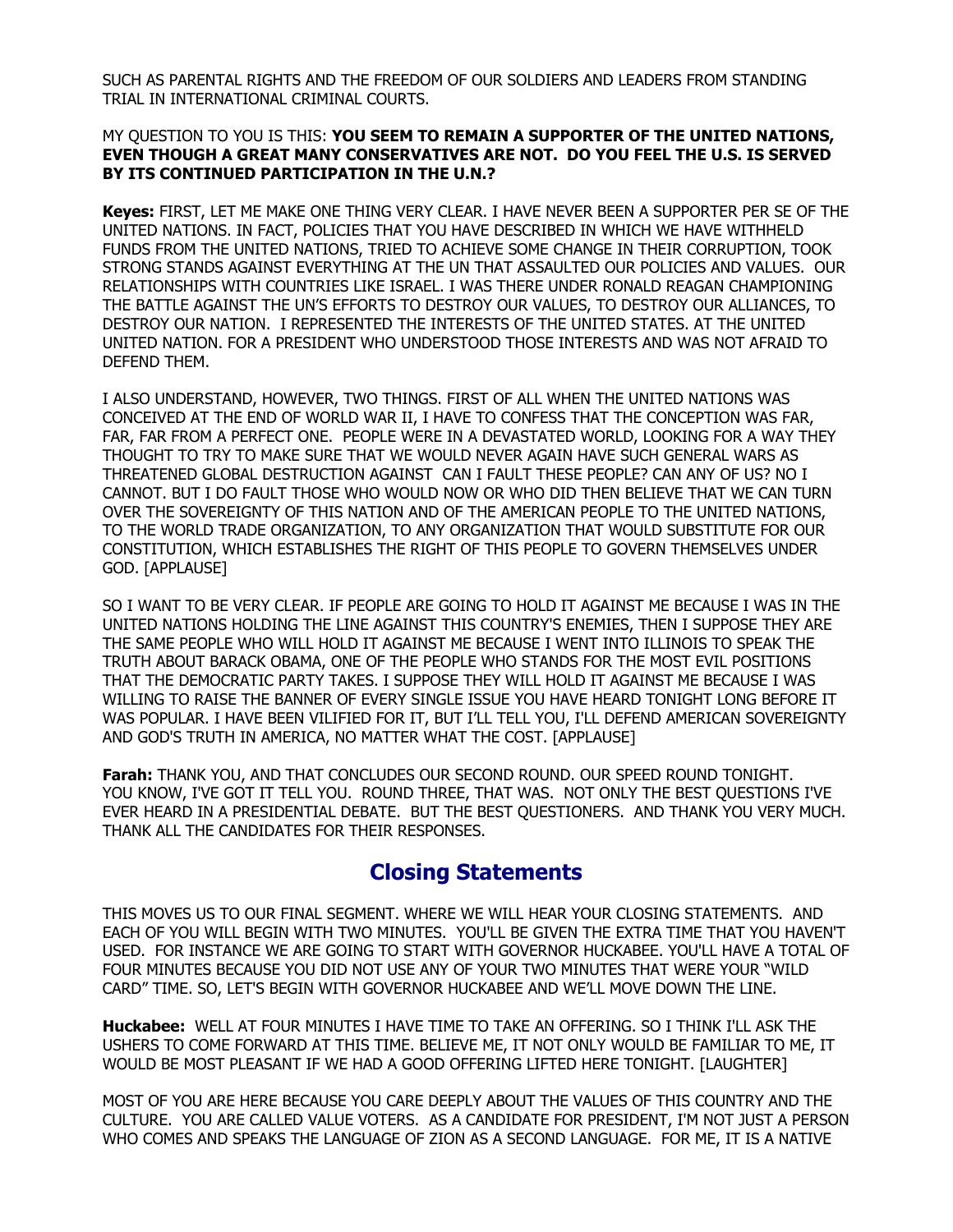TONGUE. THERE ARE A LOT OF PEOPLE RUNNING FOR PRESIDENT. EVERY ONE OF THEM ARE GOING TO COME TO YOU AND TELL YOU THEY ARE WITH YOU. BUT ARE THEY? MANY OF THEM WILL COME TO YOU. I COME FROM YOU. BEFORE I GOT INTO POLITICS, I WAS A PASTOR. SOME LOVE TO TRY TO HOLD THAT UP TO SOME LEVEL OF RIDICULE. I WEAR IT AS A BADGE OF HONOR BECAUSE I SPENT MY ADULT LIFE DEALING WITH PEOPLE OF EVERY WALK OF LIFE AND THERE'S NOT A SOCIAL PATHOLOGY IN THIS COUNTRY THAT I COULDN'T PUT A NAME AND FACE TO BECAUSE THOSE WERE THE PEOPLE I DEALT WITH.

I RAN FOR OFFICE FOR THE SAME REASON MANY OF YOU GOT INVOLVED IN POLITICS. I LOVE THIS COUNTRY. IT'S BEEN GREAT FOR ME. I'M NOT A KID WHO CAME UP BLUE BLOOD. I CAME UP BLUE COLLAR. WITH A FATHER WHO HAD TO WORK TWO JOBS JUST TO GET ENOUGH MONEY TO PAY THE RENT ON A LITTLE RENT HOUSE WE LIVED IN, IN HOPE, ARKANSAS. WE WEREN'T AN IMPORTANT FAMILY. BUT, WE HAD THE IMPORTANCE OF KNOWING THAT IN THIS COUNTRY, NO MATTER WHERE YOU STARTED, IT DIDN'T MATTER TO WHERE YOU COULD END.

IF THE REPUBLICANS NOMINATE SOMEONE WHO IS AN ESTABLISHMENT REPUBLICAN AND WHO IS A WHOLLY-OWNED SUBSIDIARY OF WALL STREET OR THE K STREET LOBBYISTS, WE ARE GOING TO LOSE THE ELECTION. WE BETTER ELECT SOMEBODY WHO UNDERSTANDS WHAT IT'S LIKE TO LIVE ON MAIN STREET IN REAL WORLD AMERICA. FOR TEN AND A HALF YEARS I WAS A GOVERNOR, THREE YEARS BEFORE THAT A LIEUTENANT GOVERNOR. I HAD THE OPPORTUNITY TO LEARN FIRSTHAND HOW TO RUN A GOVERNMENT. AND, A STATE IS WHOLE LOT LIKE A MICROCOSM OF THE FEDERAL GOVERNMENT IN THAT YOU HAVE AGENCIES THAT ARE VERY SIMILAR. IN FACT, COUNTERPARTS TO IT. THAT'S WHY MOST OF THE TIME GOVERNORS GET ELECTED PRESIDENT. BECAUSE OF THE EXPERIENCE OF HAVING THAT EXECUTIVE LEVEL DECISION MAKING WITHIN A GOVERNMENT.

NOW, I KNOW THERE ARE SOME WHO SAY MIKE, WE LOVE WHAT YOU STAND FOR. YOU ARE PRO-LIFE, YOU ARE PRO-FAMILY, YOU ARE SOLID ON THE SECOND AMENDMENT. YOU HAVE CUT TAXES AND DONE ALL THE THINGS WE HAVE HOPED A CANDIDATE FOR PRESIDENT WOULD DO AND YOU STAND FOR THOSE THINGS. YOU HAVE ACTUALLY HAD A RECORD ON THEM. NOT JUST STANDING FOR THEM. IT IS ONE SAY TO SAY I BELIEVE SOMETHING. IT'S GREAT TO BELIEVE, IT'S EVEN BETTER TO HAVE DONE IT. BUT THERE ARE THOSE WHO SAY, BUT CAN YOU WIN? AND THE REAL QUESTION IS, IS IT REALLY ABOUT THE MONEY? AND LET ME TELL YOU, IF THIS COUNTRY ALLOWS THE PRESIDENCY TO BECOME MORE ABOUT THE POCKETBOOK THAN IT IS ABOUT THE PRINCIPLES, WE NO LONGER ARE PURSUING A PRESIDENCY. WE ARE PURSUING A PLUTOCRACY AND GOD HELP US IF WE ALLOW THAT TO HAPPEN.

THAT IS WHY TONIGHT I COME TO YOU AND SIMPLY ASK YOU TO GIVE ME YOUR CONFIDENCE, YOUR VOTE, YOUR SUPPORT, YOUR ENERGY OVER THESE NEXT FEW MONTHS. BECAUSE I DO BELIEVE WE DON'T HAVE TOO MANY SECONDS TICKING NOT ONLY ON MY CLOCK, HERE, BUT ON THE CLOCK IN THIS COUNTRY. WHETHER WE ARE GOING TO SAVE THIS GREAT REPUBLIC. AND I WANT TO MAKE IT CLEAR, IT IS NOT ABOUT SAVING THE REPUBLICAN PARTY. IT IS ABOUT SAVING THIS GREAT REPUBLIC. AND IF OUR PARTY ABANDONS THE PRINCIPLES THAT CAUSED MANY OF US TO BECOME REPUBLICAN, THEN I'M NOT SURE IT IS WORTH FIGHTING FOR JUST THE PARTY. I WOULD BE VERY CLEAR IN TELLING YOU THAT TONIGHT IT IS AN IMPORTANT NIGHT FOR AMERICA. BECAUSE VALUE VOTERS WILL PROVE THAT THEY DO MATTER AND WHETHER OR NOT PEOPLE SHOW UP, YOU SHOWED UP. YOU'LL SHOW UP AT THE BALLOT BOX AND I HOPE YOU'LL SHOW UP WITH ME. THANK YOU. [APPLAUSE]

**Farah:** THANK YOU, GOVERNOR HUCKABEE. TOM TANCREDO, YOU HAVE TWO MINUTES FOR YOUR CLOSING STATEMENT.

**Tancredo:** YOU KNOW, I WAS JUST LISTENING TO THE GOVERNOR. AND TO EVERYBODY THAT'S BEEN HERE AND I'VE GOT IT TELL YOU THAT I AM PROUD TO BE ON THE STAGE WITH PEOPLE WITH GREAT INTEGRITY. I DO NOT AGREE WITH SOME OF THEM. BUT EVERYBODY ON THIS STAGE IS A PERSON WITH GREAT INTEGRITY. AND, I BELIEVE THAT IS SOMETHING WE SHOULD ALL BE PROUD OF THAT THE REPUBLICAN PARTY I THINK HAS FIELDED PEOPLE WE CAN FEEL GOOD ABOUT. AND THAT IS SO IMPORTANT. DON'T I WISH THAT WE WILL HAVE -- I MEAN I HOPE THAT I AM THE PERSON THAT CAN OFFER YOU THIS. BUT I HOPE ABOVE EVERYTHING THAT WHATEVER, WHOEVER IT IS YOU DECIDE UPON, I HOPE THAT YOU ARE EXCITED ABOUT VOTING FOR THAT PERSON. BECAUSE YOU BELIEVE IN THAT PERSON. BECAUSE THEY BELIEVE IN THE THINGS THEY SAY. NOT JUST ALWAYS ANOTHER CHOICE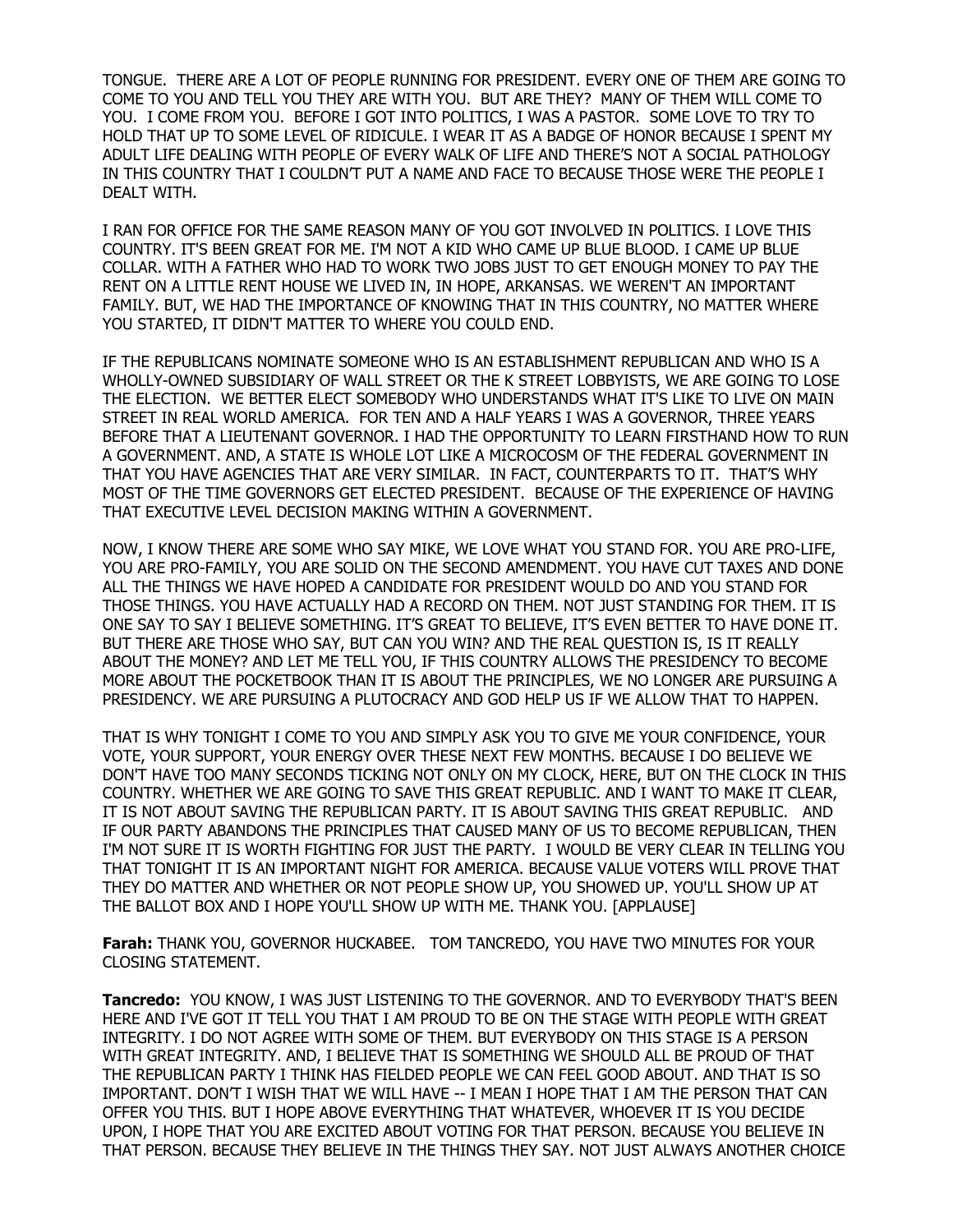BETWEEN TWO EVILS. I HAVE HEARD THAT FOR SO LONG AND, PERSONALLY, I'M SICK OF IT. I'M NOT GOING TO DO THAT ANY MORE. I'M GOING TO VOTE FOR AND AS I SAY, I HOPE I'M THE GUY. I HOPE THAT YOU HAVE THAT SAME OPPORTUNITY TO SAY I AM ABSOLUTELY COMMITTED TO THIS PERSON BECAUSE I BELIEVE IN THEM.

AMERICA IS THE LAST BEST HOPE OF WESTERN CIVILIZATION AND WE ARE UNDER ATTACK FROM JIHADISTS ABROAD TO MULTICULTURALISTS HERE AT HOME. IT IS A SCARY THING. I HAVE SEEN OUR FLAG TRAMPLED. ON MAY DAY PARADES, I HAVE SEEN AND LISTENED TO PEOPLE TALK ABOUT ALLEGIANCES TO OTHER COUNTRIES AND AGAIN THIS IDEA OF SPLITTING US APART. I HAVE SEEN THE CULTURE UNDER ATTACK. EVERY SINGLE ONE OF THE QUESTIONERS THAT CAME UP HERE. WHAT DID THEY SAY? EVERY QUESTION THAT THEY ASKED ALMOST WAS AN INDICATION ABOUT THE CULTURE ITSELF. AND IT IS UNDER ATTACK AND WE HAVE TO WORRY ABOUT IT AND THE PRESIDENT IS THE ONLY PERSON THAT CAN LEAD US IN A RHETORICAL SENSE AND FROM HIS OWN RESPONSIBILITY AS THE PRESIDENT OF THE UNITED STATES AND THE EXAMPLE HE SHOWS IS THE ONLY ONE THAT CAN LEAD US OUT OF THIS MORASS. AND I'LL TELL YOU AGAIN, IT IS OUR FLAG WHEN YOU SEE IT, PICK IT UP. IT IS OUR CULTURE. FIGHT FOR IT. IT IS OUR COUNTRY. TAKE IT BACK. [APPLAUSE]

**Farah:** THANK YOU, REPRESENTATIVE TANCREDO. JOHN COX, YOU HAVE TWO MINUTES FOR YOUR CLOSING STATEMENT.

**Cox:** FOR THE PAST 18 MONTHS, I'VE TRAVELED ALL ACROSS IOWA, SOUTH CAROLINA, NEW HAMPSHIRE. MORE TIME I'M SURE THAN MOST OF THE CANDIDATES HERE. AND I HAVE BEEN TALKING TO REAL PEOPLE. I DON'T TALK TO THE MEDIA MUCH. THEY DON'T WANT TO TALK TO ME. I'M NOT A CELEBRITY. AND I TALK TO THE REAL PEOPLE AND YOU KNOW WHAT? THEY ARE UPSET ABOUT WHAT IS GOING ON IN WASHINGTON THE LAST NUMBER OF YEARS. AND THEY BLAME REPUBLICANS. AND MANY OF THE PEOPLE ON THIS STAGE HAVE TO TAKE SOME RESPONSIBILITY FOR THAT. THEY MAY NOT HAVE VOTED FOR A LOT OF THIS, BUT THEY DIDN'T STAND UP AGAINST IT. SO, WE NEED TO DO SOMETHING DIFFERENT IN 2008.

I'M A LONG TIME ACTIVIST JUST LIKE YOU. I'M ONE OF THE ORIGINAL MEMBERS OF THE CLUB FOR GROWTH. THAT'S THE CLUB FOR GROWTH. ECONOMIC GROWTH. THAT'S WHAT THIS COUNTRY NEEDS. THAT IS WHAT WILL PROVIDE A LIVING FOR OUR CHILDREN AND A STRONG, SECURE NATION. I HAVE BEEN A LONG TIME PRO-LIFE ACTIVIST. I HAVE MARCHED OUTSIDE OF CHRIST HOSPITAL IN OAK LAWN WITH JILL STANEK, PROTESTING THE IDEA OF LETTING BABIES DIE AFTER THEY'RE BORN.

I'M COMMITTED TO YOUR VALUES. BUT I'M ALSO COMMITTED TO MOVING THIS COUNTRY FORWARD. IN ORDER TO DO THAT, WE NEED TO NOMINATE SOMEBODY WHO HAS A CHANCE OF WINNING, WHO IS THE PERFECT ANTI-HILLARY. A BUSINESSMAN. NOT A CAREER POLITICIAN.

IF WE NOMINATE ANOTHER CAREER POLITICIAN AND THEY GET UP ON THAT STAGE WITH HILLARY, SHE IS GOING TO BEAT'EM TO DEATH WITH WHY THEY SPENT ALL THAT MONEY, WHY THEY EXPANDED GOVERNMENT, WHY THEY DIDN'T GET ANYTHING DONE. SO YOU'VE GOT TO ASK YOURSELF. ARE WE GOING TO KEEP DOING THE SAME THINGS OVER AND OVER AGAIN? WHAT DID EINSTEIN SAY? THAT "INSANITY IS DOING THE SAME THINGS, EXPECTING A DIFFERENT RESULT." LET'S CHANGE WHAT WE ARE DOING. LET'S GET SOME REAL MANAGEMENT EXPERTISE INTO THE PRESIDENCY. LET'S MOVE THIS COUNTRY FORWARD. LET'S GET INTEGRITY AND COMPETENCE BACK INTO THE REPUBLICAN PARTY. THANK YOU VERY MUCH. [APPLAUSE]

**Farah:** THANK YOU, JOHN COX. SENATOR BROWNBAC,K YOU HAVE TWO MINUTES FOR YOUR CLOSING STATEMENT.

**Brownback:** THANK YOU. AND THANK YOU ALL THAT ARE HERE AND ALL THAT ARE LISTENING TO THIS AND I ALSO WANT TO THANK THE PEOPLE THAT ASKED THE QUESTIONS. I HAVE WORKED WITH MANY OF YOU FOR MANY YEARS ON A LOT OF THESE CAUSES AND I'M DELIGHTED TO BE HERE IN THIS PRESIDENTIAL DEBATE. AND I'M DELIGHTED THAT WE ARE BRINGING THESE ISSUES UP IN THE DEBATE AND I'M GLAD THAT PEOPLE ARE FIGHTING.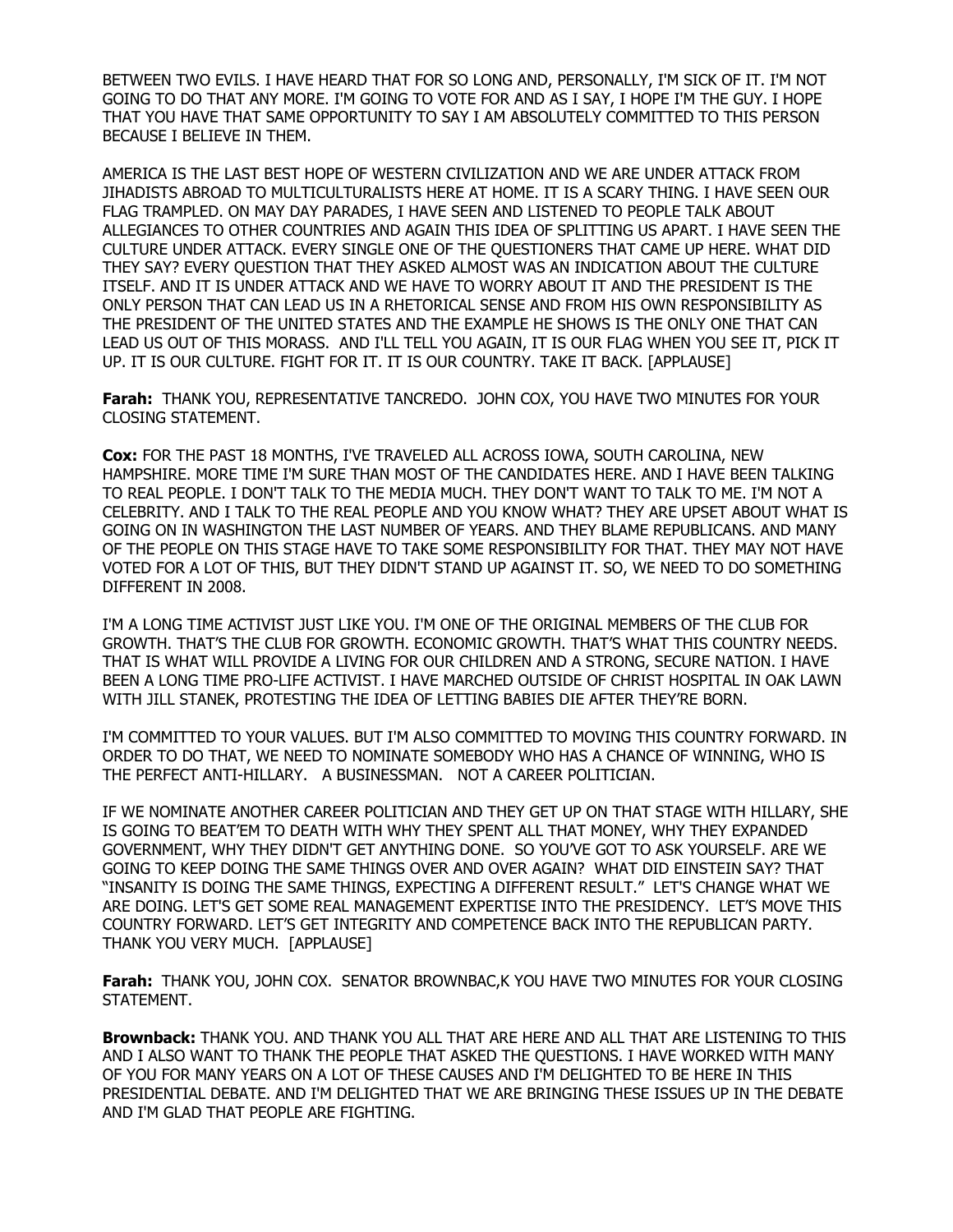I HAVE FOUND IN THESE FIGHTS OVER THE YEARS, THE ONLY WAY WE LOSE IS BY NOT FIGHTING FOR WHAT WE BELIEVE IN. WE HAVE GOT TO STAND AND FIGHT. WE HAVE GOT TO STAND AND FIGHT FOR LIFE. WE HAVE GOT TO STAND AND FIGHT FOR THE FAMILY. WE HAVE GOT TO STAND AND FIGHT FOR OUR VALUES. CHERRILY, MERRILY, HAPPILY. BUT WE HAVE GOT TO STAND AND FIGHT. AND WE LOSE WHEN WE KEEP BACKING UP. SO I REALLY APPRECIATE THE PEOPLE THAT ARE HERE AND THE FIGHTS THAT WE HAVE ALL BEEN IN TOGETHER AND YOU KNOW WE HAVE GOT TO WIN THEM NOW. WE HAVE TO WIN THEM IN THIS PRESIDENCY.

I WANT TO SAY ONE FINAL THING ON THIS POINT. TOO OFTEN I THINK WE JUST LOOK AT THE FIGHT AND THE PROBLEMS. AND WE DON'T DO THAT SECOND THING THAT REAGAN DID SO WELL WHICH IS "LOOK UP" AND SAY JUST WHAT A GREAT PLACE THIS IS AS A COUNTRY. AND I THINK WE'VE GOT TO DO THAT. IT'S GOT TO BE THAT OPTIMISM THAT LOOKS UP. NOT JUST LOOKING AT OUR PROBLEMS EVERY DAY BUT LOOKING UP AND SAYING THIS IS THE GREATEST NATION IN THE HISTORY OF MANKIND. THE UNITED STATES OF AMERICA. WE HAVE GOT 5% OF THE WORLD'S POPULATION. 20 PERCENT OF THE ECONOMY. A THIRD OF THE WORLD'S MILITARY SPENDING, 40% OF THE RESEARCH AND DEVELOPMENT BUDGET FOR THE WORLD. WHERE WE ARE TODAY: THE GREATEST NATION IN THE HISTORY OF MANKIND.

AS MY KIDS WOULD SAY, THE PLACE ROCKS AND IT REALLY DOES WELL. BUT TO WHOM MUCH IS GIVEN, MUCH IS REQUIRED. AND I BELIEVE FUNDAMENTALLY THAT THE HEART OF OUR GREATNESS IS OUR GOODNESS. IF WE EVER LOSE THAT GOOD HEART, IF WE EVER LOSE THAT GOODNESS, WE WILL MOST CERTAINLY LOSE OUR GREATNESS. THAT'S WHY I COME BACK TO WHERE I STARTED ON THE BASICS. FAITH, FAMILY, FREEDOM. THAT'S WHERE YOU GET THE GOODNESS TO BUILD FOR THE GREATNESS TO MOVE US ON FORWARD. THANKS FOR BEING IN THE FIGHT. GOD BLESS YOU ALL! [APPLAUSSE]

**Farah:** THANK YOU SENATOR BROWNBACK. DOCTOR RON PAUL, YOU HAVE FOUR MINUTES FOR YOUR CLOSING STATEMENT.

**Paul**: THANK YOU. WE HAVE BEEN BLESSED TO BE ABLE TO LIVE IN THE GREATEST COUNTRY IN THE WORLD. WE'VE HAD THE BEST CONTRACT BETWEEN THE PEOPLE AND THE GOVERNMENT. BUT WE ARE LOSING IT. WE HAVE TO REALIZE THAT. WE HAVE RESORTED TO GOING TO WASHINGTON FOR EVERYTHING. WE CANNOT GO TO WASHINGTON TO DICTATE TO US HOW WE IMPROVE OUR PERSONAL BEHAVIOR.

YOU DON'T DICTATE. YOU DON'T LEGISLATE VIRTUE. IN A FREE SOCIETY, YOU DO THAT FROM THE PEOPLE – FROM YOUR FAMILY, YOUR FRIENDS, AND YOUR NEIGHBORS BUT NOT IN THE FEDERAL GOVERNMENT. ALSO YOU CAN'T LEGISLATE ECONOMIC FAIRNESS, LIKE SO MANY WANT TO DO. FREEDOM MEANS FREEDOM. IT MEANS THE GOVERNMENT SHOULD BE VERY SMALL. ALSO, ALTHOUGH WE HAVE MANY GOOD QUALITIES, THAT YOU ACCEPT THE PRINCIPLE THAT WE CAN PROMOTE OUR QUALITIES AND FORCE THEM ON OTHER PEOPLE AT RISK, YOU ARE IN BIG TROUBLE. BECAUSE THERE IS A TRUE PHENOMENON CALLED "BLOW BACK" AND PEOPLE DON'T LIKE TO HAVE THEIR COUNTRIES OCCUPIED. AND THEY WILL RESENT IT AND WE WILL SUFFER THE CONSEQUENCES FROM THIS.

IN THE LAST SEVERAL YEARS, WE, AS A PARTY, AND AS A COUNTRY, WE HAVE SUFFERED BECAUSE THE CONSERVATIVE MOVEMENT HAS BEEN TAKEN OVER BY THE NEO CONSERVATIVES AND THEY ARE NOT CONSERVATIVES AT ALL! THEY DON'T BELIEVE IN LIMITED GOVERNMENT, THEY BELIEVE IN ENTITLEMENT. THEY ALSO BELIEVE IN THE WOODROW WILSON PHILOSOPHY OF "MAKING THE WORLD SAFE FOR DEMOCRACY." RUN AROUND THE WORLD AND FORCING OURSELVES AND BANKRUPTING THIS COUNTRY. WE ARE SPENDING NEARLY A TRILLION DOLLARS A YEAR OVERSEAS AND THIS COUNTRY IS IN BAD SHAPE FINANCIALLY.

SO, WE NEED TO DECIDE WHAT WE ARE GOING TO DO. ARE WE GOING TO LIVE WITHIN THE LAW OR PRETEND THE GOVERNMENT CAN TAKE CARE OF EVERYTHING POSSIBLE? WE ARE NOW \$9 TRILLION IN DEBT AND WE HAVE A DOLLAR THAT'S CRASHING. IF WE KEEP FINANCING THIS BY TAXING, BORROWING, AND THEN WHAT DO WE RESORT TO? WE RESORT TO PRINTING THE MONEY. WE SHOULD LOOK TO THE CONSTITUTION. WE SHOULD MAKE SURE THAT WE GET RID OF OUR CENTRAL BANKS, THE FEDERAL RESERVE, AND HAVE ONLY GOLD AND SILVER AS LEGAL TENDER. THIS IS THE REASON OUR GOVERNMENT GETS SO BIG. BECAUSE WE GIVE THEM LICENSE TO TO STEAL, LICENSE TO INFLATE,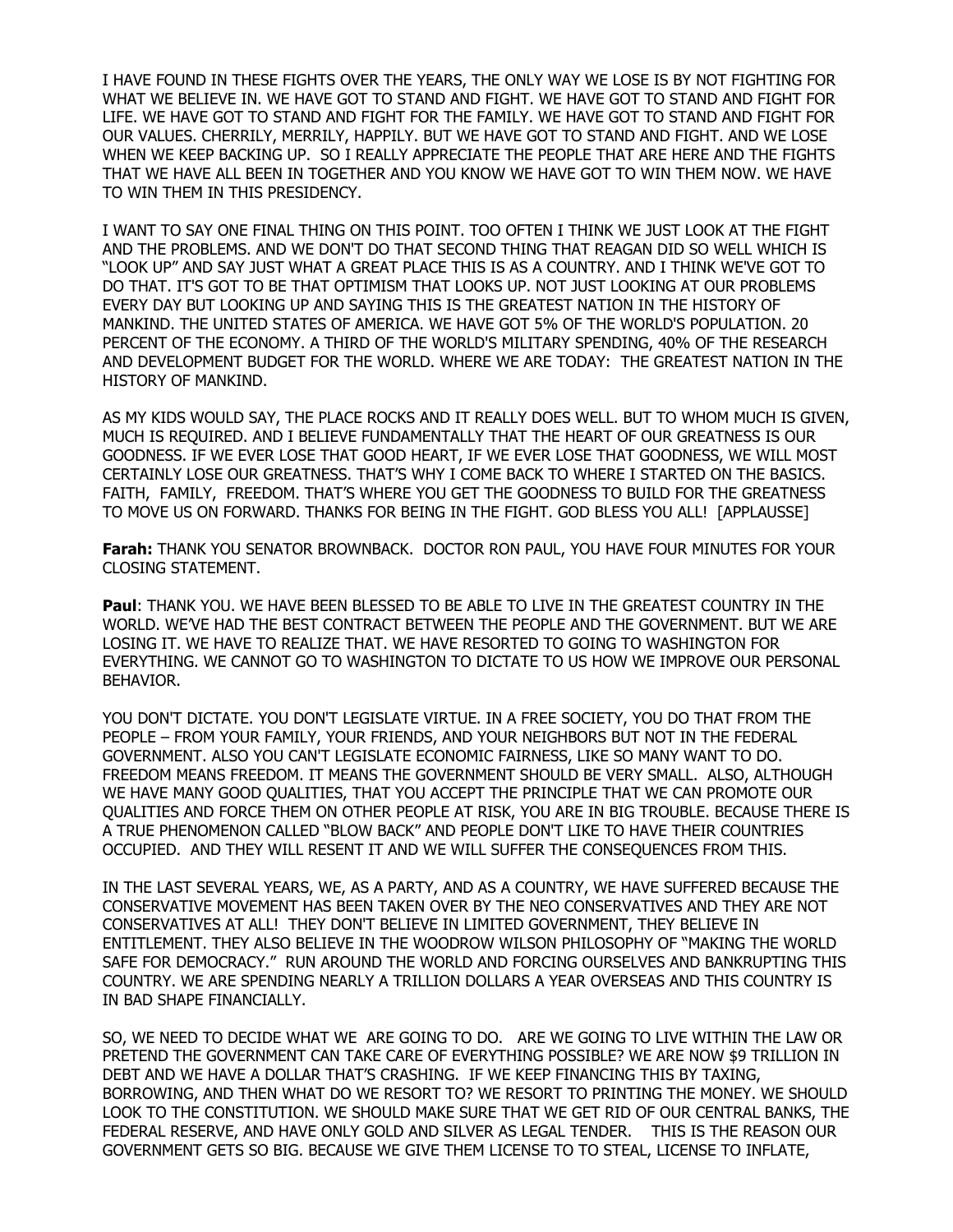LICENSE TO TAX AND LICENSE TO BORROW AND POLITICIANS WILL ALWAYS DO IT. WHAT WE SHOULD STRUGGLE FOR IS OUR FREEDOM. HAVE FAITH AND TRUST IN FREEDOM THAT IT WORKS. WE HAVE LOST OUR FAITH AND CONFIDENCE IN OURSELVES.

WE FEEL LIKE WE HAVE TO BE THE BULLIES OF THE WORLD AND WE FEEL LIKE WE HAVE TO HAVE GOVERNMENT IN WASHINGTON. WHAT HAPPENS WHEN GOVERNMENT FAILS IN WASHINGTON? GOING TO THE U.N. LIKE WE ALREADY HAVE. WE OBEY THE WTO, WE CHANGED TAX LAWS BECAUSE OF THE WTO. THERE IS EVERY REASON IN THE WORLD THAT IF WE JUST LOOK TO OUR TRADITION AND UNDERSTOOD OUR PROBLEMS, WE CAN, ONCE AGAIN, SET THE GOAL FOR LIBERTY. NOT FOR THIS PERFECT SOCIETY THAT COMES AT THE SACRIFICE OF LIBERTY. WHEN YOU ASK GOVERNMENT TO DO IT, YOU HAVE TO SACRIFICE LIBERTY THIS IS NOT DIFFICULT TO UNDERSTAND. BUT RIGHT NOW, WE ARE DRIFTING RATHER RAPIDLY INTO A TOT ALITARIAN STATE. [APPLAUSE] WE HAVE BEEN TOO WILLING TO SACRIFICE OUR LIBERTIES FOR THIS SO-CALLED SENSE OF SECURITY. WE NEED MORE FAITH IN THE SECOND AMENDMENT, WE NEED MORE FAITH THAT THE RIGHT OF HABEAS CORPUS SHOULD BE PROTECTED AND WE HAVE TO UNDERSTAND THE NATIONAL ID CARD IS NOT GOING TO WORK. THAT ONLY REGISTERS AND REGULATES THE AMERICAN PEOPLE AND WE DON'T NEED SECRET PRISONS! WE DON'T NEED TORTURE! WE NEED AMERICAN VALUES AND TRADITIONS. WE NEED TO BELIEVE IN OURSELVES.

AND ONCE AGAIN, I WOULD LIKE TO REITERATE FROM A CHRISTIAN VIEWPOINT. YOU KNOW THE TRUE DOCTRINE OF WAR WRITTEN BY CHRISTIANITY, THE DOCTRINE OF NON-WAR, THE JUST WAR, IS THAT YOU DO IT ONLY UNDER CERTAIN CIRCUMSTANCES. YOU DON'T DO IT FOR U.N. RESOLUTIONS, YOU DON'T DO IT FOR WEAPONS THAT DON'T EXIST. YOU NEED TO DO IT WITH A MORAL JUSTIFICATION. IF WE WOULD HAVE DECLARED THE WAR LIKE I INSISTED THEY SHOULD IF THEY WANT TO GO TO WAR, WE WOULDN'T BE DEBATING THE WAR NOW. IT WOULD BE OVER AND WE'D ALL BE A LOT BETTER OFF AND WE WOULD HAVE 5,000 AMERICANS STILL ALIVE AND 30,000 UNINJURED! [CHEERS & BOOS]

**Farah:** OKAY. THANK YOU, DR. PAUL. NEXT UP IS REPRESENTATIVE DUNCAN HUNTER. YOU HAVE TWO MINUTES FOR YOUR CLOSING STATEMENT.

**Hunter:** THANK YOU, JOSEPH. LADIES AND GENTLEMEN, WE ARE AT WAR. AND, WE HAVE 157,000 AMERICAN TROOPS, DEPENDING ON LEADERSHIP, AND THAT MEANS THE LEADERSHIP OF THE CHIEF EXECUTIVE OF THE COMMANDER-IN-CHIEF OF THE UNITED STATES. AND IN AFGHANISTAN, WE'VE GOT ABOUT 20,000. AND A GREAT DEAL WEIGHS IN THE BALANCE. THAT IS THIS STRUGGLE AGAINST ISLAMIST FUNDAMENTALISTS WEIGHS IN THE BALANCE RIGHT NOW AND WE HAVE TO LEAVE IRAQ IN VICTORY. NOT IN DEFEAT. [APPLAUSE]

NOW, A MAJOR PART OF BEING THE PRESIDENT OF THE UNITED STATES IS BEING COMMANDER IN CHIEF. YOU KNOW I'VE SERVED ON THE ARMED SERVICES COMMITTEE FOR THE LAST 26 YEARS, I'VE BEEN THE CHAIRMAN FOR THE LAST FOUR YEARS, I HAVE WORN THE UNIFORM OF THE UNITED STATES. DIDN'T DO ANYTHING SPECIAL BUT I SERVED IN VIETNAM AND I HAVE GOT A SON WHO HAS NOW DONE THREE TOURS. TWO IN IRAQ AND ONE IN AFGHANISTAN. AND THAT MEANS THIS. THAT MEANS I CAN LOOK THE AMERICAN PEOPLE IN THE EYE IN A MILITARY CRISIS AND I CAN SAY YOU KNOW SOMETHING? WE ARE ALL IN THIS TOGETHER.

NOW WE'VE GOT CHINA EMERGING AS A MILITARY SUPER POWER. IRAN NOW DEVELOPING NUCLEAR SYSTEMS. NORTH KOREA ALREADY HAS SOME AND IS RACING TO DEVELOP THE MEANS TO DELIVER THEM. YOU NEED TO HAVE A COMMANDER IN CHIEF WHO KNOWS HOW TO KEEP AMERICA SAFE AND THAT IS WHAT I CAN DO. NOW, LADIES AND GENTLEMEN, WHEN MY SON CAME BACK FROM IRAQ, HE SAID FAMILIES LIFT THIS COUNTRY UP. THEY PROVIDE US WITH FIDELITY, MORALITY, FAITH IN GOD AND RAISING THE NEXT GENERATION OF AMERICANS. I'M IN THIS RACE FOR THE NEXT GENERATION OF AMERICANS AND I HOPE YOU'LL JOIN ME. THANK YOU VERY MUCH. [APPLAUSE]

**Farah:** THANK YOU, REPRESENTATIVE HUNTER. AMBASSADOR KEYES, YOU HAVE FOUR MINUTES FOR YOUR CLOSING STATEMENT.

**Keyes:** I FIND THAT WE HAVE HEARD I THINK MANY TRUE THINGS THIS EVENING. BUT THEN THERE ARE WORDS WE THROW AROUND THAT WE DON'T WANT TO THINK ABOUT, THEIR ULTIMATE MEANING.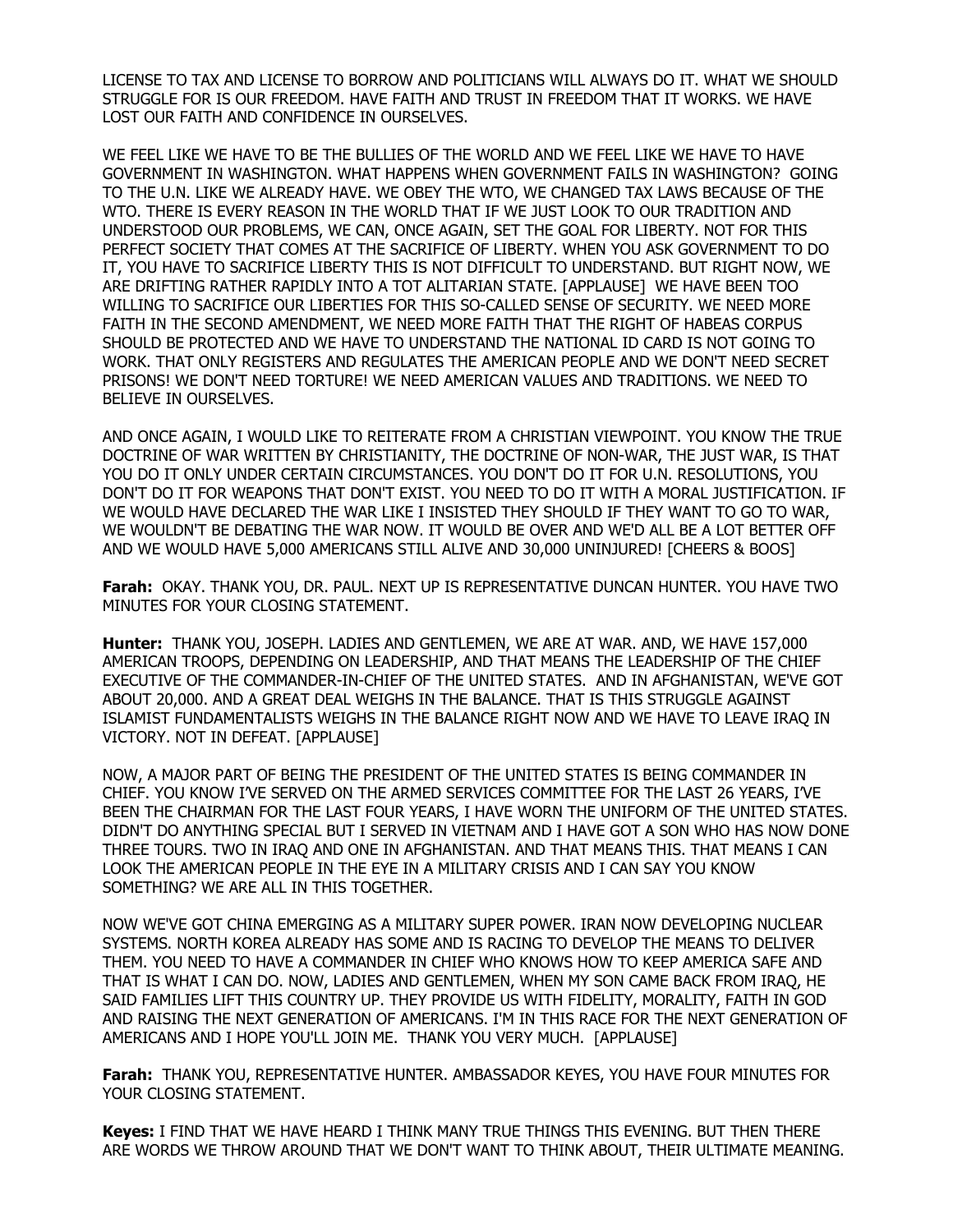WE TALK ABOUT THE HERITAGE OF OUR COUNTRY AND WE DO NOT WANT TO THINK THROUGH THE REAL MEANING OF ITS PRINCIPLES. WE TALK ABOUT LIBERTY, BUT WE DON'T WANT TO LOOK AT WHAT OUR FOUNDERS AND OTHERWISE PEOPLE HAVE UNDERSTOOD ABOUT THAT LIBERTY.

THIS NATION BEGAN TALKING ABOUT ITS HERITAGE WITH A SIMPLE DECLARATION THAT "WE ARE ALL CREATED EQUAL AND ENDOWED BY OUR CREATOR WITH CERTAIN UNALIENABLE RIGHTS." THAT MEANS THAT THOUGH I AM DEDICATED TO GOD AND JESUS CHRIST, THAT IN MY HEART AND WALK WISH TO ABIDE BY HIS LAW IN MY LIFE, THE REASON I STAND BEFORE YOU RIGHT NOW AND HAVE STOOD IN EVERY CONTEXT, NOT JUST BEFORE VALUES VOTERS BUT BEFORE EVERY VOTER IN EVERY CONTEXT IN THIS COUNTRY, TO DECLARE THE TRUTH. THAT UNLESS WE RESTORE OUR RESPECT FOR AND ALLEGIANCE TO THE AUTHORITY OF GOD, WE SHALL LOSE OUR LIBERTY. BECAUSE WITHOUT GOD, THERE IS NO LIBERTY.

IF OUR UNALIENABLE RIGHTS COME FROM THE CREATOR GOD AND WE DENY THE EXISTENCE OF THE CREATOR, WE DO NOT TEACH CREATION IN THE SCHOOLS, WE DO NOT ADVOCATE RESPECT FOR THE AUTHORITY OF THE CREATOR, WE ALLOW FOLKS TO TAKE THE TEN COMMANDMENTS OUT OF OUR COURTROOM AND DON'T GO AND STAND AS I DID WITH ROY MOORE TO CHAMPION THE RIGHT OF THE PEOPLE OF THIS COUNTRY TO REVERENCE GOD ACCORDING TO THEIR CONSCIENCE, WE HAVE LET GO OF THE VERY FOUNDATIONS OF EVERYTHING WE CLAIM AS A FREE PEOPLE.

TO GO ON TALKING ABOUT LIBERTY AND ASK US IF WE DON'T HAVE THE HEART TO SHAPE THE CONSCIENCE OF OUR CHILDREN, WITH THE AUTHORITY OF GOD WE CAN INVITE PEOPLE TO KILL THEIR CHILDREN AND DO NOT HAVE TO RESPECT THE AUTHORITY OF GOD, IN THEIR MADNESS TO DEFINE FAMILY IN A WAY THAT DOES NOT RESPECT THE NATURAL FAMILY DEDICATED TO PROCREATION AS ORDAINED BY ALMIGHTY GOD, THEN WE LOSE OUR LIBERTY.

I HAVE WORKED WITH MANY OF YOU, TALKED WITH MANY OF YOU. FOLKS HAVE HEARD ME ALL AROUND THE COUNTRY. THE PROBLEM IS WE HAVE GOT TO WIN. BUT FIRST WE HAVE GOT TO REMEMBER THAT WE DON'T FIGHT FOR VICTORY WE FIGHT FOR LIBERTY AND JUSTICE AND WE FIGHT FOR FAITH AND FIGHT FOR GOD. AND THOUGH WE ARE BEATEN AND THOUGH WE ARE DEFEATED. TIME AND TIME AGAIN WE SHALL RISE UP AND GO ON FIGHTING. WE DO NOT FIGHT FOR VICTORY, BUT WE SHALL FIGHT UNTIL VICTORY IS WON.

AND HOW SHALL WE DO IT? THAT IS THE KEY QUESTION. I INVITE YOU ALL GO TO ALANKEYES.COM, MY WEBSITE. NOW, I'M SORRY. LISTEN CAREFULLY TO THIS. CHRIST TOLD US THE EXACT STRATEGY FOR VICTORY. BUT, OH YE OF LITTLE FAITH. PEOPLE THINK IT WAS A REBUKE. IT WASN'T A REBUKE. BECAUSE HE TOLD THE MUSTARD SEED STORY THAT WITH JUST A LITTLE FAITH, YOU CAN MOVE MOUNTAINS.

GO TO MY ALANKEYES.COM AND SERIOUSLY CONSIDER THE PLEDGE THAT YOU FIND THERE. EVERY ISSUE THAT WE HAVE TALKED ABOUT TONIGHT YOU WILL FIND THAT PLEDGE DEDICATED TO THOSE ISSUES. YOU WILL FIND WE TALKED ABOUT ALL THE THINGS I HAVE TRIED TO DO TO PROMOTE THEM AND THEN YOU WILL BE ASKED TO MAKE A SIMPLE PLEDGE TO GIVE \$5 AND FIND FIVE PEOPLE TO DO THE SAME.

AND I WANT YOU TO THINK CAREFULLY WHAT THIS NEW MODEL OF OUR POLITICS WOULD MEAN. NO MEDIA, NONE OF THIS RELYING ON ALL THE ABORTION-MINDED MONEY AND THE UNGODLY MEDIA. NO, INSTEAD WE SHALL RELY ON THE SIMPLE WORK OF PEOPLE OF FAITH DOING EXACTLY WHAT THEY PROMISED TO DO. AND AS THEY KEEP THEIR PROMISE, THEY SHALL FULFILL THE PROMISE OF AMERICA. [APPLAUSE]

**Farah:** THANK YOU VERY MUCH. AND THAT CONCLUDES OUR DEBATE THIS EVENING. BUT THERE IS ONE MORE FACET TO IT. AND, FOR OUR VIEWING AUDIENCE AT HOME, IF YOU WANT TO FIND OUT HOW THIS THING TURNED OUT, AND HOW THE DELEGATES IN THIS AUDIENCE VOTED, YOU ARE GOING TO HAVE TO GO TO THE WEBSITE AND THAT IS VALUESVOTER[DEBATE].COM.